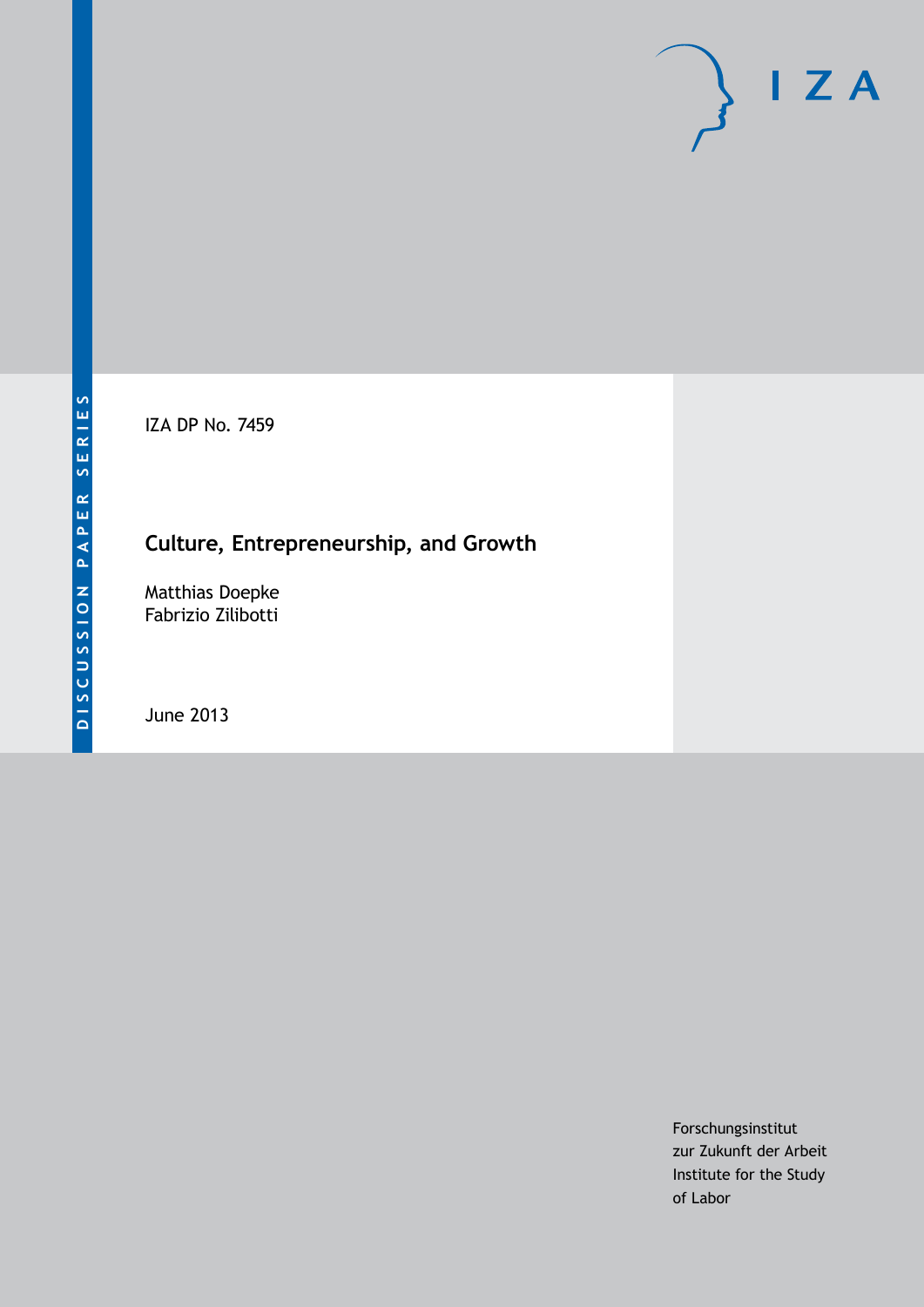# **Culture, Entrepreneurship, and Growth**

### **Matthias Doepke**

*Northwestern University and IZA*

### **Fabrizio Zilibotti**

*University of Zurich*

Discussion Paper No. 7459 June 2013

IZA

P.O. Box 7240 53072 Bonn Germany

Phone: +49-228-3894-0 Fax: +49-228-3894-180 E-mail: [iza@iza.org](mailto:iza@iza.org)

Any opinions expressed here are those of the author(s) and not those of IZA. Research published in this series may include views on policy, but the institute itself takes no institutional policy positions. The IZA research network is committed to the IZA Guiding Principles of Research Integrity.

The Institute for the Study of Labor (IZA) in Bonn is a local and virtual international research center and a place of communication between science, politics and business. IZA is an independent nonprofit organization supported by Deutsche Post Foundation. The center is associated with the University of Bonn and offers a stimulating research environment through its international network, workshops and conferences, data service, project support, research visits and doctoral program. IZA engages in (i) original and internationally competitive research in all fields of labor economics, (ii) development of policy concepts, and (iii) dissemination of research results and concepts to the interested public.

<span id="page-1-0"></span>IZA Discussion Papers often represent preliminary work and are circulated to encourage discussion. Citation of such a paper should account for its provisional character. A revised version may be available directly from the author.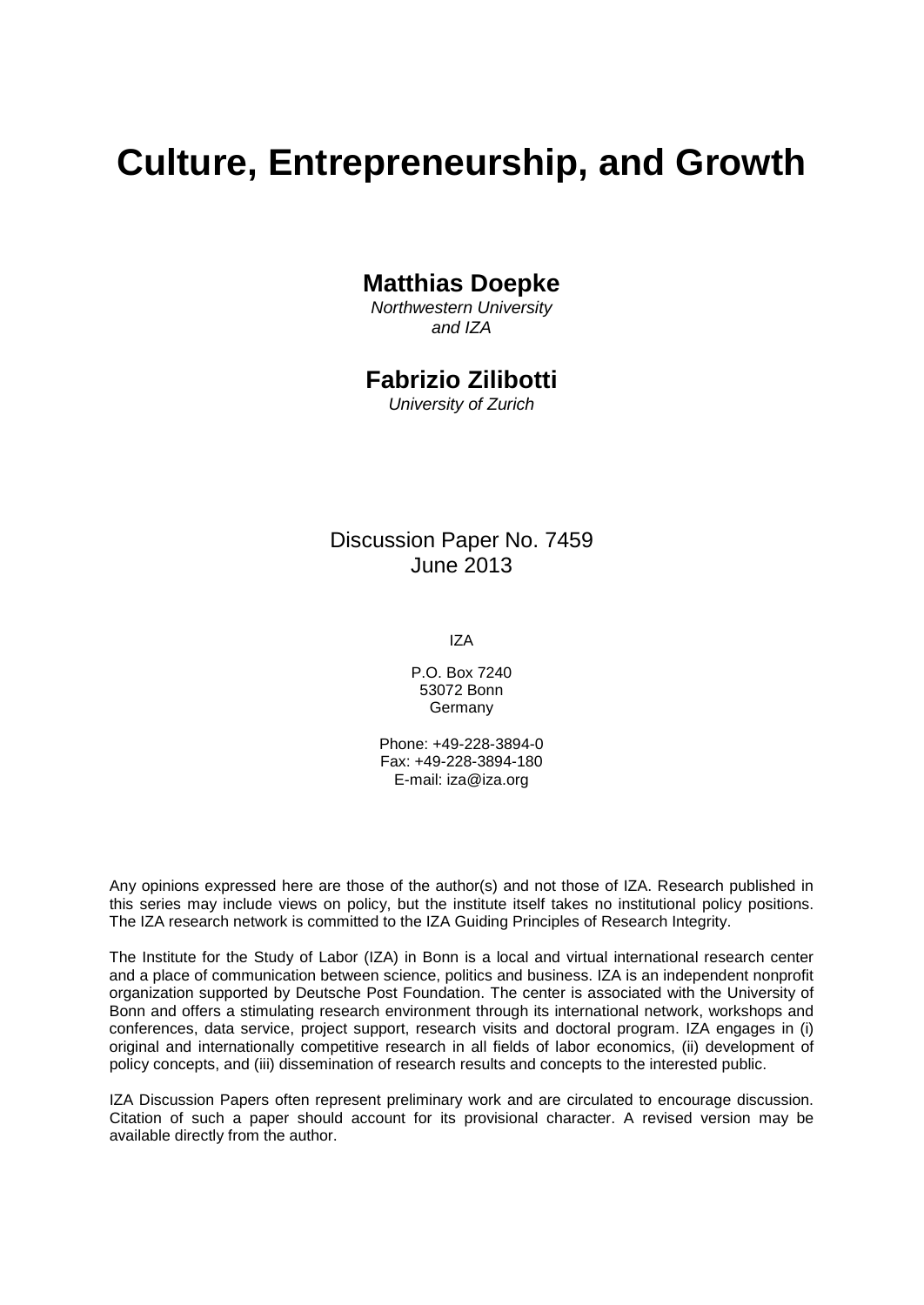IZA Discussion Paper No. 7459 June 2013

## **ABSTRACT**

## **Culture, Entrepreneurship, and Growth[\\*](#page-1-0)**

We discuss the two-way link between culture and economic growth. We present a model of endogenous technical change where growth is driven by the innovative activity of entrepreneurs. Entrepreneurship is risky and requires investments that affect the steepness of the lifetime consumption profile. As a consequence, the occupational choice of entrepreneurship hinges on risk tolerance and patience. Parents expecting their children to become entrepreneurs have an incentive to instill these two values in their children. Cultural transmission is Beckerian, i.e., parents are driven by the desire to maximize their children's happiness. We also consider, in an extension, a paternalistic motive for preference transmission. The growth rate of the economy depends on the fraction of the population choosing an entrepreneurial career. How many entrepreneurs there are in a society hinges, in turn, on parental investments in children's patience and risk tolerance. There can be multiple balanced-growth paths, where in faster-growing countries more people exhibit an "entrepreneurial spirit." We discuss applications of models of endogenous preferences to the analysis of socio-economic transformations, such as the British Industrial Revolution. We also discuss empirical studies documenting the importance of culture and preference heterogeneity for economic growth.

JEL Classification: J20, O10, O40

Keywords: culture, entrepreneurship, innovation, economic growth, endogenous preferences, intergenerational preference transmission

Corresponding author:

Matthias Doepke Department of Economics Northwestern University 2001 Sheridan Road Evanston, IL 60208 USA E-mail: [doepke@northwestern.edu](mailto:doepke@northwestern.edu)

Manuscript in preparation for the Handbook of Economic Growth. Financial support from the National Science Foundation (grant SES-0820409, Doepke) and from the European Research Council (ERC Advanced Grant IPCDP-229883, Zilibotti) is gratefully acknowledged. Veronika Selezneva provided excellent research assistance.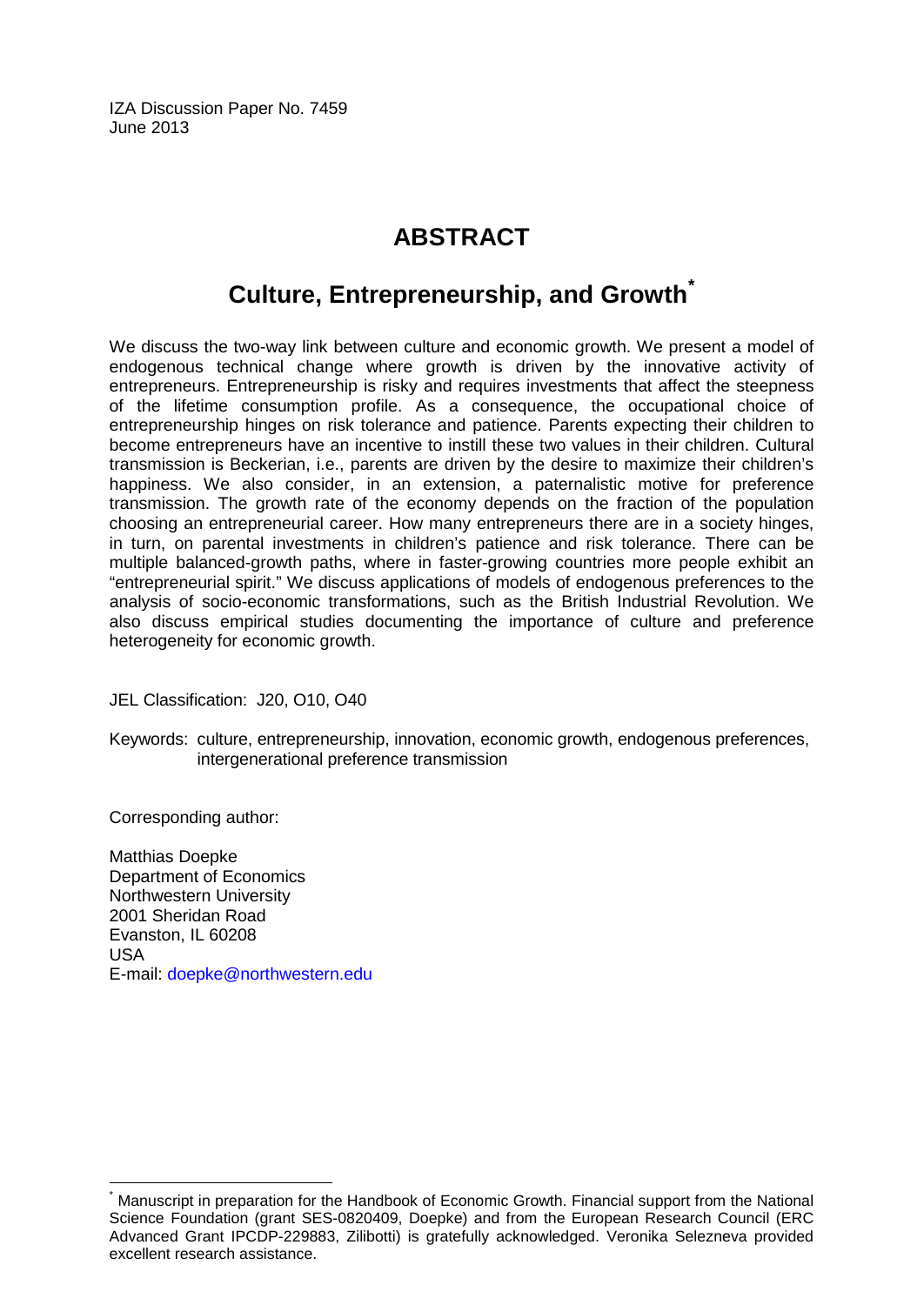## **1 Introduction**

The relationship between economic development and culture—broadly defined as the set of preferences, values, and beliefs that are at least partially learned has attracted increasing attention in the economic literature over the last decade.

The notion that accounting for cultural heterogeneity is important for explaining individual behavior and economic success was a familiar one to classical economists. For instance, Smith (1776) described members of different social classes of his time as distinct types of human beings driven by different motives: *"A merchant is accustomed to employ his money chiefly in profitable projects; whereas a mere country gentleman is accustomed to employ it chiefly in expense. The one often sees his money go from him and return to him again with a profit: the other, when once he parts with it, very seldom expects to see any more of it."* (p. 432)

A century later, Karl Marx postulated that culture is the effect, rather than the cause, of the structure of production relations. In his view, culture, religion, and ideology (the "superstructure") are mere reflections of the material interests of the class that controls the means of production. Marx' materialism was disputed by Max Weber, who argued, in contrast to Marx, that cultural and spiritual factors are independent drivers of socio-economic transformations. For Weber, the emergence of a "spirit of capitalism" with the ensuing emphasis on the virtue of entrepreneurial success was a major engine of the industrial revolution, not just a mere reflection of it. Weber did not fully reverse Marx' perspective, but rather acknowledged that the causation can run both ways.<sup>1</sup> For instance, he held the view that Protestant Asceticism had been an engine of economic transformation, but "was in turn influenced in its development and its character by the totality of social conditions, especially economic." (Weber 1905, p. 183)

In contrast to the thinking of Smith, Marx, and Weber, the marginalist revolution in economics in the late nineteenth century sidelined cultural factors. According to the neoclassical paradigm, economics should focus on optimal individual choice and efficient resource allocation, while treating preferences and tech-

 $1$ "It is, of course, not my aim to substitute for a one-sided materialistic an equally one-sided spiritualistic causal interpretation of culture and of history" (Weber 1905, p. 183).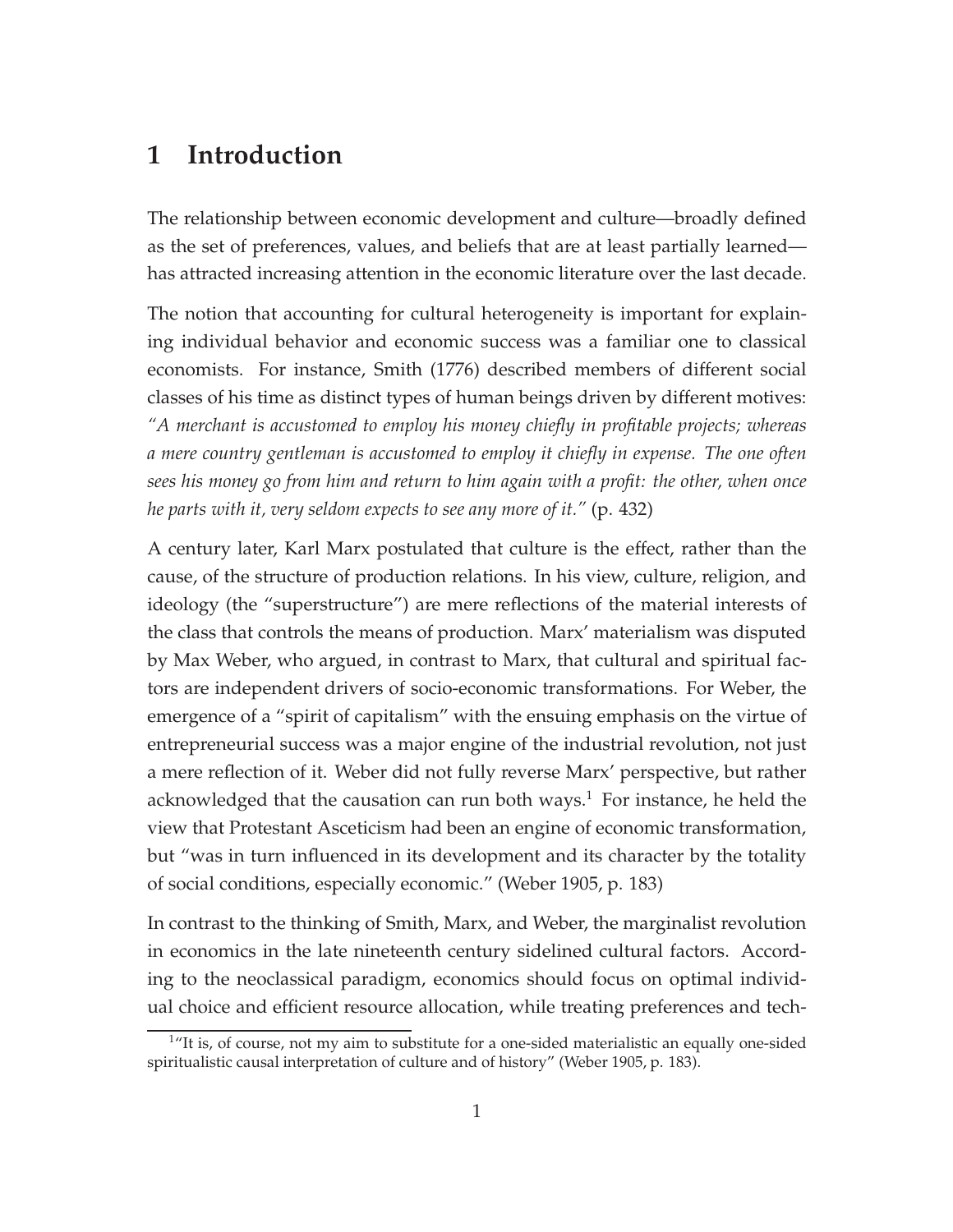nology as exogenous primitives. Consistent with this paradigm, until recently economists have regarded preference formation, and culture more broadly, as issues lying outside the realm of economics. Over time, however, as economic imperialism has broken into new territories, exogenous preferences and technology have become straitjackets. The erosion of the neoclassical tenets began from technology. It is by now widely recognized, following the intuition of Schumpeter (1942), that technology cannot be viewed as exogenous if one wants to understand the mechanics of the growth process of industrial as well as developing economies. Rather, the efforts and risk-taking behavior of a particular group of individuals that aims to change the set of technological constraints, namely inventors and entrepreneurs, are the engines of economic growth. This observation motivated the development of the neo-Schumpeterian endogenous technical change paradigm throughout the 1990s (see, e.g., Aghion and Howitt 1992).

Recently, the paradigm shift has extended to the realm of preferences. The availability of large data sets such as the World Value Survey has revealed that there is a great deal of heterogeneity in values and preferences across both individuals (see, e.g., Guiso and Paiella 2008 and Beauchamp, Cesarini, and Johannesson 2011), and world regions (see, e.g., Inglehart et al. 2000). Preference heterogeneity has also become a salient issue in mainstream macroeconomics. For instance, Krusell and Smith, Jr. (1998), Coen-Pirani (2004), De Nardi (2004), Guvenen (2006), Hendricks (2007), and Cozzi (2011) have argued that individual variation in preferences is necessary for calibrated macroeconomic models with incomplete markets to reproduce the large wealth inequality observed in the data.

Preference heterogeneity as such is not in conflict with the neoclassical paradigm. Traditionally, extra-economic factors have served as the motivations for error terms in regressions and individual or regional fixed effects. However, treating preferences and culture as exogenous factors in growth and development theory is problematic if, on the one hand, cultural factors respond to changes in the economic and institutional environment (see Alesina and Glaeser 2004 and Alesina and Giuliano 2009), and, on the other hand, culture and preferences have an important feedback on institutions and economic performance (see Greif 1994, Guiso, Sapienza, and Zingales 2006, Roland and Gorodnichenko 2010, and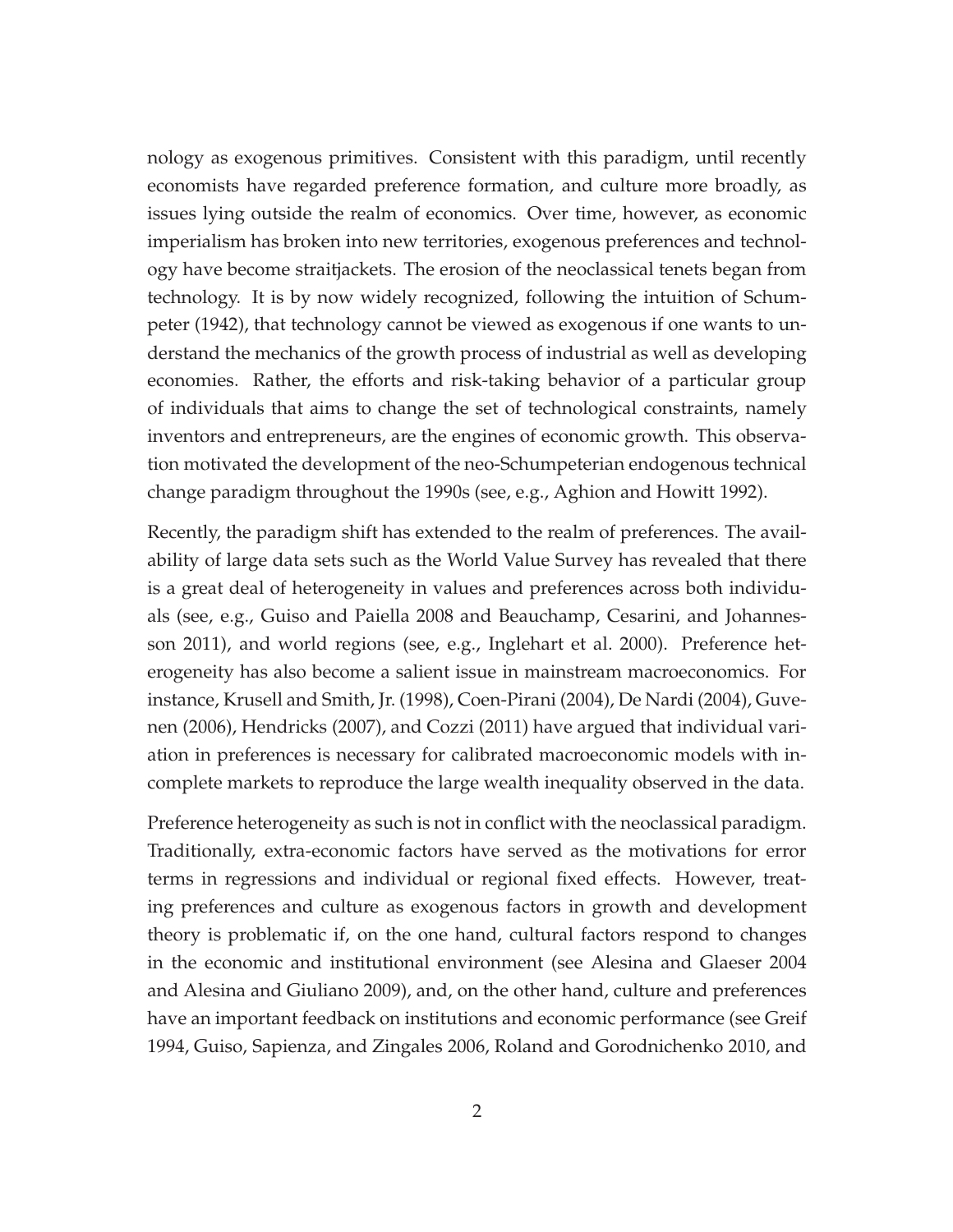#### Tabellini 2010).

Motivated by these observations, a growing number of studies incorporate endogenous cultural change into economic models.<sup>2</sup> A particularly important link is the one connecting preferences, culture, and innovation (see Mokyr 2011). In many recent models of endogenous technical change, innovation and economic growth ultimately are determined by policy and preference parameters, such as the time discount rate and risk aversion. Yet, there is a lack of studies of the joint determination of preferences and technology. A key issue is the extent to which different societies differ in terms of the average propensity of their citizens to carry out entrepreneurial or innovative activities. This is the focus of the investigation of this chapter.

To this aim, we present a model of endogenous technical change where growth is driven by the innovative activity of entrepreneurs. The focal point of the analysis is the occupational choice between being a worker and being an entrepreneur in an economy with capital market imperfections. Entrepreneurs face more risk and make investments that force them to defer consumption. As a consequence, the occupational choice hinges on patience and risk tolerance. These preference traits are distributed heterogeneously in the population and subject to the influence of family upbringing. Cultural transmission is driven by the desire of parents to maximize their children's happiness, conditional on the expectations they hold about the children's future occupation. Parents expecting their children to become entrepreneurs have stronger incentives to raise them to be patient and risk tolerant.

At the aggregate level, the growth rate of the economy depends on the fraction of entrepreneurs in the population, since this determines the rate of technological innovation. The theory identifies a self-reinforcing mechanism linking preferences and growth: In a highly entrepreneurial society, a large proportion of the population is patient and risk tolerant. These preferences sustain high human capital investment and risky innovation, leading to a high growth rate

<sup>&</sup>lt;sup>2</sup>The recent literature in behavioral economics has proposed a psychological foundation for endogenous preferences. Fehr and Hoff (2011) argues that individual preferences are susceptible to institutional, familiar and social influences due to their intrinsic psychological properties.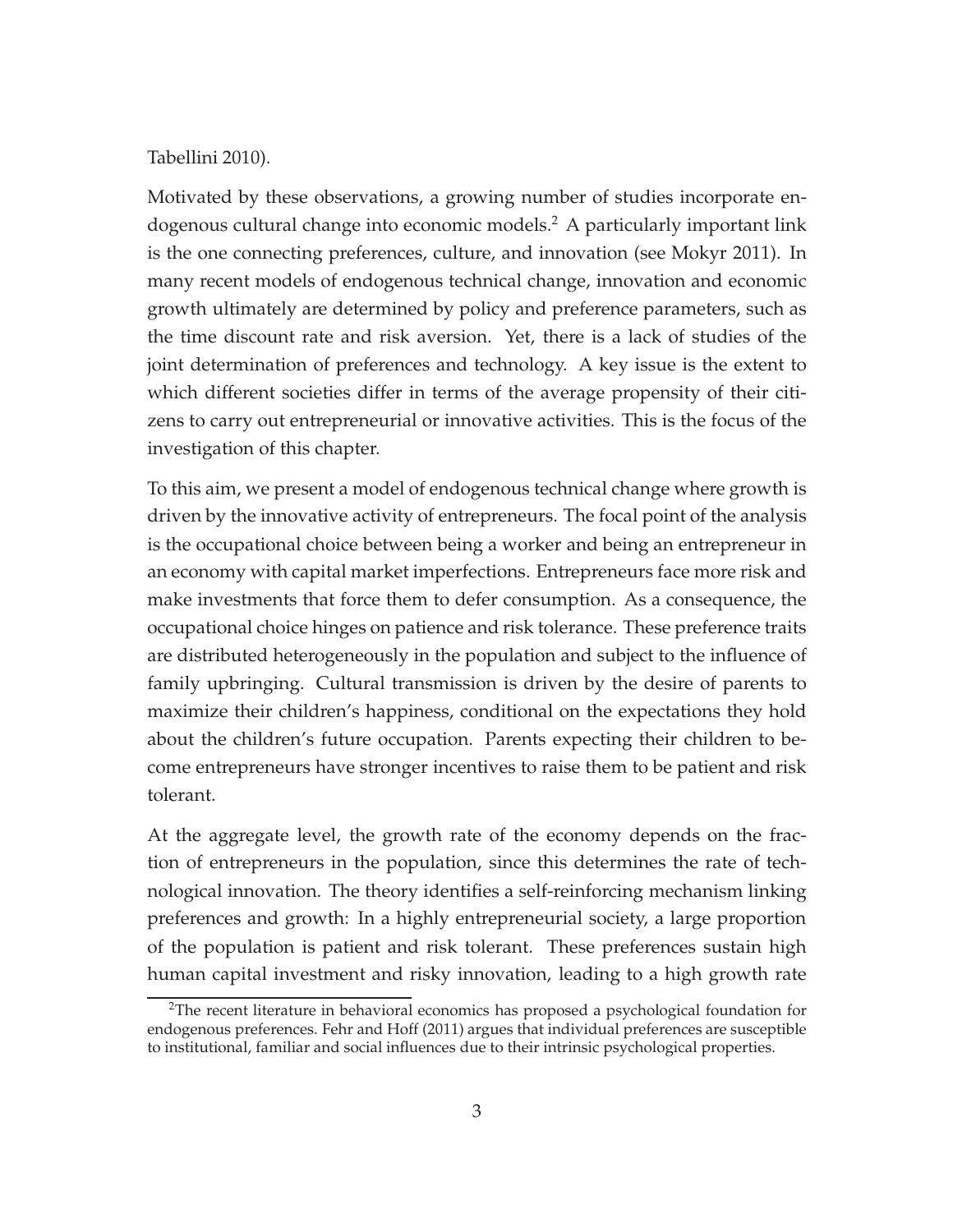and incentives for entrepreneurial preferences to develop in the next generation, too. Societies with identical primitives may end up in different balanced growth paths characterized by different degrees of entrepreneurial culture, innovativeness, and growth. In addition, changes in institutions or policies can feed back into the evolution of culture and preferences, giving rise to potentially long-lasting effects on economic growth and development.

This chapter is organized as follows. Section 2 presents a model of endogenous technical change with an occupational choice, where entrepreneurship is the driver of innovation. Sections 3 and 4 endogenize culture and preference transmission analyzing, respectively, the endogenous accumulation of patience and risk tolerance. While in Sections 3 and 4 the cultural transmission of preferences hinges on an altruistic Beckerian motive, Section 5 considers an alternative model incorporating parental paternalism. Section 6 reviews the existing theoretical and empirical literature. Section 7 concludes. Proofs of propositions and lemmas are deferred to the mathematical appendix.

# **2 A Framework for Analyzing the Interaction of Cultural Preferences, Entrepreneurship, and Growth**

In this section, we develop a dynamic model where culture and economic growth are jointly determined in equilibrium. The underlying process of technical change is related to the model of Romer (1990), where growth takes the form of an expanding variety of inputs. However, unlike Romer we assume that innovation is driven by a specific group of people, namely entrepreneurs, whose economic lives (for example, in terms of risk and lifetime consumption profiles) are distinct from those of ordinary workers. Cultural preferences determine people's propensity to entrepreneurship, and conversely the return to entrepreneurship affects parents' incentives for forming their children's preferences. In other words, there is a two-way interaction between culture and growth. In this section, we develop the general setup, turning to specific dimensions of endogenous preferences further below.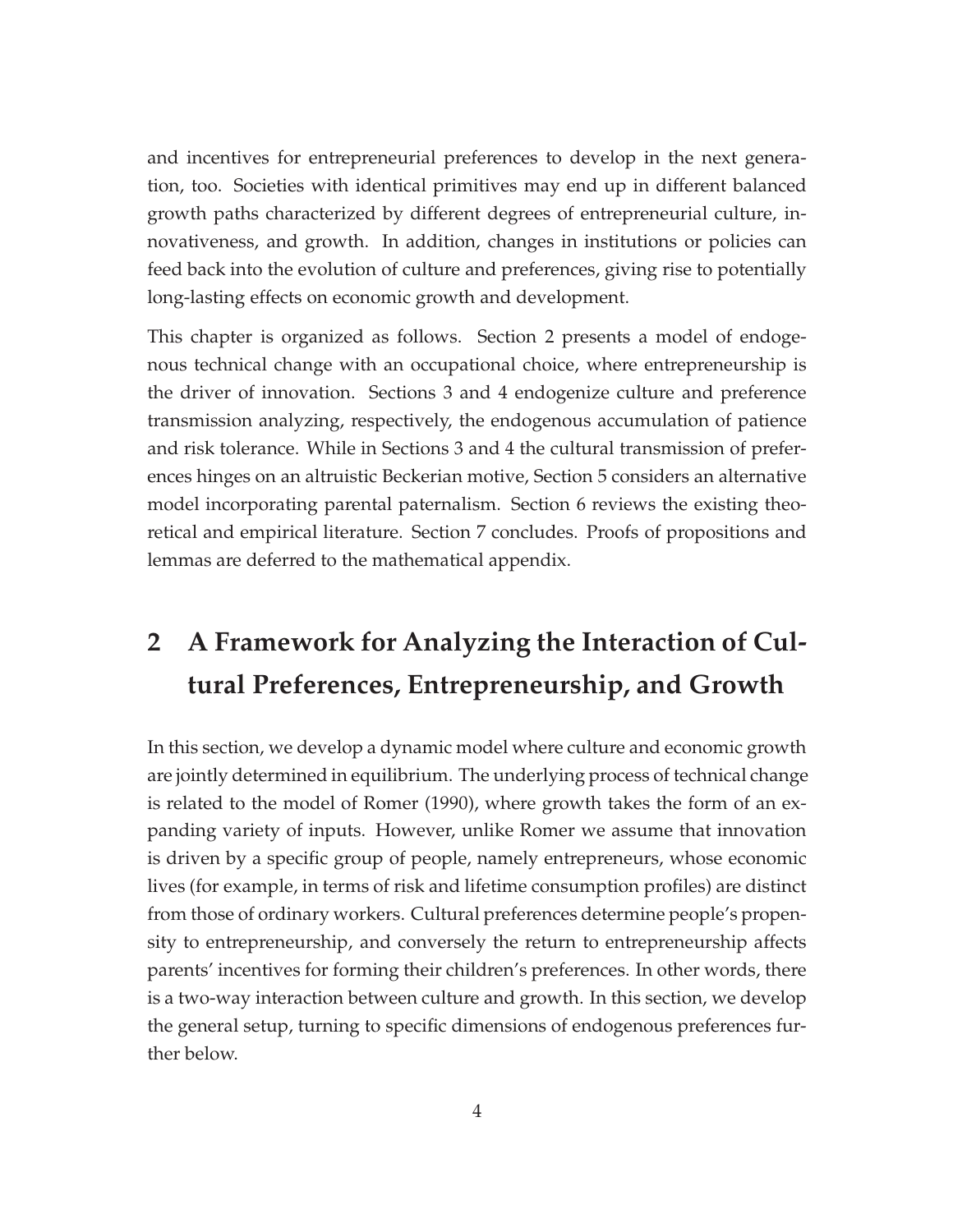#### **2.1 A Model of Endogenous Innovation**

Consider an endogenous growth model where innovation takes the form of an increasing variety of intermediate inputs. New inputs are created by people in a specific occupation, namely entrepreneurs (as in Klasing 2012). Innovative activity has two key features: it involves investments and deferred rewards (as in Doepke and Zilibotti 2008), and it may also involve risk (as in Doepke and Zilibotti 2012 and Klasing 2012). In addition, financial markets are incomplete: agents can neither borrow to smooth consumption over the life cycle, nor hedge the entrepreneurial risk. $3$  Since entrepreneurs and regular workers face different consumption profiles (across both time and states of nature), the choice between these two occupations hinges on heterogeneous cultural preferences.

The measure of the intermediate input varieties invented before the start of period  $t$  is denoted by  $N_t$ . Time is discrete. Final output at time  $t$  is produced using the production function:

$$
Y_t = \frac{1}{\alpha} \left( \int_0^{N_t} \bar{x}_t \left( i \right)^{\alpha} dt + \int_{N_t}^{N_{t+1}} x_t \left( i \right)^{\alpha} dt \right) Q^{1-\alpha},
$$

where  $Q$  is a fixed factor (e.g., land or unskilled labor) that will be normalized to unity,  $\bar{x}_t(i)$  is the supply of intermediates *i* that were invented up until time t, and  $x_t(i)$  is the supply of new varieties i invented during period t. Following Matsuyama (1999), we assume that old varieties with  $i\, \in\, [0,N_t]$  are sold in competitive markets, whereas new varieties  $i \in (N_t, N_{t+1}]$  are supplied monopolistically by their inventors. Put differently, inventors enjoy patent protection for only one period.

Innovation (i.e., the introduction of  $N_{t+1} - N_t$  new varieties) is carried out by entrepreneurs. The return to entrepreneurial effort is assumed to be stochastic. In particular, entrepreneurs do not know in advance how successful they will be at inventing new varieties. With probability  $\kappa > 0$  an entrepreneur will be

<sup>&</sup>lt;sup>3</sup>While these assumptions are stark, models with moral hazard typically imply imperfect consumption smoothing or risk sharing. Empirically, we observe that entrepreneurs can neither borrow without constraints to finance their investments, nor separate their personal economic success from the fate of their enterprises. Thus, our stylized model captures some important features of the real world that are well-understood outcomes of models of imperfect information.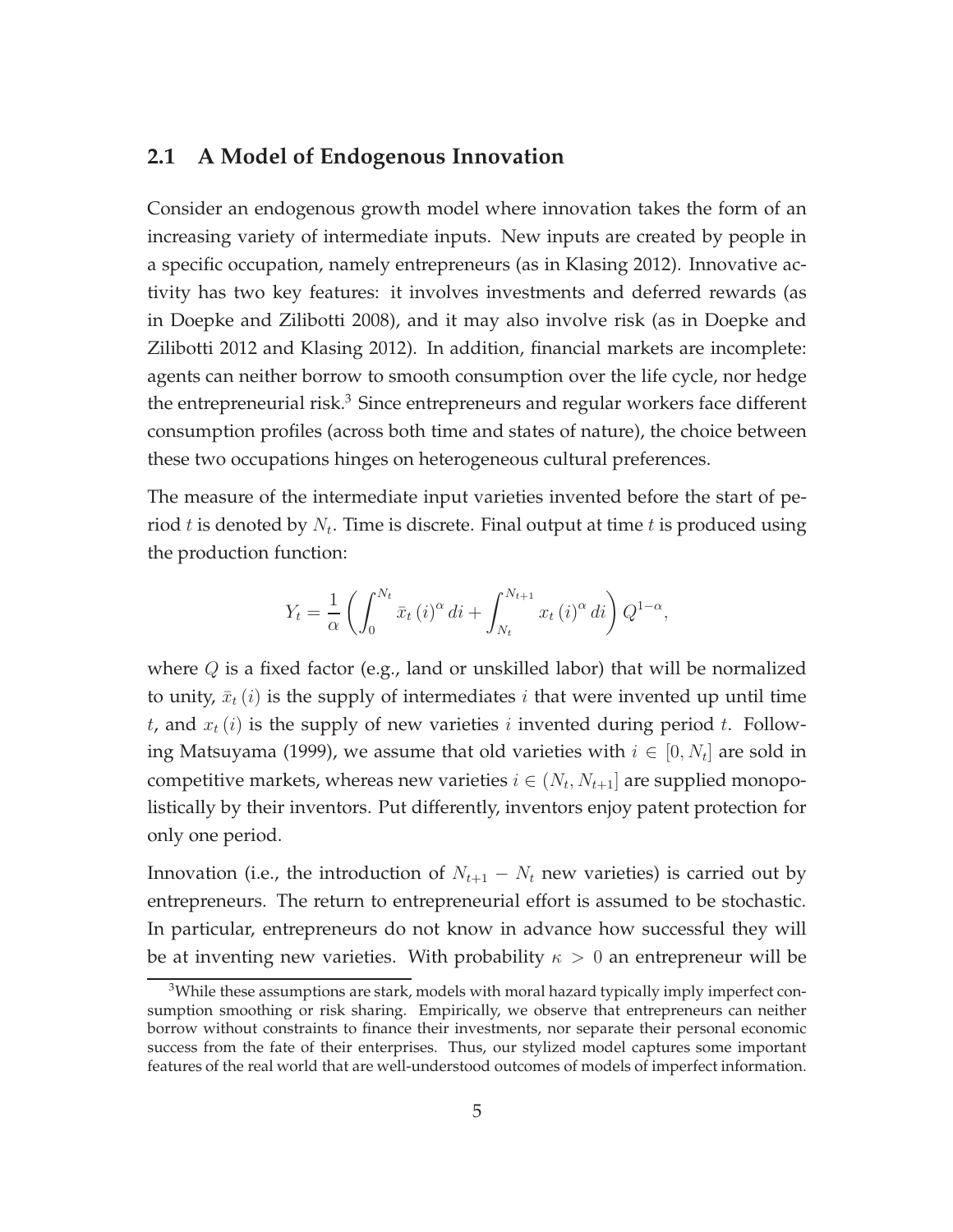able to run  $(1 + \nu) N_t$  projects, whereas with probability  $1 - \kappa$  she will manage only  $\left(1-\nu\frac{\kappa}{1-\nu}\right)$  $\frac{\kappa}{1-\kappa}$ )  $N_t$  projects, where  $\nu \geq 0$ . In the aggregate,  $\kappa$  is the fraction of successful entrepreneurs. Intermediate-good production is instead carried out by workers using a linear technology that is not subject to uncertainty.

In order for the equilibrium to feature balanced growth, we assume that a knowledge spillover increases the productivity of both workers and entrepreneurs as knowledge accumulates. More precisely, productivity is indexed by  $N_t$ , and thus grows at the equilibrium rate of innovation. Given these assumptions, the labor market clearing condition at time  $t$  is given by:

$$
N_t X_t^W = N_t \bar{x}_t + (N_{t+1} - N_t) x_t,
$$

where the left-hand side is the labor supply by workers in efficiency units, and the right-hand side is the labor demand given the production of intermediates  $\bar{x}_t$ and  $x_t$ .<sup>4</sup> The corresponding market-clearing condition for entrepreneurs is:

$$
N_t X_t^E = \left(\frac{N_{t+1} - N_t}{\xi}\right),
$$

where  $X_t^E$  is the number of entrepreneurs, and the parameter  $\xi$  captures the average productivity per efficiency unit of entrepreneurial input in innovation. Hence, an efficiency unit of the entrepreneurial input produces measure  $\xi$  of new varieties. Denoting the growth rate of technology by  $g_t \equiv (N_{t+1} - N_t)/N_t$  allows us to simplify the two market-clearing conditions as follows:

$$
X_t^W = \bar{x}_t + g_t x_t, \tag{1}
$$

$$
X_t^E = \frac{g_t}{\xi}.\tag{2}
$$

We now turn to the goods-market equilibrium. The representative competitive

<sup>&</sup>lt;sup>4</sup>Note that the market clearing expression is written under the assumption that all old varieties  $i \in [0, N_t]$  are supplied at the same level,  $\bar{x}_t$ , and that all new varieties  $i \in (N_t, N_{t+1}]$  are supplied at the same, level  $x_t$ . We show later that this the case in equilibrium.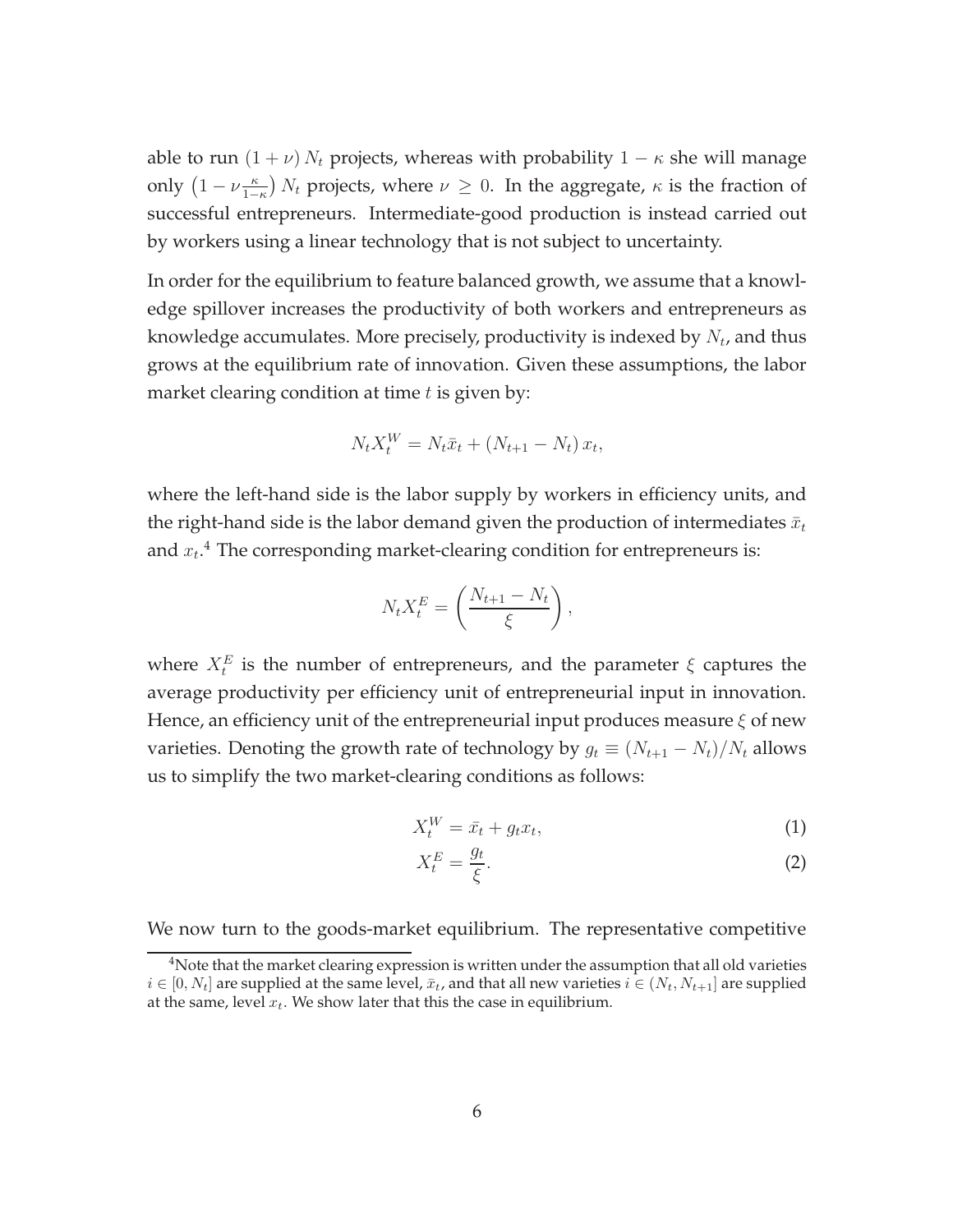final-good producer maximizes profits by solving:

$$
\max_{\bar{x}(i),x(i)} \left\{ \frac{1}{\alpha} \left( \int_0^{N_t} \left[ \bar{x}_t(i)^\alpha - \bar{p}_t(i)\bar{x}_t(i) \right] di + \int_{N_t}^{N_{t+1}} \left[ x_t(i)^\alpha - p_t(i)x_t(i) \right] di \right) \right\},\,
$$

where  $\bar{p}_t(i)$  and  $p_t(i)$  are the prices of old and new intermediates, respectively.<sup>5</sup> The first-order conditions for the maximization problem imply:

$$
\bar{x}_t(i) = \bar{p}_t(i)^{\frac{1}{\alpha - 1}}
$$
 and  $x_t(i) = p_t(i)^{\frac{1}{\alpha - 1}}$ . (3)

Next, we consider the intermediate-goods producers. Let  $w_{t}^{W}$  denote the market wage of workers, and let  $\omega_t^W = w_t^W/N_t$  denote the wage per efficiency unit of labor. The maximization problem for the competitive producers of old intermediates with  $i \in [0, N_t]$  can then be written as:

$$
\max_{\bar{x}_t(i)} \left\{ \left( \bar{p}_t(i) - \omega_t^W \right) \bar{x}_t(i) \right\},\,
$$

so that we have  $\bar{p}_t(i) = \omega_t^W$  and, hence:

$$
\bar{x}_t(i) = \left(\omega_t^W\right)^{\frac{1}{\alpha - 1}}.\tag{4}
$$

The producers of new goods (i.e., the firms run by entrepreneurs) are monopolists that maximize profits subject to the demand function (3). More formally, they solve:

$$
\max_{x_t(i), p_t(i)} \left\{ \left( p_t(i) - \omega_t^W \right) x_t(i) \right\}
$$

subject to (3). The solution to this problem yields:

$$
p_t(i) = \frac{\omega_t^W}{\alpha} \equiv p_t,\tag{5}
$$

$$
x_t(i) = \left(\frac{\omega_t^W}{\alpha}\right)^{\frac{1}{\alpha - 1}} \equiv x_t,\tag{6}
$$

<sup>&</sup>lt;sup>5</sup>The fixed factor  $Q = 1$  is owned by firms, so that profits correspond to the return to the fixed factor. For simplicity, we assume that firms are held by "capitalist" dynasties that are distinct from the workers and entrepreneurs, although allowing for trade in firm shares would not change our results.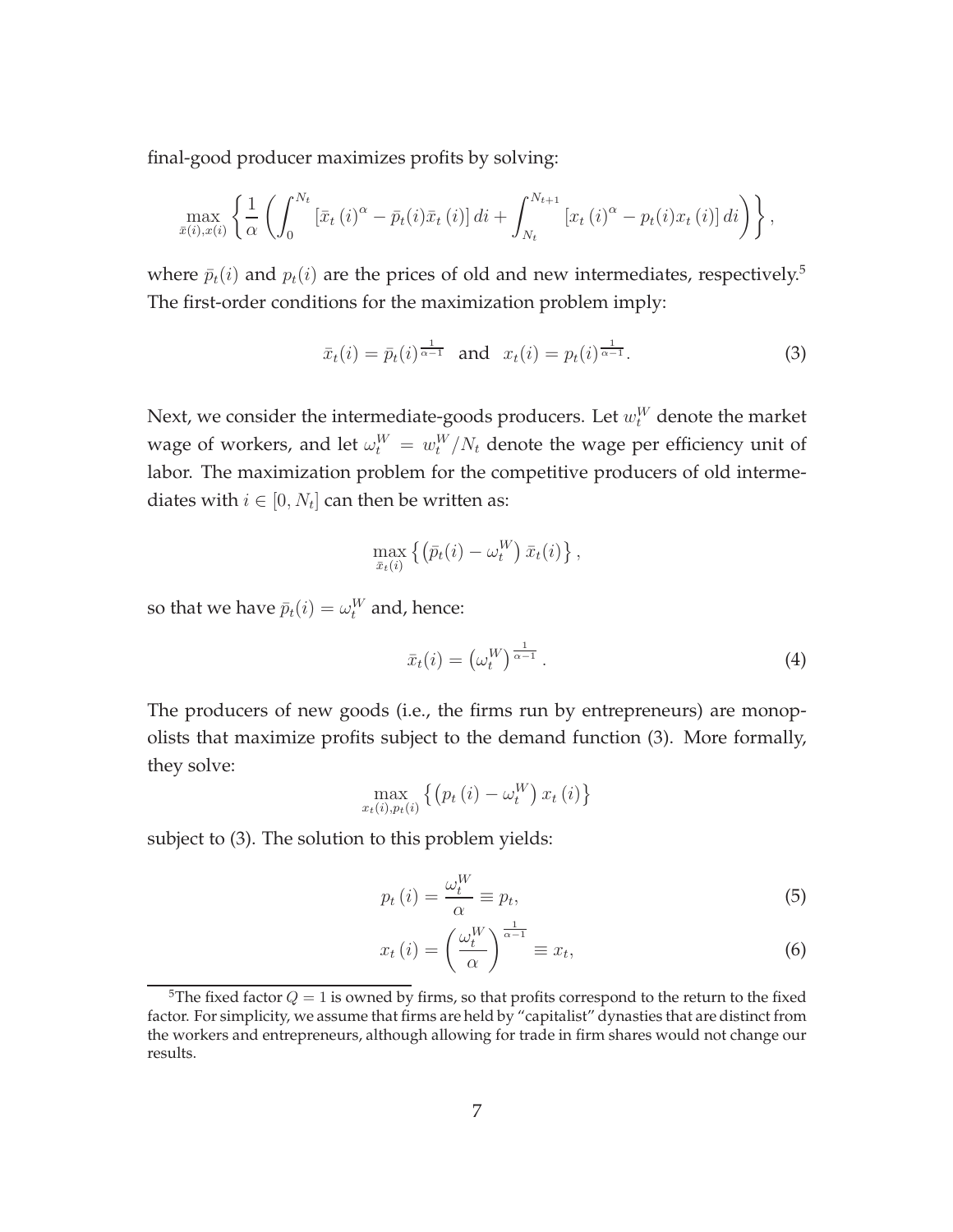and the realized profit per variety is:

$$
\Pi_t = (p_t - \omega_t^W) x_t = (1 - \alpha) \left(\frac{\alpha}{\omega_t^W}\right)^{\frac{\alpha}{1 - \alpha}}.
$$

We can now solve for the equilibrium return to labor and entrepreneurship as functions of the aggregate supply of regular and entrepreneurial labor. First, combining  $(1)$ ,  $(4)$ , and  $(6)$  yields:

$$
X_t^W = \left(\omega_t^W\right)^{\frac{1}{\alpha - 1}} + g_t \left(\frac{\omega_t^W}{\alpha}\right)^{\frac{1}{\alpha - 1}}.
$$

Using (2) to eliminate  $g_t$ , and rearranging terms, yields the following expression for the workers' normalized wage:

$$
\omega_t^W = \left(\frac{1 + g_t \alpha^{\frac{1}{1-\alpha}}}{X_t^W}\right)^{1-\alpha} = \left(\frac{1 + \alpha^{\frac{1}{1-\alpha}} \xi X_t^E}{X_t^W}\right)^{1-\alpha}
$$

Next, denote by  $w_t^E$  the expected profit of entrepreneurs, and let  $\omega_t^E = w_t^E/N_t.^6$ Then, the following expression for the return to entrepreneurship obtains:

$$
\omega_t^E = \xi \Pi_t = \xi^{1-\alpha} \left( 1 - \alpha \right) \left( \frac{\alpha^{\frac{1}{1-\alpha}} \xi X_t^W}{1 + \alpha^{\frac{1}{1-\alpha}} \xi X_t^E} \right)^{\alpha}.
$$

Finally, let  $\eta_t \equiv w_t^E/w_t^W$  denote the expected entrepreneurial premium. Taking the ratio between the expressions of the two returns obtained above yields:

$$
\eta_t = \frac{(1 - \alpha) \alpha^{\frac{\alpha}{1 - \alpha}} \xi X_t^W}{1 + \alpha^{\frac{1}{1 - \alpha}} \xi X_t^E}.
$$
\n<sup>(7)</sup>

.

Innovation and growth are ultimately pinned down by the share of the population choosing entrepreneurship. The occupational choice, in turn, hinges on both technological variables and the endogenous distribution of individual preferences. We therefore turn, next, to the structure of preferences in the economy.

<sup>&</sup>lt;sup>6</sup>Recall that the entrepreneurial return is stochastic. Each entrepreneur earns  $(1 + \nu) w_t^E$  with probability  $\kappa$  and  $\left(1-\nu\frac{\kappa}{1-\kappa}\right)w_t^E$  with probability  $1-\kappa$ .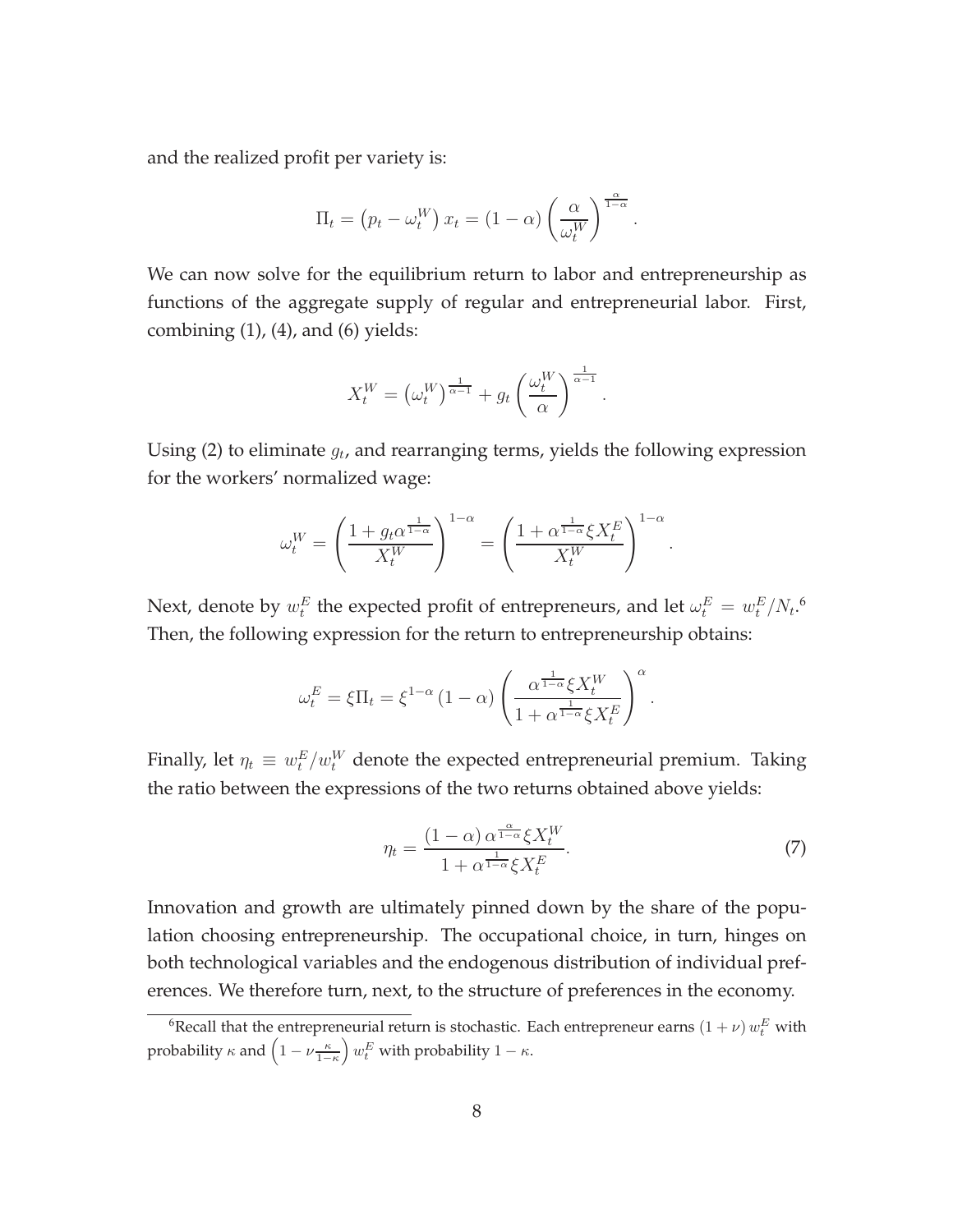#### **2.2 Demographics and Structure of Preferences**

The model economy is populated by overlapping generations of altruistic people who live for two periods. Every person has one child, and a measure one of people is born each period. The lifetime utility  $V_t$  of a person born at time t is given by:

$$
V_t = \chi U(c_{1,t}) + \beta U(c_{2,t}) + zV_{t+1}, \tag{8}
$$

where  $c_{1,t}$  is consumption when young,  $c_{2,t}$  is consumption when old, and  $V_{t+1}$ is the lifetime utility of the person's child. Preferences are pinned down by the shape of the period utility function  $U(\cdot)$  and by the weights  $\chi$ ,  $\beta$ , and z attached to young-age consumption, old-age consumption, and the utility of the child, respectively. Below, we endogenize the determination (via intergenerational transmission) of specific preference parameters. More specifically, we assume that people can shape certain aspects of their children's preferences, but cannot change their own preferences. Economic decisions within a generation are taken therefore for fixed preference parameters. This feature allows us to discuss economic choices and preference transmission separately.

People have one unit of time in each period. When young, they make a career choice between being workers or being entrepreneurs. Workers supply one unit of labor to the labor market in each period. Entrepreneurs supply a fraction  $\psi$ of their time to the labor market when young, and use the remainder  $1 - \psi$  for human capital investment.<sup>7</sup> When old, entrepreneurs use all their time for innovating, with a return to innovation as described in Section 2.1 above.

As generations overlap, at time  $t$  labor is supplied by the people born in periods t − 1 and t. Let  $\lambda_t$  denote the fraction of entrepreneurs in the generation born at time  $t$ . Then, aggregate labor supply at time  $t$  is given by:

$$
X_t^W = 1 - \lambda_t + \lambda_t \psi + 1 - \lambda_{t-1},\tag{9}
$$

namely, it is the sum of labor supply by young workers, young entrepreneurs,

<sup>&</sup>lt;sup>7</sup>Other ways of modeling the cost of becoming an entrepreneur would yield similar results as long as the cost results in lower utility at young age, and therefore has the characteristic of an investment.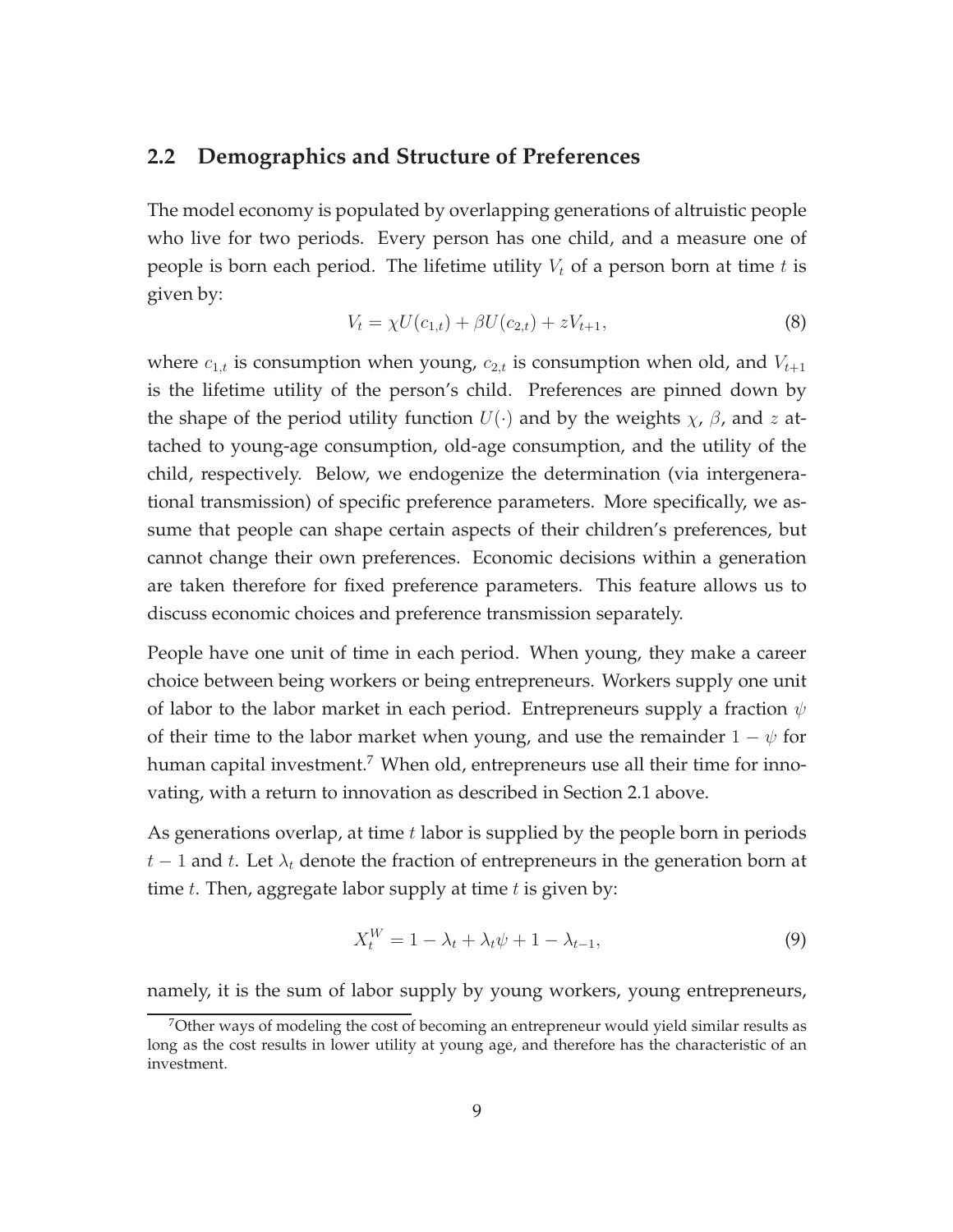and old workers. The supply of entrepreneurial input is given by the labor supply of old entrepreneurs:

$$
X_t^E = \lambda_{t-1}.\tag{10}
$$

Equations (2) and (10) imply that the growth rate of the economy is given by  $g_t = \lambda_{t-1}\xi$ .

#### **2.3 Balanced Growth Path for Fixed Preferences**

To establish a benchmark, we first analyze balanced growth paths for the case of fixed preferences. That is, parents do not affect their children's preferences, and the preference parameters  $\chi$ ,  $\beta$ , and  $z$ , as well as the  $U(\cdot)$  function are fixed. For simplicity, we focus initially on the case where entrepreneurship is not risky,  $\nu = 0$ . In a balanced growth path, the growth rates of output and consumption are constant, as is the fraction of the population comprised of entrepreneurs. This balanced growth path requires that preferences feature a constant intertemporal elasticity of substitution, so that period utility is given by:

$$
U(c) = \frac{c^{1-\sigma}}{1-\sigma}.
$$

We restrict attention to the case  $0 \leq \sigma < 1$ , because the analysis of the economy with endogenous preferences will require utility to be positive (although this can be generalized, see Doepke and Zilibotti 2008). We also impose the following restriction:

$$
(1+\xi)^{1-\sigma}z < 1,
$$

which guarantees that discounted utility is well defined.

Given that with fixed preferences everyone's preferences are the same, the key condition for a balanced growth path with a positive growth rate is that the entrepreneurial premium,  $\eta$ , makes people just indifferent between being workers and being entrepreneurs.<sup>8</sup> The indifference condition for people born at time  $t$ 

<sup>&</sup>lt;sup>8</sup>The analysis here applies to interior balanced growth paths where positive proportions of agents choose either occupation, worker or entrepreneur. More discussion is provided below.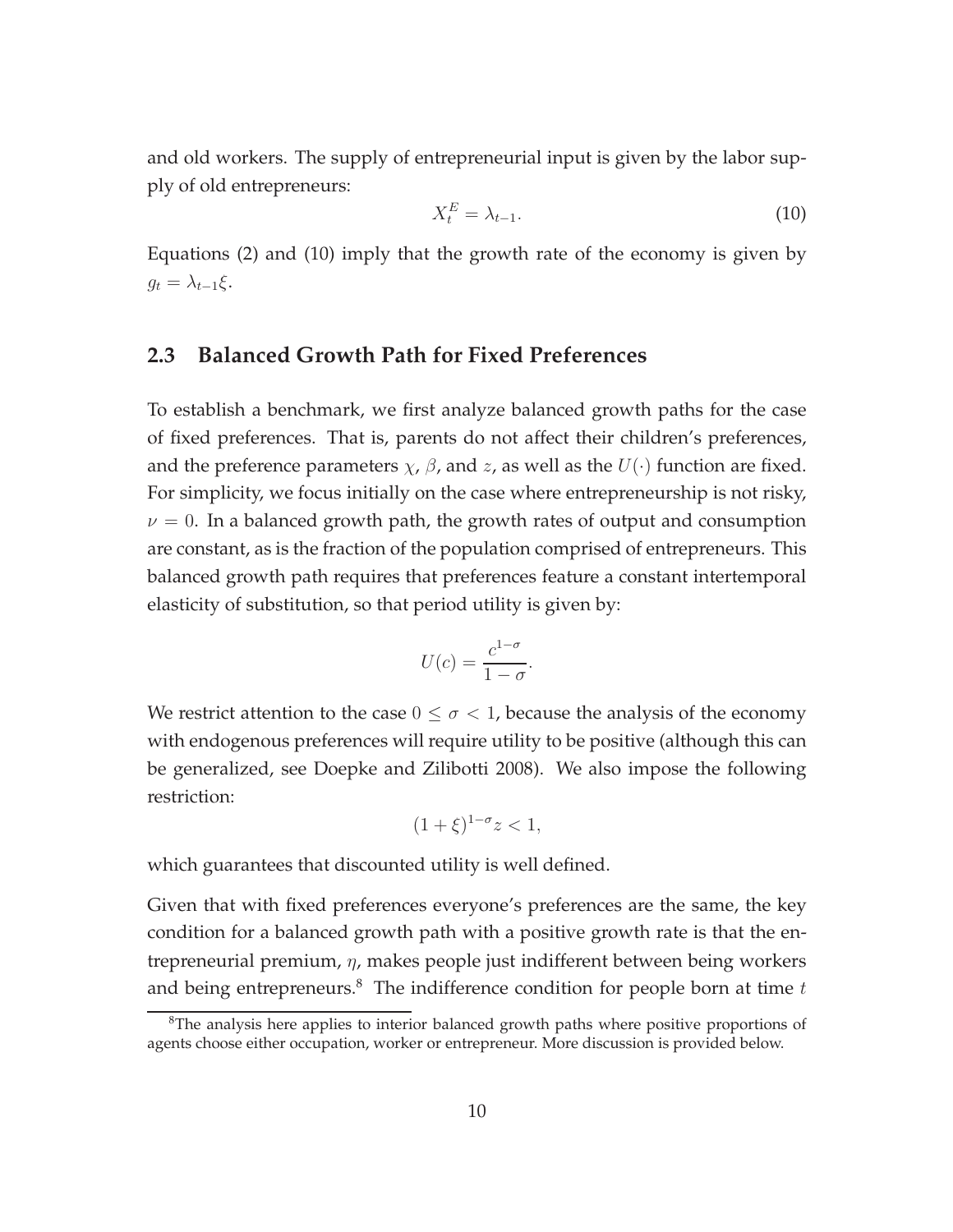can be written as:

$$
\chi u\left(w_{t}^{W}\right) + \beta u\left(w_{t+1}^{W}\right) + zV_{t+1} = \chi u\left(\psi w_{t}^{W}\right) + \beta u\left(w_{t+1}^{E}\right) + zV_{t+1},
$$

where the left-hand side is the utility of workers and the right-hand side is the utility of entrepreneurs. Note that the utility derived from children is identical for both occupations, and therefore does not feature in the indifference condition. In a balanced growth path, wages and entrepreneurial returns are given by  $w^W_t = N_t \omega^W$  and  $w^E_t = N_t \omega^E$ , respectively, where  $\omega^W$  and  $\omega^E$  are constants and  $N_t$  grows at the constant rate  $g$ . Canceling common terms allows us to rewrite the indifference condition in this form involving only variables that are constant in the balanced growth path:

$$
\chi \frac{\left(\omega^W\right)^{1-\sigma}}{1-\sigma} + \beta \frac{\left((1+g)\omega^W\right)^{1-\sigma}}{1-\sigma} = \chi \frac{\left(\psi\omega^W\right)^{1-\sigma}}{1-\sigma} + \beta \frac{\left((1+g)\omega^E\right)^{1-\sigma}}{1-\sigma}.\tag{11}
$$

Condition (11) can be further simplified by dividing both sides of the equality by  $(\omega^W)^{1-\sigma}$ , and rewriting it in terms of the entrepreneurial premium  $\eta = \omega^E / \omega^W$ :

$$
\chi + \beta (1+g)^{1-\sigma} = \chi(\psi)^{1-\sigma} + \beta ((1+g)\eta)^{1-\sigma}.
$$
 (12)

Next, consider the expression for the entrepreneurial premium, (7). Plugging in the balanced-growth levels of  $X^W$  and  $X^E$  from (9) and (10), we can express the premium as a function of the fraction of entrepreneurs,  $\lambda$ :

$$
\eta = (1 - \alpha) \alpha^{\frac{\alpha}{1 - \alpha}} \xi^{\frac{2 - (2 - \psi)\lambda}{1 + \alpha^{\frac{1}{1 - \alpha}} \xi \lambda}.
$$
\n(13)

Combining (12) and (13), recalling that  $g = \lambda \xi$ , and rearranging terms yields:

$$
\chi\left(1-(\psi)^{1-\sigma}\right) = \beta(1+\lambda\xi)^{1-\sigma}\left(\left((1-\alpha)\alpha^{\frac{\alpha}{1-\alpha}}\xi^{\frac{2-(2-\psi)\lambda}{1+\alpha^{\frac{1}{1-\alpha}}}\xi\lambda}\right)^{1-\sigma}-1\right).
$$
 (14)

Here the left-hand side is the (normalized) cost of becoming an entrepreneur in terms of forgone utility when young, and the right-hand side is the (normalized) benefit in terms of higher utility when old. Equation (14) pins down the equilib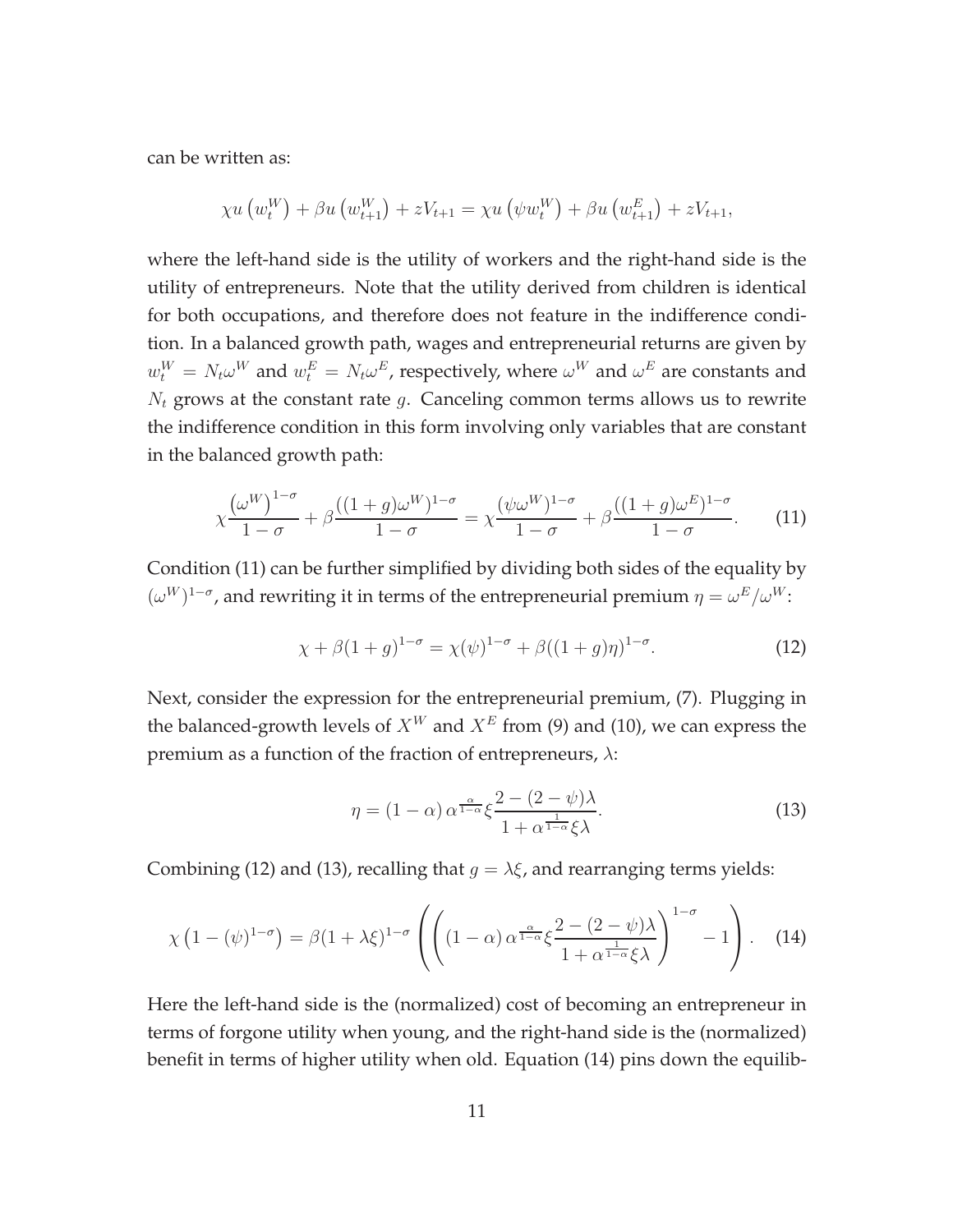rium fraction of entrepreneurs,  $\lambda$ , which in turn determines the entrepreneurial premium and the rate of economic growth.

Depending on parameters, there can be corner solutions with  $\lambda = 0$  or  $\lambda = 1$ , i.e., there aren't any entrepreneurs or all old agents are entrepreneurs. In addition, the balanced growth path need not be unique. The reason is that on the one hand an increase in the fraction of entrepreneurs lowers the entrepreneurial premium (making entrepreneurship less attractive), but on the other hand it also increases the growth rate (making entrepreneurship, where higher rewards occur later in life, relatively more attractive). To provide a sharp contrast with the case of endogenous preferences, we will focus on parameter configurations where the balanced growth path for fixed preferences is both interior and unique.

**Assumption 1** *The parameters*  $\alpha$ ,  $\xi$ , and  $\psi$  *satisfy:* 

$$
2(1-\alpha)\alpha^{\frac{\alpha}{1-\alpha}}\xi > 1 > \frac{(1-\alpha)\alpha^{\frac{\alpha}{1-\alpha}}\xi\psi}{1+\alpha^{\frac{1}{1-\alpha}}\xi}.
$$

**Proposition 1** *Under Assumption 1, there exists a*  $\bar{\chi}(\alpha, \xi, \psi) > 0$  *such that for all*  $\chi < \bar{\chi}(\alpha,\xi,\psi)$  *a unique interior balanced growth equilibrium exists, i.e., there is a unique*  $\lambda \in (0, 1)$  *that satisfies equation* (14).

# **3 Endogenous Culture I: Weber and the Transmission of Patience**

The balanced-growth analysis in the previous section shows that the growth rate in our economy is determined by both technology parameters (such as the efficiency of the innovation technology  $\xi$ ) and preference parameters (such as the time discount factor  $\beta$ ). Despite this fact, when using similar growth models to address variations in economic growth across time and space, the literature has typically focused on variations in technology as the driving force. Unlike technology, preferences usually are assumed to be exogenous. Deviating from this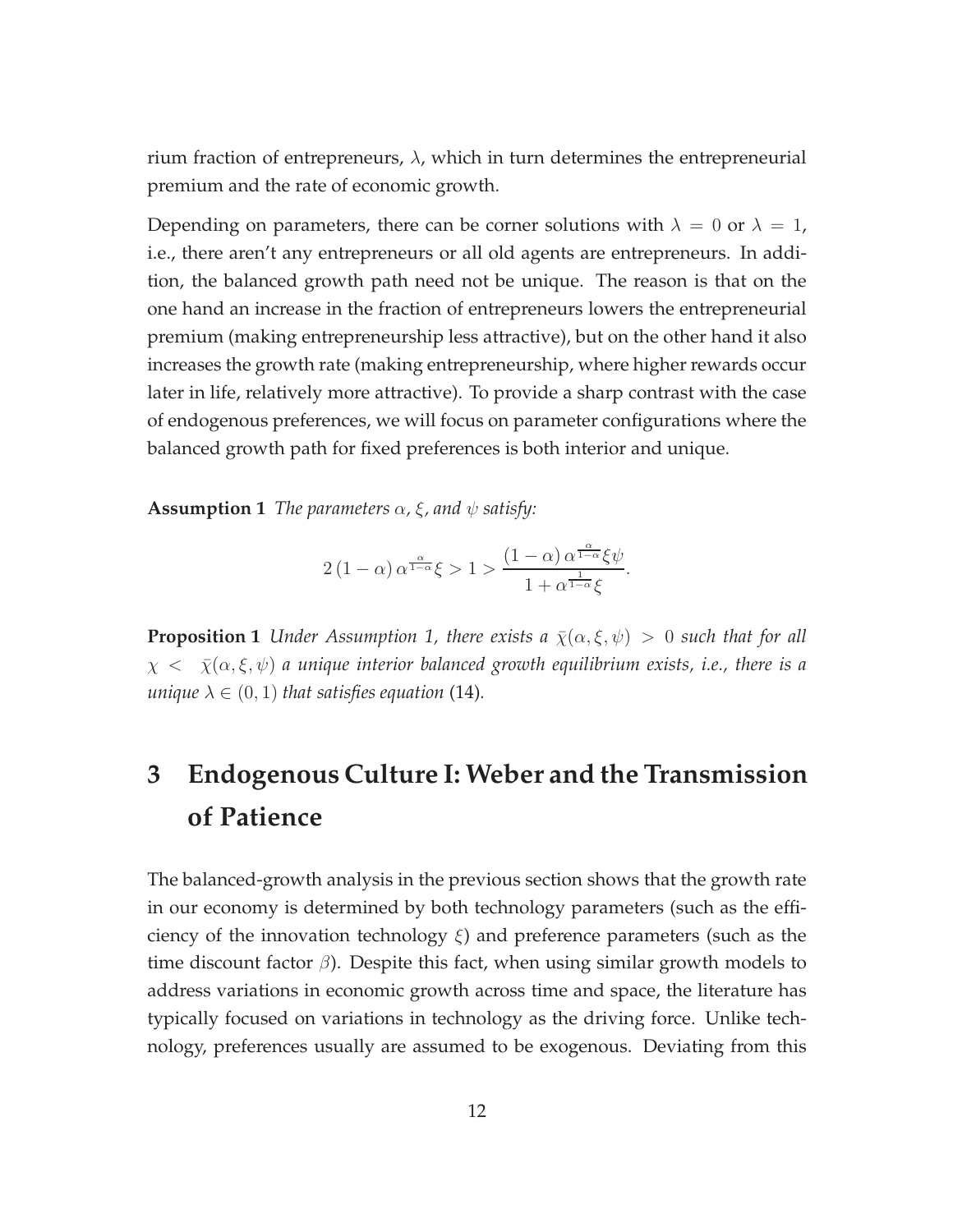practice, we now endogenize preferences, and analyze the interaction of preference formation with technology, occupational choice, and ultimately economic growth.

### **3.1 Endogenizing Patience**

We start by focusing on patience, parameterized by the time discount factor  $\beta$ . Since risk is not important for the analysis in this section, we abstract from uncertainty and assume that  $\nu = 0$ . Adult agents in period t are endowed with a predetermined discount factor,  $\beta_t$ , but they can affect the discount factor of their children,  $\beta_{t+1}$ . For example, in their children's upbringing parents can emphasize the appreciation of future rewards. Given that we assume  $\sigma < 1$ , a higher  $\beta$  always yields higher utility. However, investing in children's patience is costly, so parents face a tradeoff. More precisely, denoting by  $l_t$  the effort a parent of generation t spends on raising her child's patience, the parent's discounted utility is:

$$
\chi(l_t)\frac{c_{t,1}^{1-\sigma}}{1-\sigma} + \beta_t \frac{c_{t,2}^{1-\sigma}}{1-\sigma} + zV_{t+1}(\beta_{t+1}(l_t)),
$$

where  $\chi$  is a strictly decreasing, strictly concave, and differentiable function, and effort is bounded by  $0 \leq l_t \leq 1$ . The structure of preferences is still of the form given in (8), although  $\chi$  and  $\beta$  are now endogenous variables rather than given parameters. The child's patience is given by:

$$
\beta_{t+1}(l_t) = (1 - \delta)\beta_t + f(l_t), \tag{15}
$$

where f is an increasing, non-negative, and strictly concave function, and  $\delta$  satisfies  $0 < \delta \leq 1$ . Notice that if  $\delta < 1$  there is some direct persistence in preferences across generations, which captures children's imitation of their parents and other transmission channels that do not require direct parental effort. In addition to this direct transmission, the function  $f(l_t)$  captures the return to parental effort in terms of increasing the child's patience.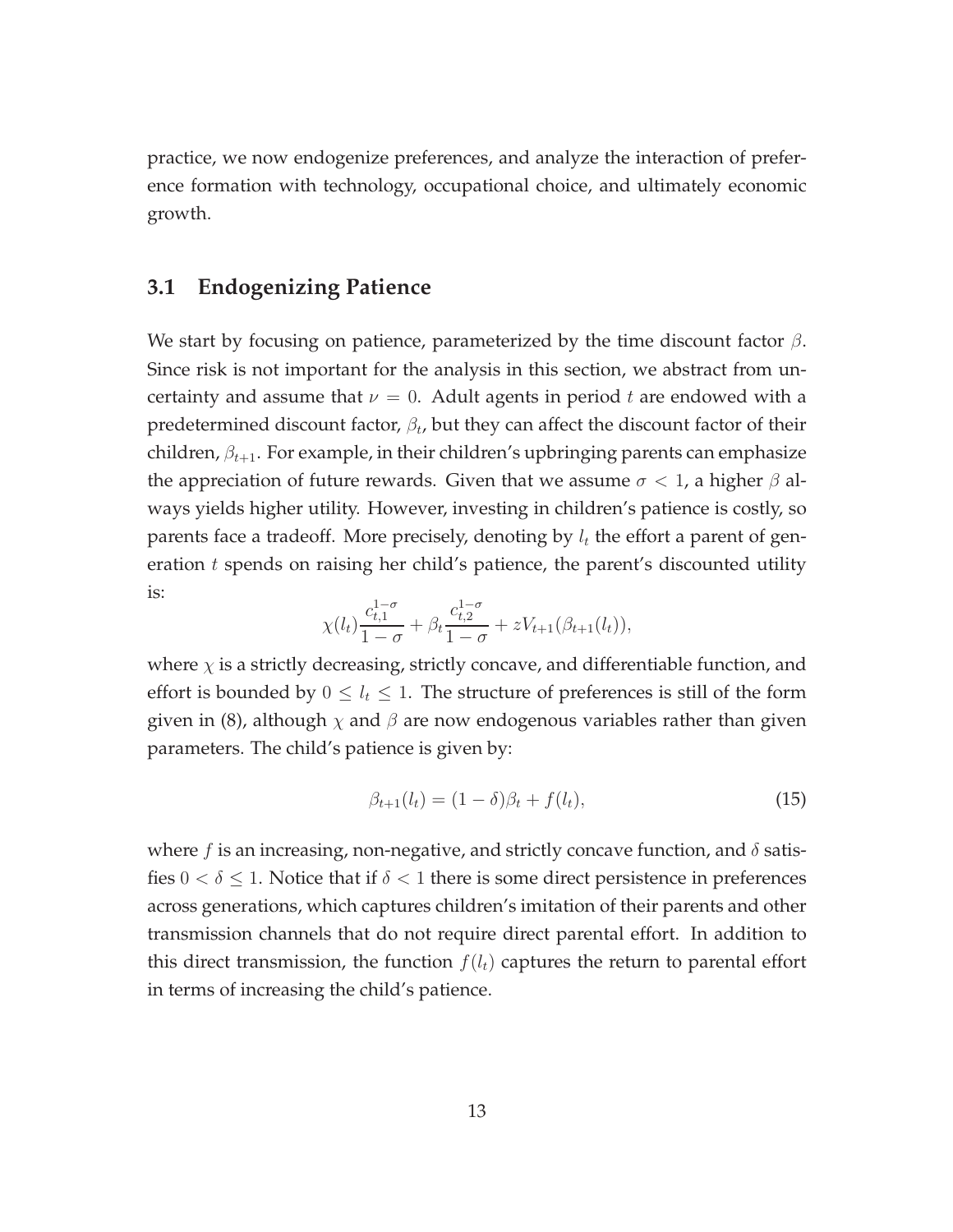#### **3.2 Transmission of Patience in the Balanced Growth Path**

We now characterize balanced growth paths with endogenous patience. People face a twofold decision problem. First, when young they choose whether to be workers or become entrepreneurs. This decision hinges only on returns within the person's lifetime, and much of the previous analysis for fixed preferences still applies. Second, people choose the investment  $l_t$  in instilling patience in their children.

We proceed by analyzing the individual decision problem under the assumption that a balanced growth path has already been reached, so that the entrepreneurial premium is constant, and wages and profits grow at the constant rate  $g$ . The decision problem can be analyzed recursively, with the discount factor  $\beta$  serving as the state variable of a dynasty. In principle, the state of technology  $N_t$  is a second state variable, because growth in  $N_t$  scales up all wages and returns. However, due to the homothetic utility function, in a balanced growth path utility at time  $t$ can be expressed as:

$$
V_t(\beta_t, N_t) = \left(\frac{N_t w_0^W}{N_0}\right)^{1-\sigma} v(\beta_t),
$$

where  $v$  is a value function that does not depend on  $N_t$  and is scaled so that it gives utility conditional on the worker's wage being equal to one. This value function, in turn, satisfies the following set of Bellman equations:

$$
v(\beta) = \max \left\{ v^W(\beta), v^E(\beta) \right\},\tag{16}
$$

where:

$$
v^{W}(\beta) = \max_{0 \le l \le 1} \left\{ \chi(l) + \beta \left( 1 + g \right)^{1 - \sigma} + z \left( 1 + g \right)^{1 - \sigma} v(\beta') \right\},\tag{17}
$$

$$
v^{E}(\beta) = \max_{0 \le l \le 1} \left\{ \chi(l)\psi^{1-\sigma} + \beta\left( (1+g)\,\eta \right)^{1-\sigma} + z\,(1+g)^{1-\sigma}\,v(\beta') \right\}.
$$
 (18)

The maximization in (17) and (18) is subject to the law of motion for patience across generations:

$$
\beta' = (1 - \delta)\beta + f(l). \tag{19}
$$

The Bellman equations (17) and (18) represent the utilities conditional on choos-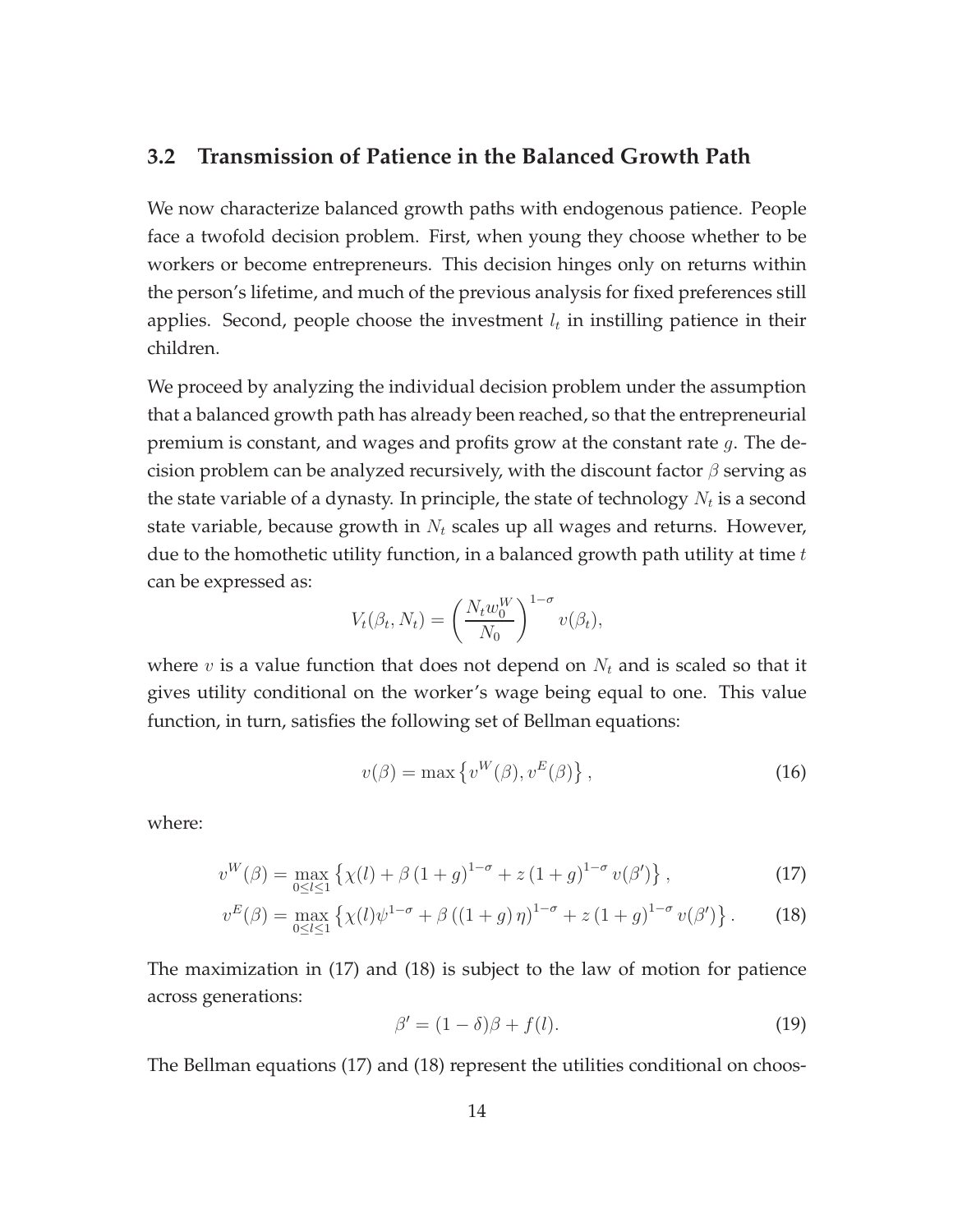ing to be a worker or an entrepreneur, respectively, and (16) captures the optimal choice between these two careers.

Given our assumptions on f and l, there is a maximum level of patience,  $\beta_{\text{max}}$ , that can be attained. The decision problem is therefore a dynamic programming problem with a single state variable in the interval  $[0, \beta_{\text{max}}]$ , and can be analyzed using standard techniques. The following proposition summarizes the properties of the value function and the associated policy functions for investing in patience and for choosing an occupation.

**Proposition 2** *The system of Bellman equations* (16)*–*(18) *has a unique solution. The value function* v *is increasing and convex in* β*. The optimal occupational choice is either to be a worker for any*  $\beta$ , or there exists a  $\beta$  such that impatient people with  $\beta < \beta$  strictly *prefer to be workers, patient people with*  $\beta > \beta$  *strictly prefer to be entrepreneurs, and people with*  $\beta = \overline{\beta}$  *are indifferent. The optimal investment in patience*  $l = l(\beta)$  *is non-decreasing in* β*.*

The proof of the proposition is contained in the mathematical appendix. The convexity of the value function follows from two features of the decision problem: the discount factor enters utility linearly, and there is a complementarity between being patient and being an entrepreneur.

To gain intuition, consider the decision problem without the occupational choice, i.e., assume that all members of a dynasty are forced to be either workers or entrepreneurs regardless of their patience. If we vary the discount factor  $\beta$  of the initial generation, while holding constant the investment choices  $l$  of all generations, the utility of the initial generation is a linear increasing function of  $\beta$ . This is because initial utility is a linear function of present and future discount factors, and the initial discount factor, in turn, has a linear effect on future discount factors through the term  $1-\delta$  in the law of motion (19). In addition, if the occupation of all generations is held constant, it is in fact optimal to choose a constant l for all  $\beta$ , because the marginal return to investing in patience depends only on the choice of occupation, and not on  $\beta$ .

Now consider the full model with a choice between the two occupations. The career with the steeper income profile, namely entrepreneurship, is more attractive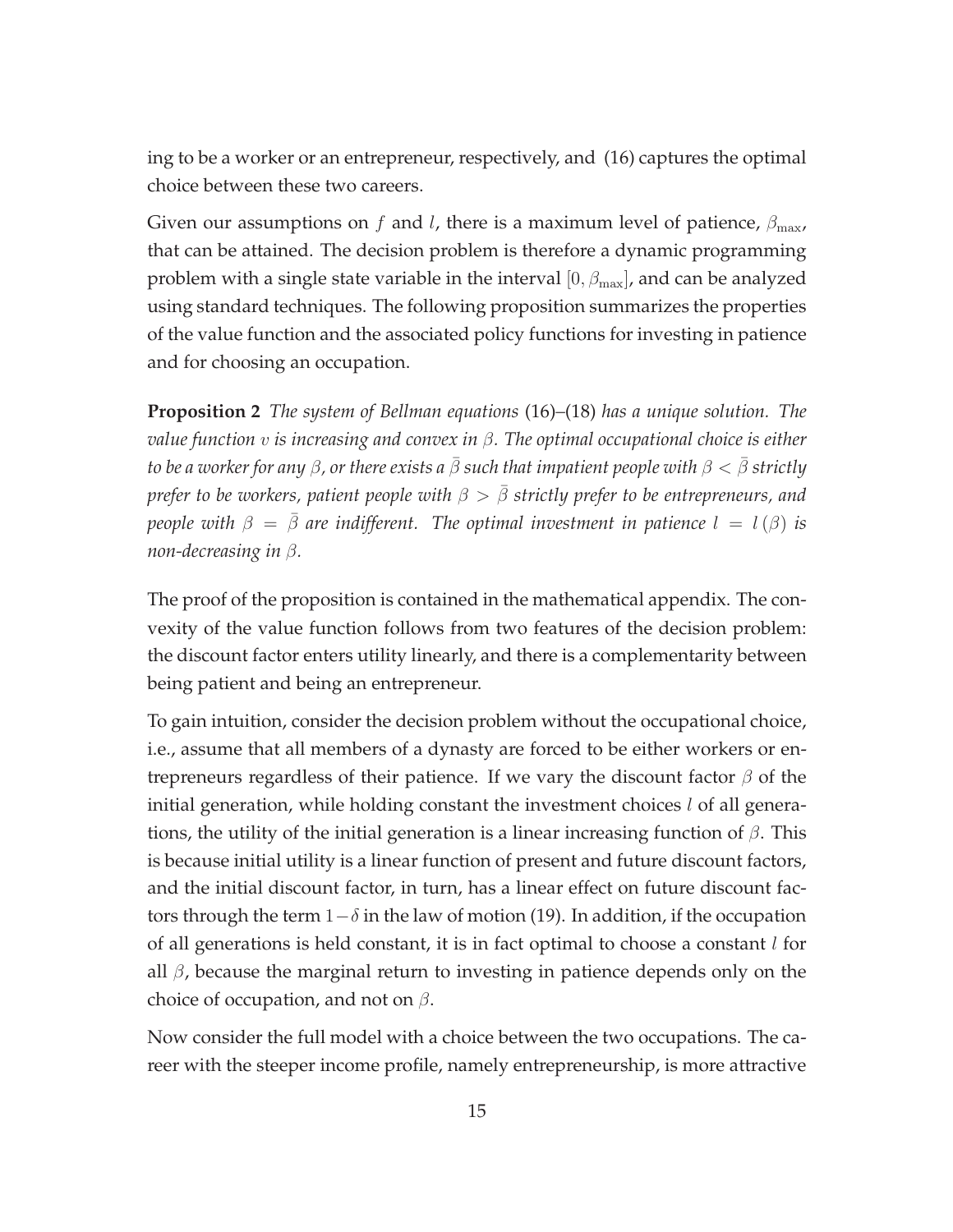when  $β$  is high. As we increase  $β$ , each time either a current or future member of the dynasty switches from being a worker to being an entrepreneur, the value function also becomes steeper in  $β$ . The optimal *l* increases at each step, because the cost of providing patience declines with the steepness of the income profile, while the marginal benefit increases. Since there are only two possible occupations, the value function is piecewise linear, where the linear segments correspond to ranges of  $\beta$  for which the optimally chosen present and future occupations are constant. At each kink of the value function, some member of the dynasty is indifferent between being a worker and an entrepreneur. Since the choice of  $l$  depends on the chosen occupation, there may be multiple optimal choices l at a  $\beta$  where the value function has a kink, whereas in between kinks the optimal choice of l is unique. The following proposition summarizes our results regarding the optimal choice of income profiles and investment in patience.

**Proposition 3** *The state space*  $[0, \beta_{\text{max}}]$  *can be subdivided into (at most) countably many closed intervals*  $[\beta, \overline{\beta}]$  *such that over the interior of any range*  $[\beta, \overline{\beta}]$  *the occupational choice of each member of the dynasty (i.e., parent, child, grandchild and so on) is constant and unique (though possibly different across generations), and* l (β) *is constant and single-valued. The value function* v (β) *is piecewise linear, where each interval* [β, β] *corresponds to a linear segment. Each kink in the value function corresponds to a switch, from being a worker to being an entrepreneur, by a present or future member of the dynasty. At a kink, the optimal choices of occupation and* l *corresponding to both adjoining intervals are optimal (thus, the optimal policy functions are not single-valued at a kink).*

The proposition implies that the optimal policy correspondence  $l(\beta)$  is a nondecreasing step-function, which takes multiple values only at a step. Proposition 3 allows us to the characterize the equilibrium law of motion for patience. Since the policy correspondence  $l(\beta)$  is monotone, the dynamics of  $\beta$  are monotone as well and converge to a steady state from any initial condition.

**Proposition 4** *The law of motion of* β *is described by the following difference equation:*

$$
\beta' = g(\beta) = (1 - \delta)\beta + f(l(\beta)),
$$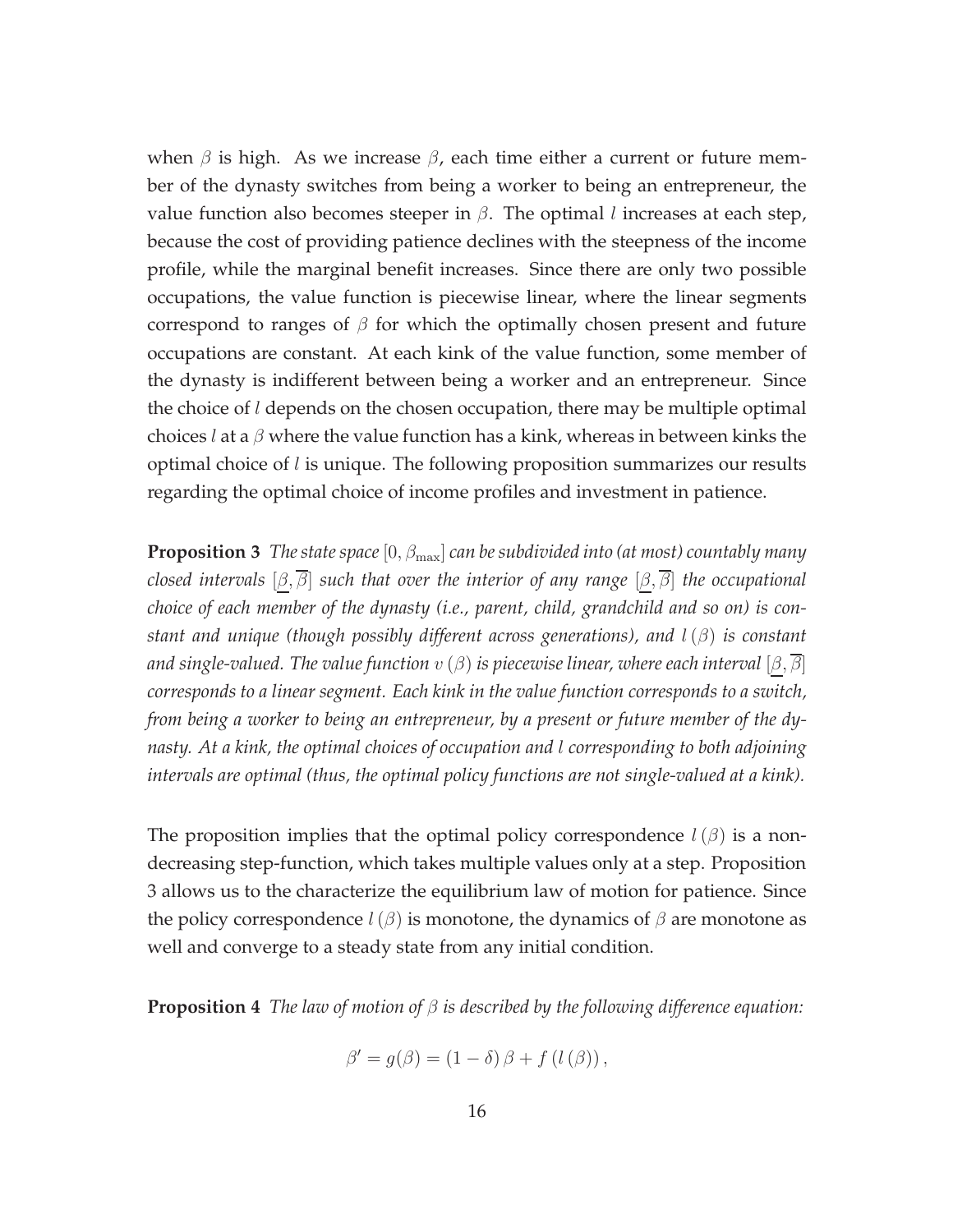*where* l (β) *is a non-decreasing step-function (as described in Proposition 3). Given an initial condition*  $\beta_0$ , patience in the dynasty converges to a constant  $\beta$  where parents and *children choose the same profession.*

Notice that while the discount factor of a dynasty always converges, the steady state does not have to be unique even for a given  $\beta_0$ . For example, if the initial generation is indifferent between the two occupations, the steady state can depend on which one is chosen.

Given the optimal occupational choices of parents and children, the optimal choice of l has to satisfy first-order conditions. This allows us to characterize more sharply the decisions on patience and their interaction with occupational choices. We have already established that both patience  $\beta$  and occupation converge within a dynasty. Thus, the population ultimately divides into worker dynasties and entrepreneur dynasties, and these two types face different incentives for investing in patience. Consider the case in which the solutions for  $l$  are interior. For workers, the first-order condition characterizing the optimal effort  $l^W$  for investing in patience is given by:

$$
-\chi'(l^W) = \frac{z(1+g)^{2(1-\sigma)}f'(l^W)}{1-z(1+g)^{1-\sigma}(1-\delta)}.
$$
\n(20)

The corresponding condition for entrepreneurial dynasties is given by:

$$
-\chi'(l^E)\psi^{1-\sigma} = \frac{z(1+g)^{2(1-\sigma)}\eta^{1-\sigma}f'(l^E)}{1-z(1+g)^{1-\sigma}(1-\delta)}.
$$
\n(21)

In both equations, the left-hand side is strictly increasing in l, and the right-hand side is strictly decreasing. Moreover, for a given  $l$  the left-hand side is smaller for entrepreneurial dynasties, and the right-hand side is larger. Therefore, in the balanced growth path we must have  $l^{E} > l^{W}$ : The returns to being patient are higher for entrepreneurs because of their steeper income profile, inducing them to invest more in patience. In the balanced growth path, we therefore also have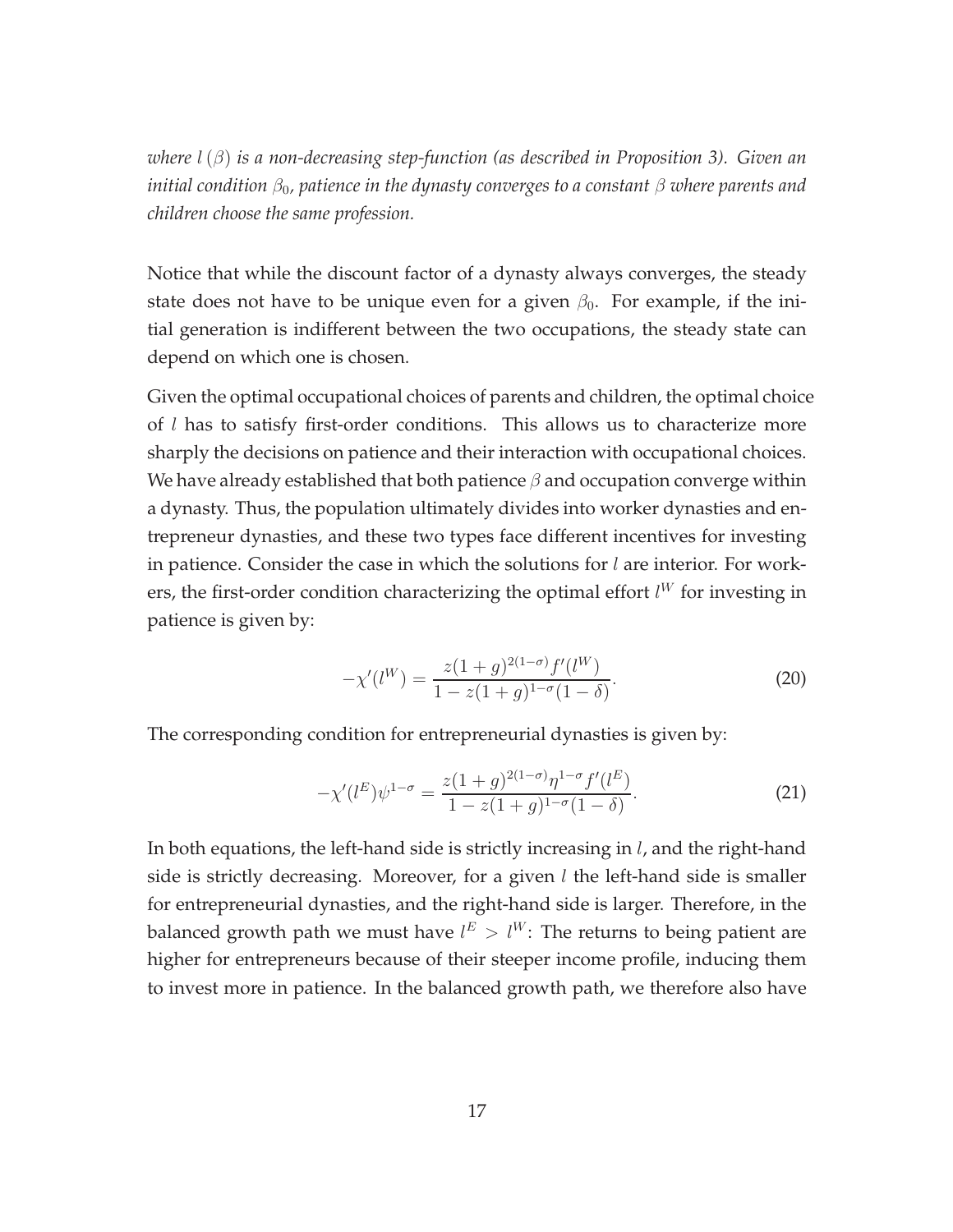$\beta^E>\beta^W$  , where:

$$
\beta^{W} = \frac{f(l^{W})}{\delta},
$$

$$
\beta^{E} = \frac{f(l^{E})}{\delta}.
$$

These findings line up with Max Weber's (1905) view of entrepreneurs as futureoriented individuals who possess a "spirit of capitalism." However, in our theory differences in patience are not just a determinant of occupational choice (as in Weber), but also a consequence of it: Entrepreneurial dynasties develop patience because of the complementarity between this preference trait and their occupation. In contrast, Weber focused on religion as a key determinant of values and preferences across social groups.



Figure 1: Example of Value Function (Upper Panel) and Policy Function for l (Lower Panel)

Figure 1 provides an example of the characteristics of the value and policy func-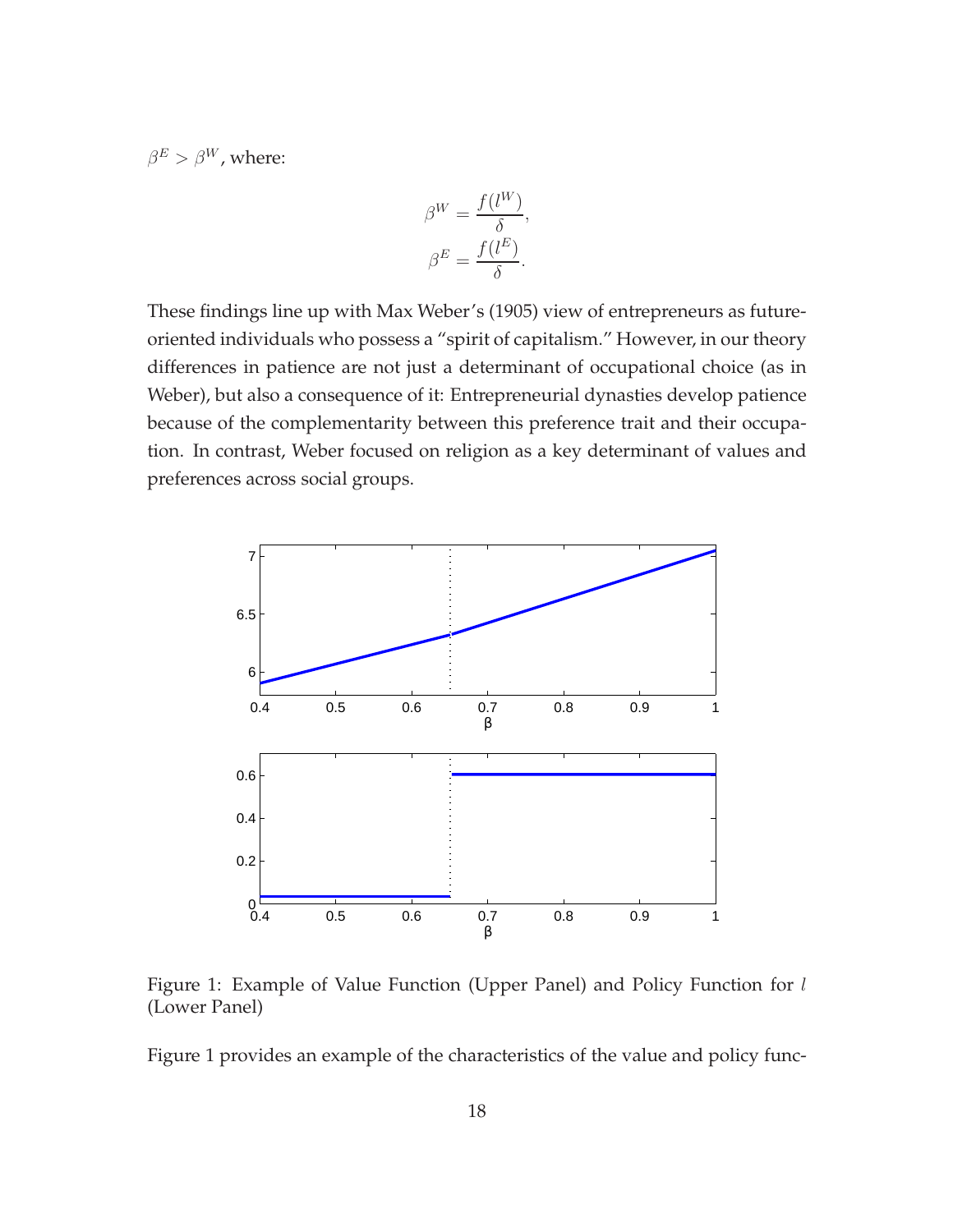tions analyzed in Propositions 2 and  $3<sup>9</sup>$  In the example the value function has two linear segments. Below the threshold of  $\beta = 0.65$ , the optimal choice is to become a worker, and investment in patience in this range is such that all subsequent generations are workers too. Thus, investment in patience is constant over this range, as displayed in the lower panel. Above the threshold, the optimal choice for both the current and future generations is to become entrepreneurs. Consequently, investment in patience is constant over this range as well, but considerably higher compared to worker dynasties. The value function has a kink at  $\beta = 0.65$  and becomes steeper, because the return to patience is higher for entrepreneurs given their steeper lifetime income profiles. The differential investment results in a substantial gap in patience across occupations in the balanced growth path, with a discount factor  $\beta^W=0.55$  for workers and  $\beta^E=0.95$ for entrepreneurs.

## **3.3 Multiplicity of Balanced Growth Paths with Endogenous Patience**

Given the preceding analysis, it is clear that there is no balanced growth path in which all dynasties have identical preferences, and in which there are positive fractions of both entrepreneurs and workers. The reason is that the entrepreneurs have a steeper income profile, given the need to acquire skills when young and the entrepreneurial return that is received when old. This steeper income profile implies that parents of entrepreneurs have a higher incentive to invest in patience compared to parents of workers. Moreover, in any given period the population will sort such that the more patient individuals become entrepreneurs and the less patient become workers. Finally, because of persistence of patience within dynasties, occupations also will be persistent within dynasties.

Hence, a balanced growth path has the property that the two groups are characterized by different preferences, patient entrepreneurs and impatient workers. Given the patience gap between these groups, at least one of them will strictly

 $9$ The parametrization is as in the balanced-growth computations in Section 3.3 with the equilibrium fraction of entrepreneurs given by  $\lambda = 0.35$ .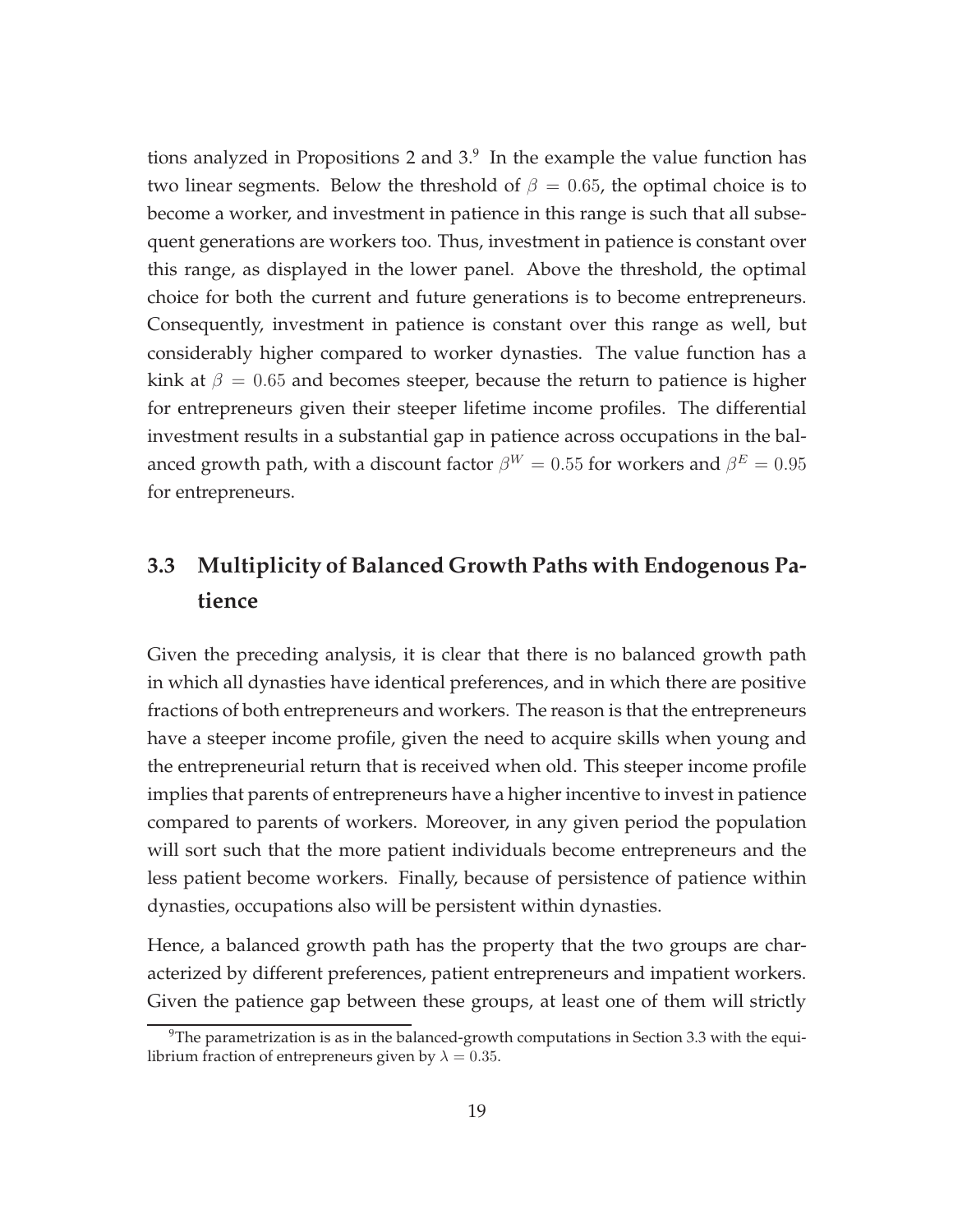prefer their own occupation over the alternative, both for themselves and for their children. In fact, generically there exists a continuum of balanced growth path where both workers and entrepreneurs strictly prefer their own occupation, and where the fraction of entrepreneurs, the entrepreneurial premium, and the equilibrium growth rate vary across growth paths. For given parameters, the balanced growth path that is reached depends on initial conditions. More generally, the multiplicity of balanced growth paths opens up the possibility of history dependence and a persistent impact of policies or institutions on the performance of an economy.

To illustrate these results, we focus on the case where preferences are not persistent,  $\delta = 1$ . We would like to characterize the set of balanced growth paths in terms of the growth rate g, the entrepreneurial premium  $\eta$ , and the patience levels  $\beta^W$  and  $\beta^E$  of workers and entrepreneurs. From (20) and (21), we know that the investments in patience  $l^W$  and  $l^E$  by workers and entrepreneurs have to satisfy:

$$
-\chi'(l^W) = z(1+g)^{2(1-\sigma)}f'(l^W),
$$
  

$$
-\chi'(l^E)\psi^{1-\sigma} = z(1+g)^{2(1-\sigma)}\eta^{1-\sigma}f'(l^E),
$$

and we have  $\beta^W=f(l^W)$  and  $\beta^E=f(l^E).$  Here focusing on the  $\delta=1$  case implies that the choice of future patience depends only on today's occupational choice, but not directly on the current patience.

The balanced-growth values of the value functions (17) and (18) are:

$$
v^{W} = \frac{\chi(l^{W}) + \beta (1+g)^{1-\sigma}}{1 - z (1+g)^{1-\sigma}},
$$
  

$$
v^{E} = \frac{\chi(l^{E})\psi^{1-\sigma} + \beta ((1+g)\eta)^{1-\sigma}}{1 - z (1+g)^{1-\sigma}}.
$$

In the balanced growth path, each group has to prefer their own occupation over the alternative, for the present generation and future descendants. In particular, there are four constraints to consider. The first is that a person with patience  $\beta^E$ prefers entrepreneurship for all members of the dynasty over everyone being a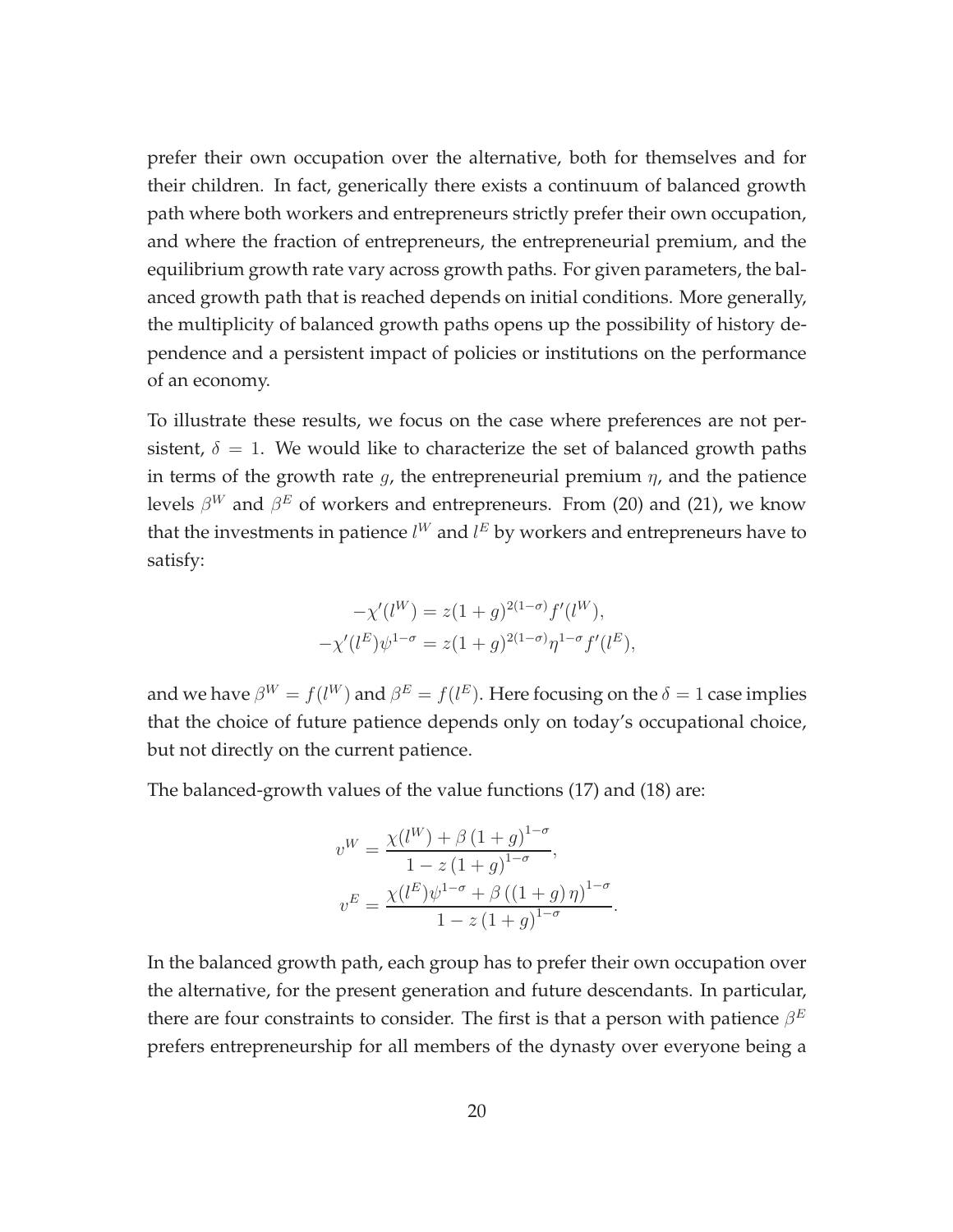worker:

$$
v^{E} \ge \chi(l^{W}) + \beta^{E} (1+g)^{1-\sigma} + z(1+g)^{1-\sigma} v^{W}.
$$
 (22)

The right-hand side has two components, because the first generation still has patience  $\beta^E$ , with all following generations in the deviation would have patience  $\beta^{W}$ . The second constraint is that entrepreneurship for all generations is preferred to the first generation being an entrepreneur, but all following generations switching to being workers. This constraint can be written as:

$$
v^{E} \ge \chi(l^{EW})\psi^{1-\sigma} + \beta^{E}((1+g)\eta)^{1-\sigma} + z(1+g)^{1-\sigma} \left(\chi(l^{W}) + \beta^{EW}(1+g)^{1-\sigma}\right) + z^{2}(1+g)^{2(1-\sigma)}v^{W}.
$$
 (23)

Here  $l^{EW}$  and  $\beta^{EW}$  are the investment and patience level that are optimal given that path of occupational choices, characterized by:

$$
-\chi'(l^{EW})\psi^{1-\sigma} = z(1+g)^{2(1-\sigma)}f'(l^{EW})
$$

and  $\beta^{EW} = f(l^{EW})$ . The parallel constraints for worker dynasties with patience  $\beta^{W}$  are given by:

$$
\chi(l^E)\psi^{1-\sigma} + \beta^W\left(\left(1+g\right)\eta\right)^{1-\sigma} + v^E \le v^W \tag{24}
$$

and:

$$
\chi(l^{WE}) + \beta^{W} (1+g)^{1-\sigma} + z(1+g)^{1-\sigma} \left( \chi(l^{E}) \psi^{1-\sigma} + \beta^{WE} ((1+g)\eta)^{1-\sigma} \right) + z^{2} (1+g)^{2(1-\sigma)} v^{E} \le v^{W}, \quad (25)
$$

where  $l^{WE}$  and  $\beta^{WE}$  are characterized by:

$$
-\chi'(l^{WE}) = z(1+g)^{2(1-\sigma)}\eta^{1-\sigma}f'(l^{WE})
$$

and  $\beta^{WE} = f(l^{WE})$ . It can now be shown that a continuum of balanced growth paths exists. Because of the gap in balanced-growth preferences, when one occupational group is just indifferent between their occupation and the alternative, the other group strictly prefers their own occupation. It is therefore possible to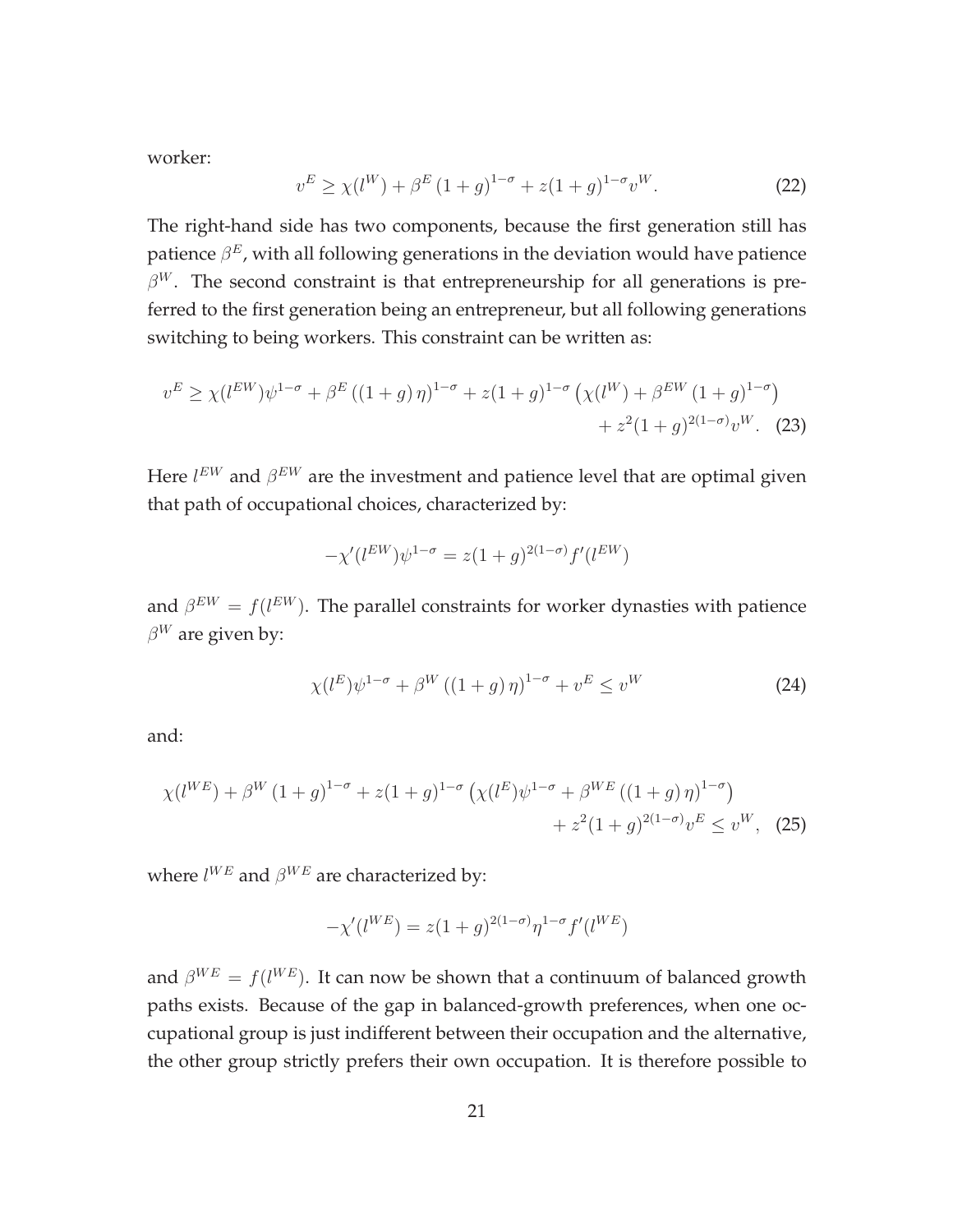raise the return of the indifferent group in some range so that both groups strictly prefer to stay in their own occupation. The potentially binding constraints are given by (23) and (25). The following lemma contains the main result underlying the multiplicity of balanced growth paths.

**Lemma 1** *When the entrepreneurial premium* η *in the balanced growth path is such that* (23) *holds as an equality, then* (22)*,* (24)*, and* (25) *hold as strict inequalities.*

Building on this lemma, we can now establish the main result:

**Proposition 5** *If there exists a balanced growth with path a fraction of entrepreneurs* λ *such that*  $0 < \lambda < 1$ , there exists a continuum of additional balanced growth paths with *different fractions of entrepreneurs and thus different growth rates.*

That is, there are multiple balanced growth paths unless the only feasible balanced growth path features a corner solution with all agents choosing the same profession.

We have focused on the  $\delta = 1$  case for analytical convenience. When there is direct persistence in patience across generations ( $\delta$  < 1), the forces generating multiple balanced growth paths are strengthened even more, and generally a wider range of rates of entrepreneurship and economic growth can be long-run outcomes. Figure 2 illustrates this with a computed example. The parameter values used are as follows:  $z = 0.5$ ,  $\sigma = 0.5$ ,  $\xi = 3$ ,  $\alpha = 0.3$ ,  $\psi = 0.5$ . The cost function for investing in patience is given by  $\chi(l) = 1 - l$ , and the law of motion for patience is parameterized as:

$$
\beta' = (1 - \delta)\beta + \delta\tilde{\beta} + \theta_1 l^{\theta_2},
$$

where we set  $\tilde{\beta} = 0.5$  and  $\theta_2 = 0.8$ . We computed outcomes for a variety of values of the persistence parameter  $\delta$ . For  $\delta = 1$ , we set  $\theta_1 = 1$ , and for lower  $\delta$  the value of  $\theta_1$  is adjusted, to hold the impact of investing in patience on utility constant in the balanced growth path (so that changing  $\delta$  does not lead to a level shift in patience).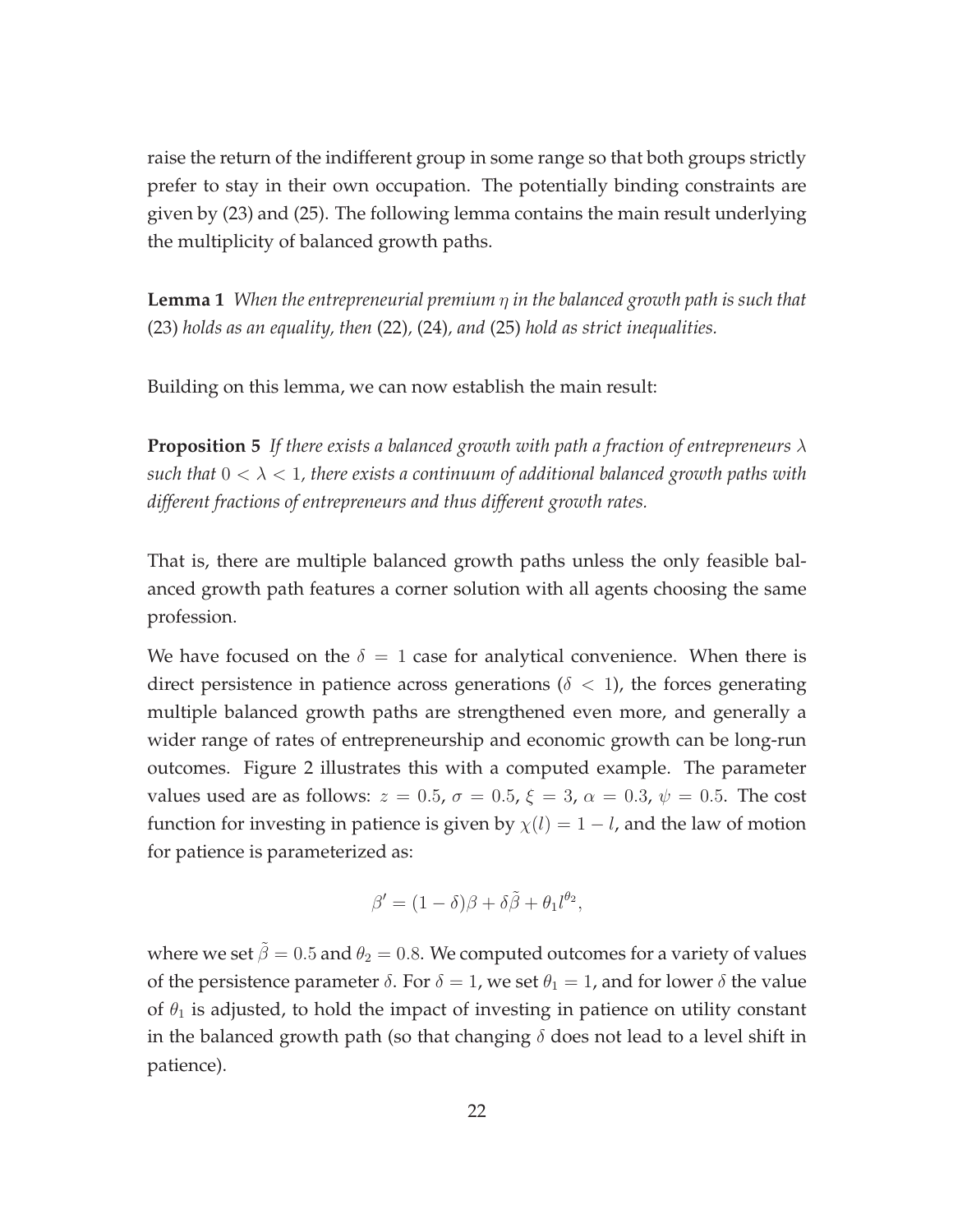

Figure 2: Range of Balanced Growth Paths for Different  $\delta$ 

For these parameters, Figure 2 plots the range for  $\lambda$  (the fraction of entrepreneurs in the population) that can be supported as a balanced growth path. At  $\delta = 1$  (no direct persistence in patience across generations), the balanced-growth level of  $\lambda$ varies between 0.29 and 0.39, which corresponds to growth rates (per generation) between  $g = 0.87$  and  $g = 1.27$ , or, if a generation is interpreted to last 25 years, between 2.5 and 3.3 percent per year. As we lower  $\delta$  and make patience more persistent, the range of balanced growth paths widens. At  $\delta = 0.5$ ,  $\lambda$  can vary between 0.15 and 0.51 in the balanced growth path, which corresponds to annual growth rates between 1.5 and 3.8 percent per year.

Figure 3 demonstrates what the law of motion for patience looks like in the balanced growth path for different values of  $\lambda$ . In all panels, the persistence of patience is set to  $\delta = 0.8$ . In the top panel, we set  $\lambda = 0.26$ , which is close to the lowest fraction of entrepreneurs that can be sustained in a balanced growth path. In this growth path, the return to entrepreneurship is high. The law of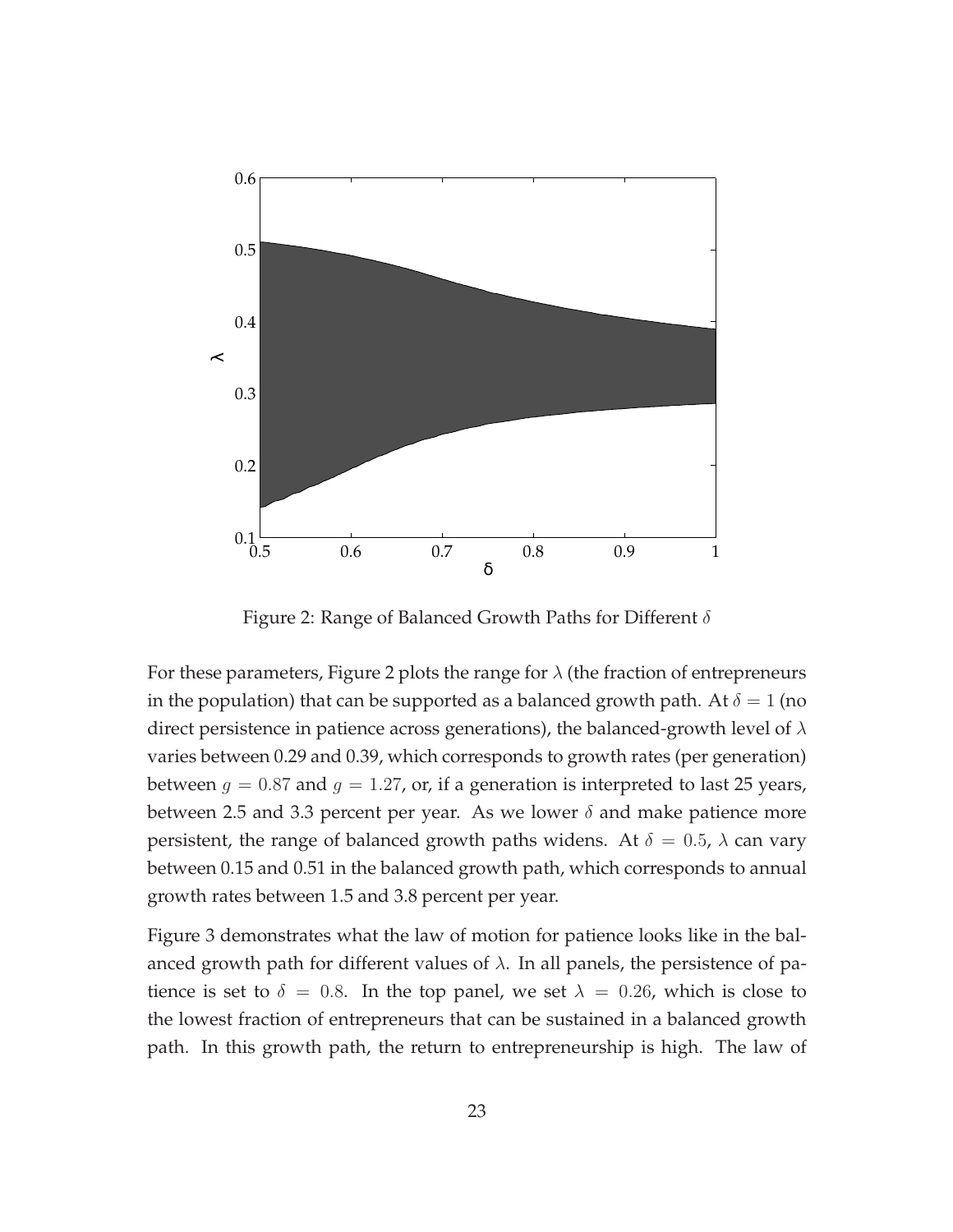

Figure 3: Laws of Motion for  $\beta$  in Balanced Growth Paths for  $\delta = 0.8$  and Different Values of  $\lambda$ 

motion for patience intersects the 45-degree line twice, where the lower intersection corresponds to the long-run patience of workers and the higher intersection corresponds to entrepreneurs. Given high returns to entrepreneurship, dynasties that start out with patience that is only a little higher than the long-run patience of workers ultimately converge to entrepreneurship. The law of motion has three linear segments, where the bottom one corresponds to worker dynasties and the top one to entrepreneur dynasties. The (small) middle segment pertains to dynasties where the current generation consists of workers who invest sufficiently in patience for all following generations to switch to entrepreneurship. In the middle panel, we set  $\lambda = 0.35$ . Here the law of motion has only two segments. All dynasties are either workers or entrepreneurs forever; there are no transitions between the occupations. The bottom panel for  $\lambda = 0.43$  corresponds to a low return to entrepreneurship. The law of motion is a mirror image of the top panel. There are three segments, where the middle segment now corresponds to dynas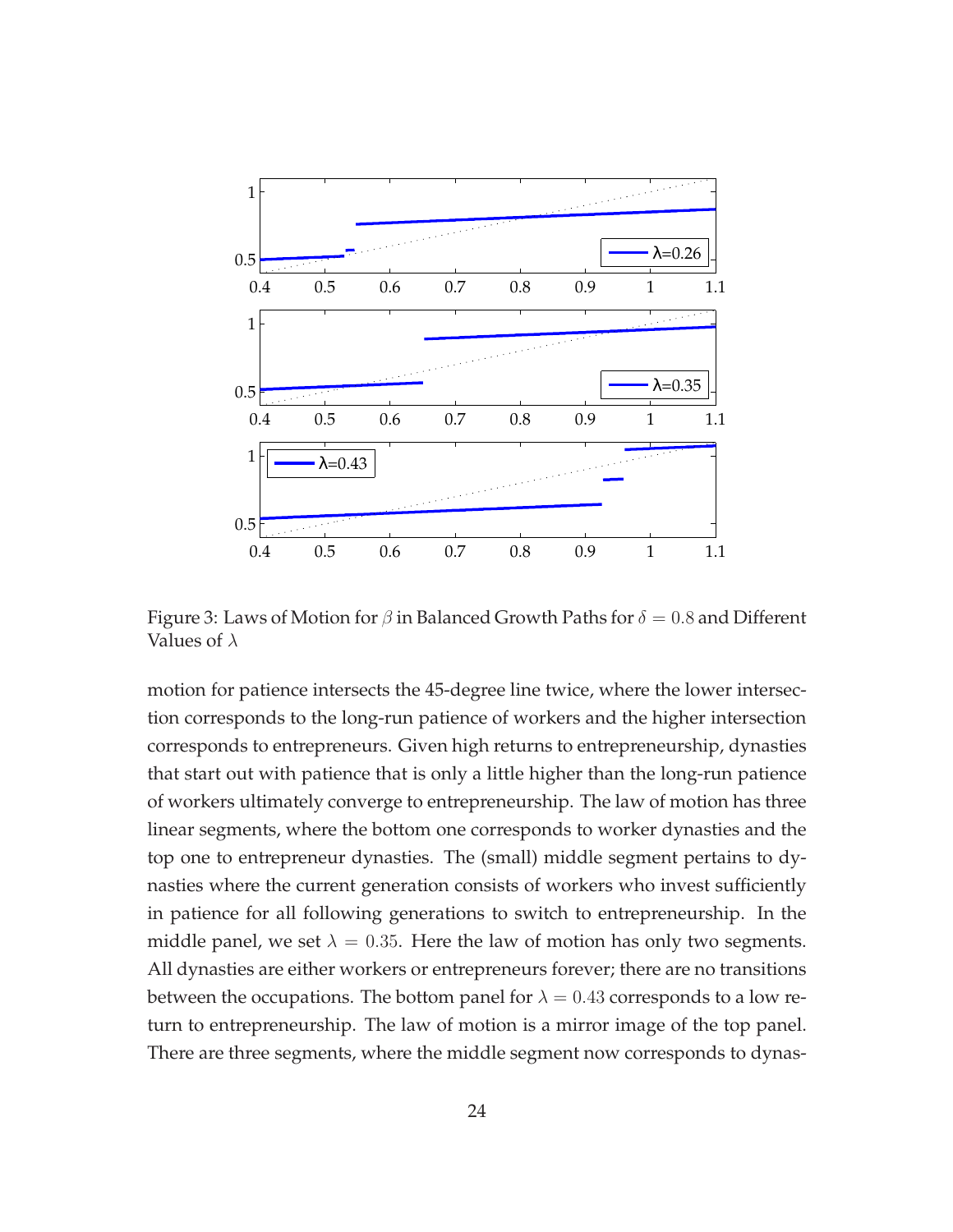ties where the current generation consists of entrepreneurs, but all subsequent ones will be workers. Comparing across the levels of  $\lambda$ , it is apparent that as we move to higher levels of  $\lambda$  the long-run levels of patience (i.e., the intersections with the 45-degree line) increase both for workers and for entrepreneurs. This is because a higher  $\lambda$  implies a higher growth rate, which results in steeper income profiles for both professions, and thus more investment in patience.

#### **3.4 Implications of Multiplicity of Balanced Growth Paths**

Taken at face value, our finding of multiplicity of balanced growth paths implies that different economies, although characterized by identical technological parameters, can experience permanently different growth rates, driven by cultural differences across their populations. Of course, cultural differences themselves are endogenous in our theory. From this perspective, the theory suggests the possibility of path dependence, that is, a country's success at entrepreneurship and innovation may depend on the cultural and economic makeup of the country at the onset of modern economic growth. This theme is explored in more detail in Doepke and Zilibotti (2008), where we explicitly model the transition of an economy with endogenous preferences from a stagnant, pre-industrial economy to capital-driven growth. In that paper, the distribution of preferences at the onset of modern growth depends on the nature of pre-industrial occupations in terms of lifetime income profiles and the distribution of land ownership. Combining the approach of Doepke and Zilibotti (2008) with the theory outlined here would lead to the prediction that the nature of the pre-industrial economy can have long-term repercussions for economic development.

Another implication of multiplicity of balanced growth paths is that policies or institutions that affect preferences can have a long-term impact on economic growth. Consider a country that imposes high taxes on entrepreneurs or discourages entrepreneurship through other means, as in the centrally planned economies of Eastern Europe during the twentieth century. Over time, such policies would shift the culture of the population towards being less future-oriented with a lower propensity for entrepreneurship. Consider now the transition of the economy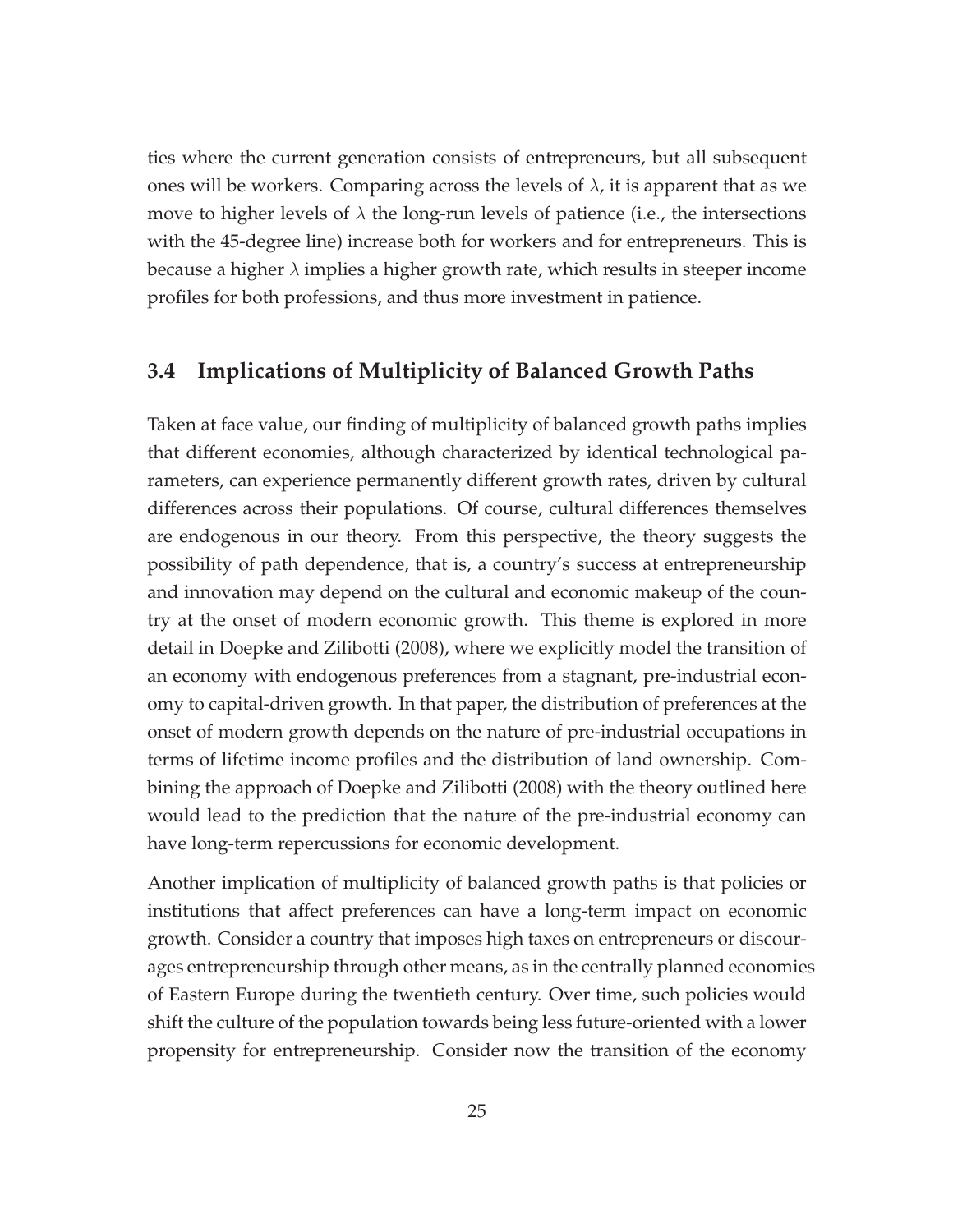when the political constraints on entrepreneurship are removed. We would expect to observe a small class of entrepreneurs gaining high returns, but lower rates of entrepreneurship and a lower rate of economic growth compared to a country undergoing a similar transition from more favorable initial cultural conditions.

The model can also be extended to allow for open economies. The simplest case is that of a world economy in which trade across borders is frictionless, so that all goods are traded at the same price, and workers and entrepreneurs get the same returns regardless of where they live. In such an environment, initial crosscountry differences would manifest themselves in permanent differences in rates of entrepreneurship and innovation across countries, even though ultimately all countries would benefit from innovation (and experience the same growth rates) because of integrated markets.

#### **3.5 The Model with Financial Markets**

In the sections above, we showed that workers and entrepreneurs face different incentives for investing in patience, because entrepreneurs face a steeper income profile. However, the difference in the income profile would not matter if people could use financial markets to smooth consumption. A steep income profile directly translates into a steep utility profile only if financial markets are absent or incomplete.

To illustrate this point, consider the opposite extreme of perfect financial markets, i.e., people can borrow and lend at a fixed interest rate  $R$  subject to a lifetime budget constraint. For simplicity, we abstract from financial bequests. The only occupations that are chosen in equilibrium are now those that maximize the present value of income,  $y_1 + y_2/R$ . Therefore, the lifetime returns of being a worker and being an entrepreneur have to be equalized:

$$
\omega^{W} + \frac{(1+g)\omega^{W}}{R} = \psi \omega^{W} + \frac{(1+g)\omega^{E}}{R},
$$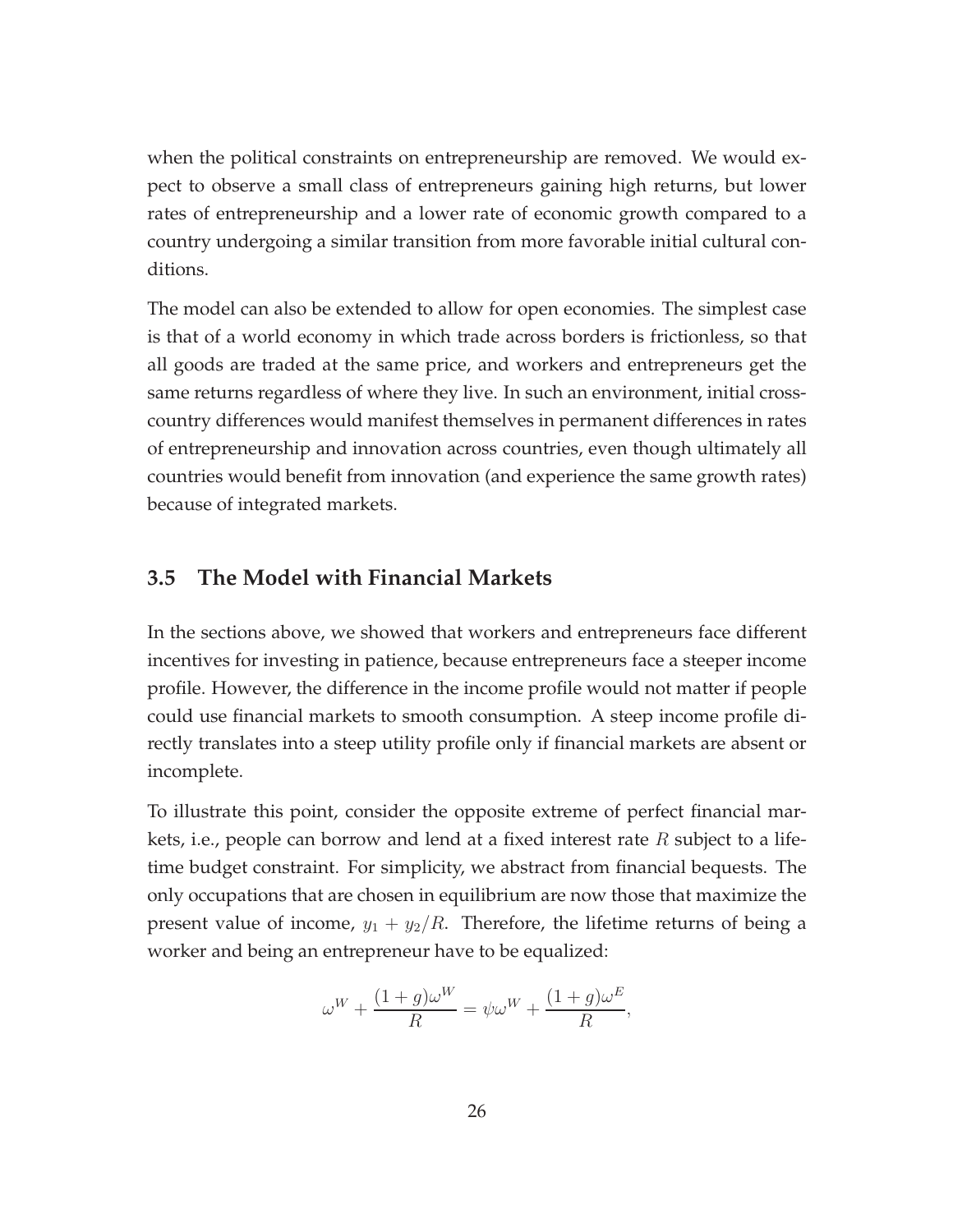which implies that:

$$
\eta = 1 + \frac{(1 - \psi) R}{1 + g} = 1 + \frac{(1 - \psi) R}{1 + \lambda \xi}.
$$

The equilibrium condition (13) continues to hold, hence:

$$
\eta = (1 - \alpha) \alpha^{\frac{\alpha}{1 - \alpha}} \xi \frac{2 - (2 - \psi)\lambda}{1 + \alpha^{\frac{1}{1 - \alpha}} \xi \lambda}.
$$

Combining these equations yields a relationship between the proportion of entrepreneurs,  $\lambda$  (or, alternatively, the growth rate), and the market interest rate:

$$
1 + \frac{(1 - \psi) R}{1 + g} = (1 - \alpha) \alpha^{\frac{\alpha}{1 - \alpha}} \frac{2\xi - (2 - \psi)g}{1 + \alpha^{\frac{1}{1 - \alpha}} g}.
$$
 (26)

Since workers and entrepreneurs have the same lifetime income, it is sufficient to consider the individual saving decision of one group, e.g., the workers:

$$
\max_{s} \frac{(\omega^W - s)^{1-\sigma}}{1-\sigma} + \frac{\beta}{\chi} \frac{(Rs + \omega^W (1+g))^{1-\sigma}}{1-\sigma}
$$

The solution yields a standard Euler equation:

$$
\frac{Rs + \omega^W (1+g)}{\omega^W - s} = \left(\frac{\beta}{\chi}R\right)^{\frac{1}{\sigma}}.
$$

Hence,

$$
c^{Y} = \omega^{W} \frac{1+g+R}{R+\left(R_{\chi}^{\beta}\right)^{\frac{1}{\sigma}}},
$$
  

$$
c^{O} = \left(R_{\chi}^{\beta}\right)^{\frac{1}{\sigma}} \omega^{W} \frac{1+g+R}{R+\left(R_{\chi}^{\beta}\right)^{\frac{1}{\sigma}}}.
$$

Given this solution to the saving problem, the optimal investment in patience is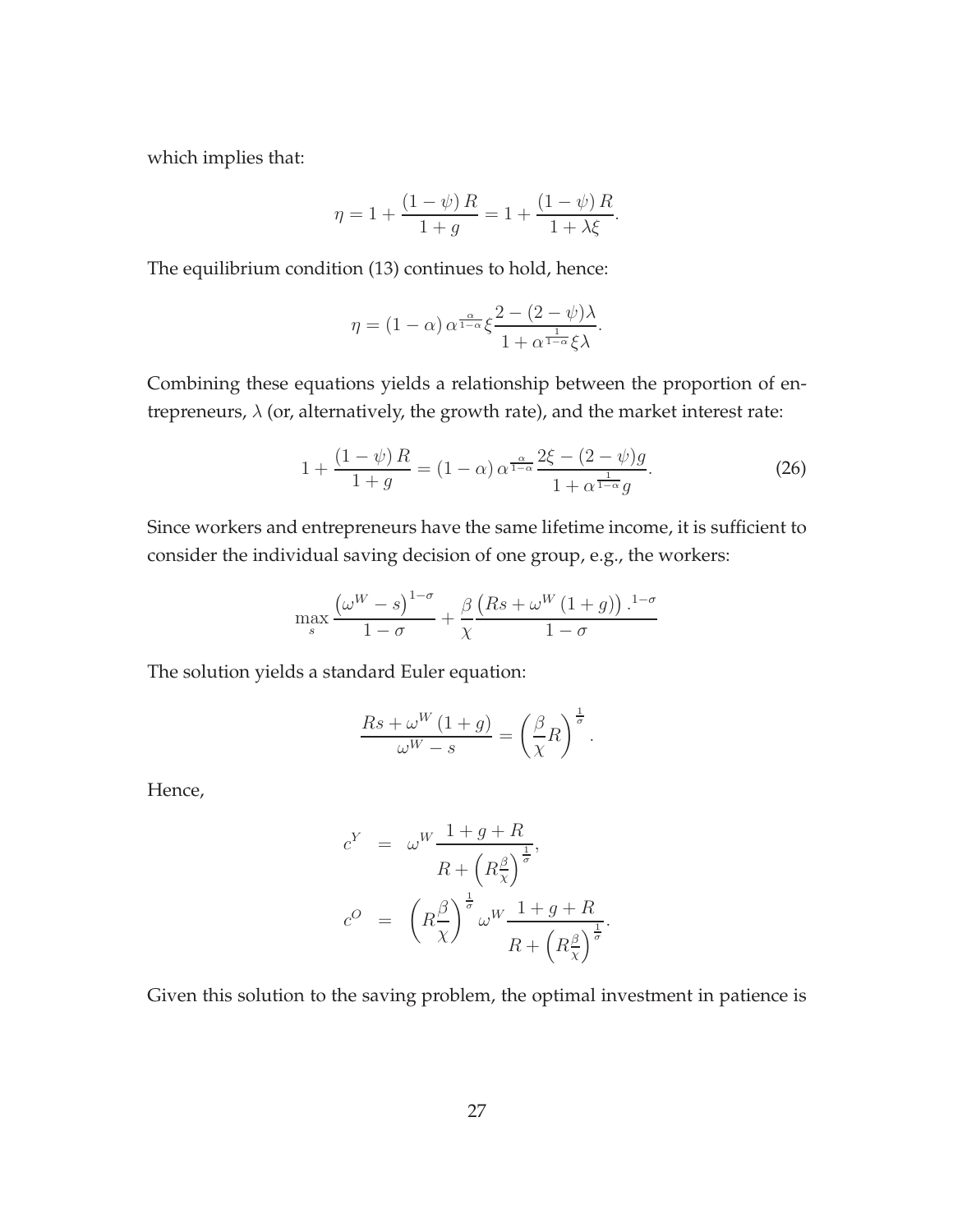given by:

$$
l(\beta, g) = \operatorname{argmax}_{0 \le l \le 1} \left\{ (\omega^W)^{1-\sigma} \left( \frac{1+g+R}{R+\left(R\frac{\beta}{\chi(l)}\right)^{\frac{1}{\sigma}}} \right)^{1-\sigma} \times \left( \chi(l) + \beta \left( \frac{\beta}{\chi(l)} R \right)^{\frac{1-\sigma}{\sigma}} \right) + z (1+g)^{1-\sigma} v(\beta') \right\}
$$

The policy function,  $l(\beta, g)$  determines the equilibrium law of motion of  $\beta$ , and hence the steady state value of  $\beta$ . This is a function of g and R.

So far we have found two equilibrium conditions for three endogenous variables,  $g, \beta$ , and R. The model is closed by an asset market clearing condition that pins down the interest rate. We assume that the the young cannot borrow from the old, since the latter cannot obtain repayment within their lifetime. Hence, all borrowing and lending takes place between workers and entrepreneurs of a given cohort. The market clearing condition then yields  $s^W + s^E = 0$ , or:

$$
\left(R\frac{\beta}{\chi}\right)^{\frac{1}{\sigma}} - (1+g) + \psi\left(R\frac{\beta}{\chi}\right)^{\frac{1}{\sigma}} - \eta(1+g) = 0
$$

$$
\left(R\frac{\beta}{\chi}\right)^{\frac{1}{\sigma}}(1+\psi) = (1+g)(1+\eta).
$$

This is the third of the conditions that jointly pin down  $g$ ,  $\beta$ , and R in the balanced growth path.

The next proposition summarizes our main findings for the model with a perfect market for borrowing and lending.

**Proposition 6** *When a perfect market exists for borrowing and lending within generations, the only occupations that are chosen in equilibrium are those that maximize the present value of income. The set of optimal occupations is independent of patience* β*. If both occupations yield the same present value of income, investment in patience* l *is independent of which occupation is chosen.*

The intuition for this result is simple: with perfect borrowing and lending, every adult will choose the income profile that yields the highest present value of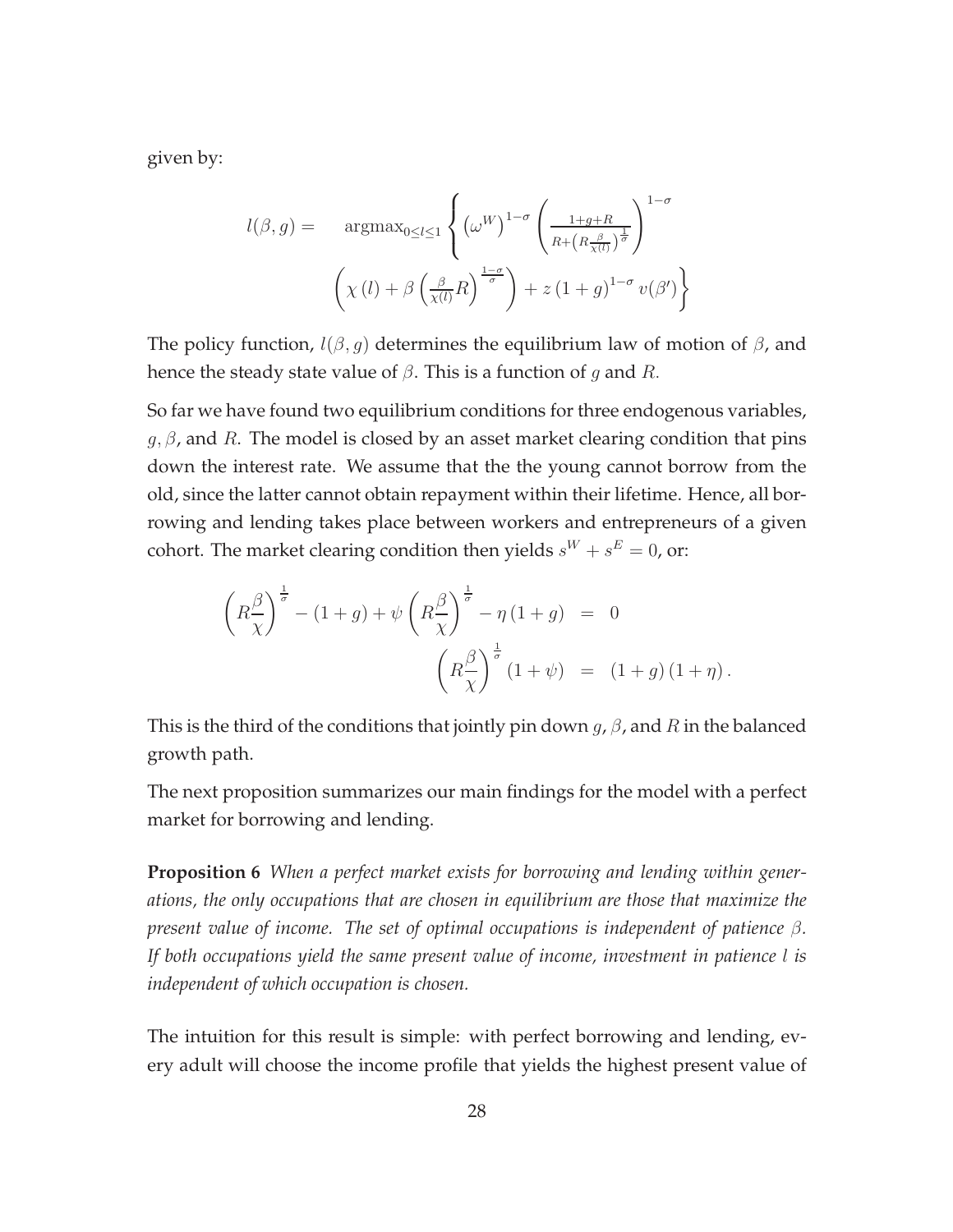income, regardless of patience.<sup>10</sup> The proposition shows that at least some degree of financial market imperfection is necessary for occupational choice and investments in patience to be interlinked.

A positive implication of this finding is that the degree of discount-factor heterogeneity in a population depends on the development of financial markets. In an economy where financial markets are absent, workers and entrepreneurs face very different incentives for investing in patience, and consequently the gap in patience across occupations is large in the balanced growth path. In contrast, in a modern economy with deeper financial markets we would expect to observe smaller cultural differences across occupations.

# **4 Endogenous Culture II: Knight and the Transmission of Risk Tolerance**

In our economic environment, entrepreneurs face not only a steeper income profile than workers; they also face risk, provided that  $\nu > 0$ . As a result, risk preferences too should be relevant for explaining entrepreneurship, in line with Frank Knight's characterization of risk-taking entrepreneurs (see Knight 1921, and more recently Kihlstrom and Laffont 1979 and Vereshchagina and Hopenhayn 2009). In this section, we provide a formal analysis of this possibility.

#### **4.1 Endogenizing Risk Preferences**

To facilitate our analysis of endogenous risk preferences, we focus on a period utility function with mean-variance preferences. That is, the period utility function evaluating (potentially stochastic) consumption  $c$  is given by:

$$
U(c) = E(c) - \sigma \sqrt{Var(c)},
$$
\n(27)

 $10$ In the model of the previous section, general equilibrium forces ensure that there exist equilibria with positive growth where both occupations yield the same present value of income.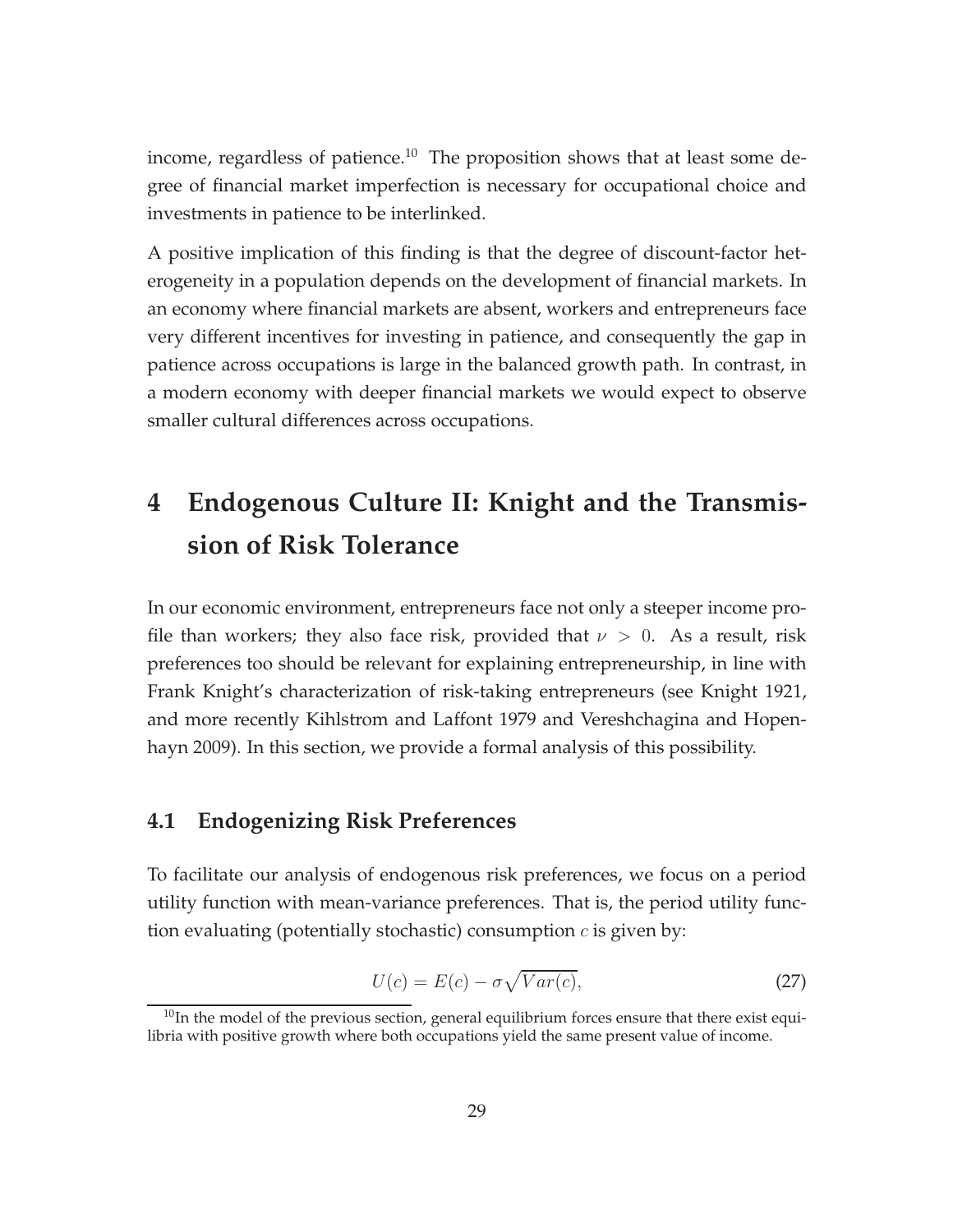where  $E(c)$  is expected consumption and  $Var(c)$  is the variance of consumption, and  $\sigma$  is a measure of risk aversion. The specific functional form is chosen to be consistent with balanced growth. $11$  The utility function implies that people are always better off with a lower risk aversion, i.e., a higher risk tolerance. However, as in our analysis of patience, there is a cost of investing in children's preferences. The effort that a parent of generation  $t$  spends on raising the child's risk tolerance is denoted by  $l_t$ . Total utility is then given by:

$$
\chi(l_t)\left(E(c_{t,1})-\sigma_t\sqrt{Var(c_{t,1})}\right)+\beta\left(E(c_{t,2})-\sigma_t\sqrt{Var(c_{t,2})}\right)+zV_{t+1}(\sigma_{t+1}(l_t))
$$

where  $\chi$  is a strictly decreasing, strictly concave, and differentiable function, and effort is bounded by  $0 \le l_t \le 1$ . The child's risk preferences are given by:

$$
\sigma_{t+1}(l_t) = (1 - \delta)\beta_t + \delta\sigma_{\text{max}} - f(l_t), \qquad (28)
$$

where f is an increasing and strictly concave function with  $f(0) = 0$ , and  $\delta$  satisfies  $0 < \delta \leq 1$ . Here  $\sigma_{\text{max}}$  denotes the level of risk aversion exhibited by a dynasty that never invests in risk tolerance. If  $\delta$  < 1 there is some direct persistence in preferences across generations.

Let  $w^W$  denote the workers' wage, and  $\eta$  the ratio of the expected return of entrepreneurs to this wage. To simplify the analysis, we assume that the risk of entrepreneurship takes the form that with probability  $\kappa$ , the entrepreneur is successful and earns a positive return, whereas with probability  $1 - \kappa$  the entrepreneur fails and earns zero. That is, in the notation of Section 2.1 we have:

$$
\nu = \frac{1 - \kappa}{\kappa},
$$

so that if successful the earnings are:

$$
(1+\nu)\eta w^W = \frac{\eta w^W}{\kappa},
$$

whereas with probability  $1 - \kappa$  entrepreneurial output is zero. The mean return

<sup>11</sup>While this utility function is not of the expected-utility form, the main results carry over to expected utility as well. For an analysis of the usual CRRA case see Doepke and Zilibotti (2012).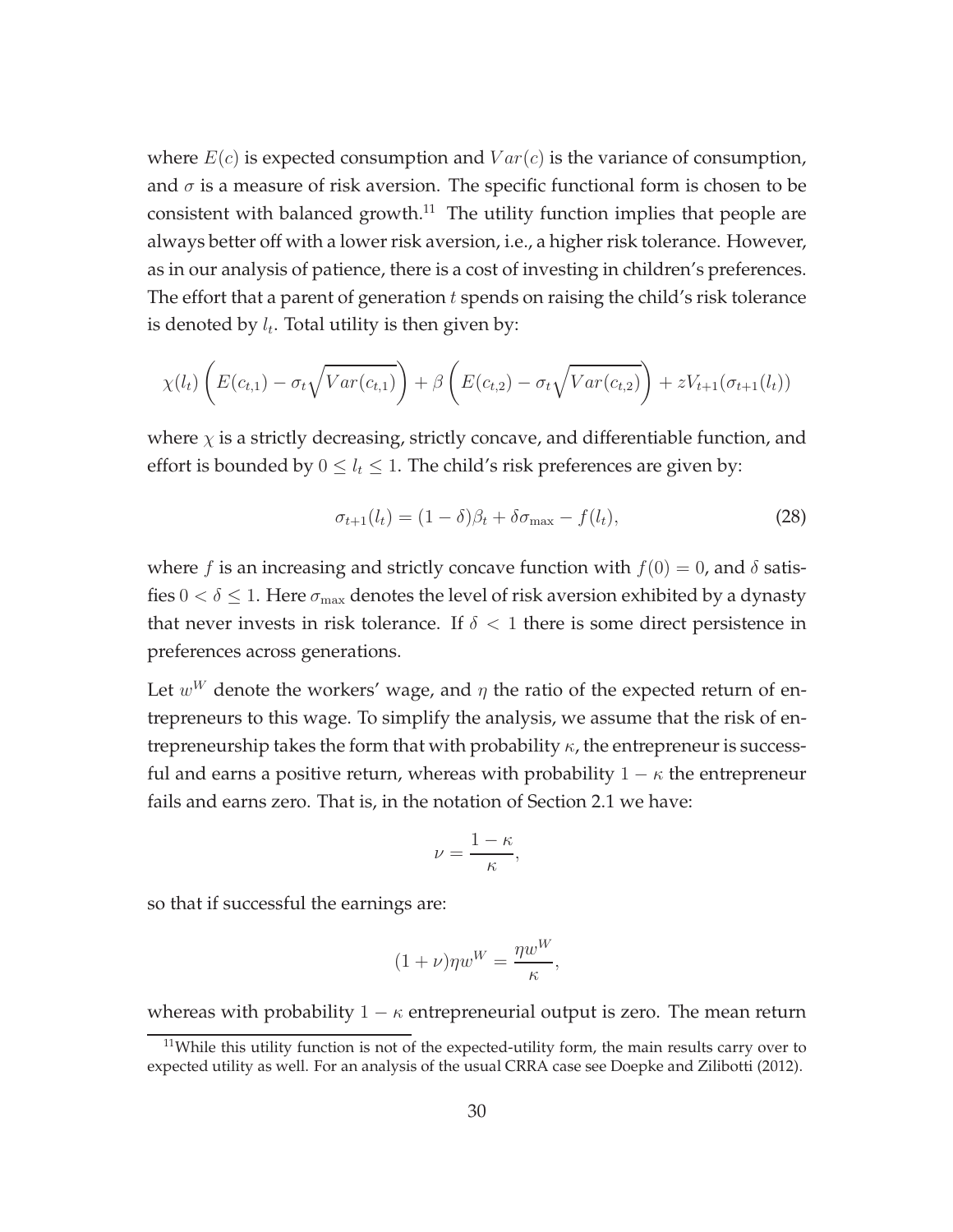is then  $\eta w^W$ , and the variance of the return is given by:

$$
Var(c^{E}) = \kappa \left(\frac{\eta w^{W}}{\kappa} - \eta w^{W}\right)^{2} + (1 - \kappa) (\eta w^{W})^{2}
$$

$$
= \frac{1 - \kappa}{\kappa} (\eta w^{W})^{2}.
$$

Thus, the old-age felicity of an entrepreneur is given by:

$$
E(c^{E}) - \sigma \sqrt{Var(c^{E})} = \eta w^{W} \left( 1 - \sigma \sqrt{\frac{1 - \kappa}{\kappa}} \right).
$$

## **4.2 Transmission of Risk Preferences in the Balanced Growth Path**

We now consider balanced growth paths. People choose both a career, and whether and how much to invest in their child's risk tolerance. We analyze the individual decision problem under the assumption that the economy is in a balanced growth path, so the entrepreneurial premium is constant, and wages and profits grow at the constant rate  $g$ . The decision problem admits a recursive representation with the risk aversion parameter,  $\sigma$ , serving as the state variable of the dynasty. As in our analysis of endogenous patience, the state of technology  $N_t$  is in principle a second state variable. However, the linear homogeneity of utility in expected consumption allows us to express the value function at time  $t$  in a multiplicatively separable form:

$$
V_t(\sigma_t, N_t) = \frac{N_t w_0^W}{N_0} v(\sigma_t),
$$

where  $v(\sigma_t) = V_t(\sigma_t, 1)$  satisfies the following set of Bellman equations:

$$
v(\sigma) = \max \left\{ v^W(\sigma), v^E(\sigma) \right\},\tag{29}
$$

$$
v^{W}(\sigma) = \max_{0 \le l \le 1} \left\{ \chi(l) + \beta \left( 1 + g \right) + z \left( 1 + g \right) v(\sigma') \right\},\tag{30}
$$

$$
v^{E}(\sigma) = \max_{0 \le l \le 1} \left\{ \chi(l)\psi + \beta \left(1+g\right)\eta \left(1 - \sigma\sqrt{\frac{1-\kappa}{\kappa}}\right) + z\left(1+g\right)v(\sigma') \right\},\tag{31}
$$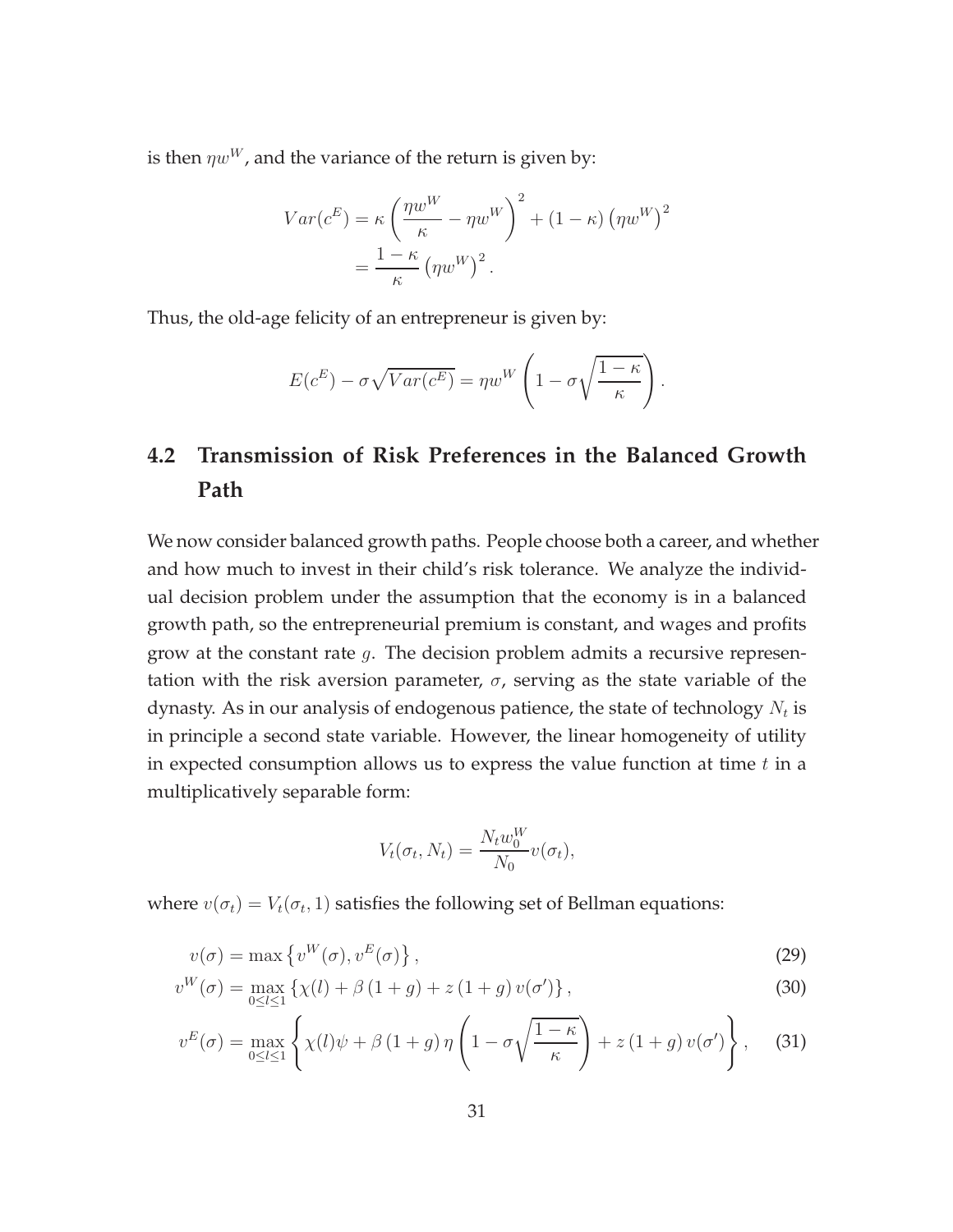the maximizations in (30) and (31) being subject to:

$$
\sigma' = (1 - \delta)\sigma + \delta\sigma_{\text{max}} - f(l). \tag{32}
$$

Here,  $v^{W}$  and  $v^{E}$  are the present-value utilities conditional on choosing to be a worker or an entrepreneur, respectively, and  $v$  yields the optimal occupational choice.

Since *l* is bounded and  $\delta > 0$ , there is a lower bound  $\sigma_{min}$  for feasible levels of risk aversion. Note that, depending on f and  $\delta$ ,  $\sigma_{\min}$  could be negative, corresponding to risk loving individuals who would choose a risky lottery over a safe one with the same expected return. For a given growth rate g and average return to entrepreneurship  $\eta$ , the decision problem is a standard dynamic programming problem with a single state variable in the interval  $[\sigma_{min}, \sigma_{max}]$ . The following propositions summarize the properties of the value function and the associated optimal policy functions.

**Proposition 7** *The system of Bellman equations* (29)*–*(31) *has a unique solution. The value function* v *is decreasing and convex in* σ*. The optimal occupational choice is either to be a worker for any* σ*, or to be an entrepreneur for any* σ*, or there exists a* σ¯ *such that people with high risk aversion,*  $\sigma > \bar{\sigma}$ , strictly prefer to be workers; people with *low risk aversion,*  $\sigma < \bar{\sigma}$ , strictly prefer to be entrepreneurs; and people with  $\sigma = \bar{\sigma}$  are *indifferent. The optimal investment in risk tolerance*  $l = l(\sigma)$  *is non-increasing in*  $\sigma$ *.* 

**Proposition 8** *The state space*  $[\sigma_{\min}, \sigma_{\max}]$  *can be subdivided into (at most) countably many closed intervals*  $[\sigma, \overline{\sigma}]$  *such that over the interior of any range*  $[\sigma, \overline{\sigma}]$  *the occupational choice of each member of the dynasty (i.e., parent, child, grandchild and so on) is constant and unique (though possibly different across generations), and* l(σ) *is constant and single-valued. The value function*  $v(\sigma)$  *is piecewise linear, where each interval*  $[\sigma, \overline{\sigma}]$ *corresponds to a linear segment. Each kink in the value function corresponds to a switch from being a worker to being an entrepreneur by a present or future member of the dynasty. At a kink, the optimal choices of occupation and* l *corresponding to both adjoining intervals are optimal (thus, the optimal policy functions are not single-valued at a kink). If there is an interval* [σ, σ] *such that over this interval all present and future members of*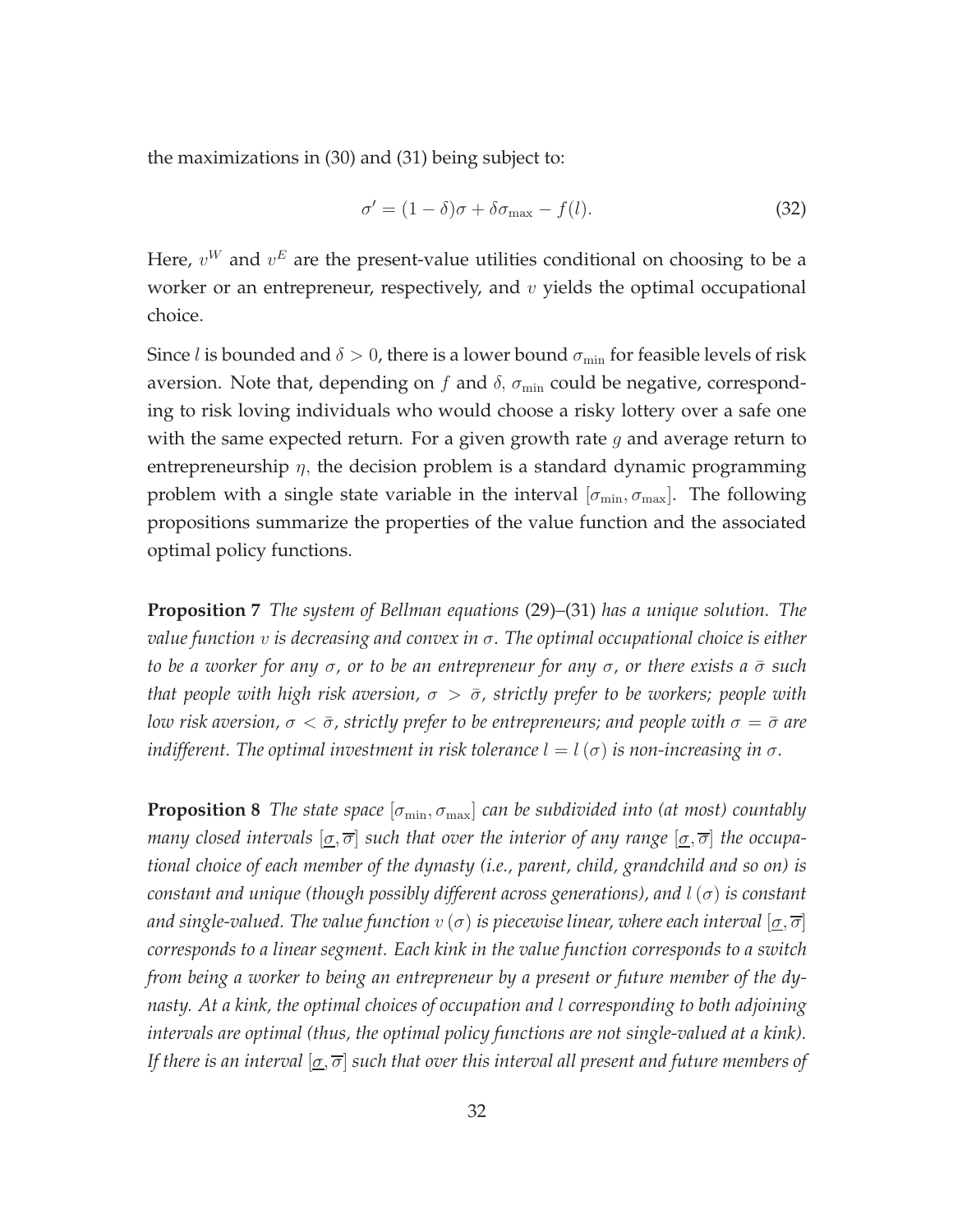*the dynasty are workers, the value function*  $v(\sigma)$  *is constant over this interval, and there is no investment in risk tolerance:*  $l(\sigma) = 0$ .

The proofs of the propositions (omitted) are analogous to the proofs of Propositions 2 and 3 above. The final part of Proposition 8 arises because workers do not face any risk, so that in all-worker dynasties utility is independent of risk preferences, and the return on investing in risk tolerance is zero.

The next proposition characterizes the dynamics of risk aversion within dynasties.

**Proposition 9** *The law of motion of* σ *is described by the following difference equation:*

$$
\sigma' = g(\sigma) = (1 - \delta) \sigma + \delta \sigma_{\text{max}} - f(l(\sigma)),
$$

*where* l (σ) *is a non-increasing step-function (as described in Proposition 8). Given an initial condition*  $\sigma_0$ , risk aversion in the dynasty converges to a constant  $\sigma$  where parents *and children choose the same profession. If the dynasty ends up as a worker dynasty, the limit for risk aversion is given by*  $\sigma = \sigma_{\text{max}}$ *.* 

The proof (omitted) is analogous to the proof of Proposition 4.

We have already established that in worker dynasties the return to investing in risk tolerance is zero, so that these dynasties do not invest in risk tolerance and hence we have  $l^W=0$  and  $\sigma^W=\sigma_{\max}.$  For entrepreneurs, in contrast, the return to investing in risk tolerance is positive. If their choice of investment is interior, the investment  $l^E$  is characterized by a first-order condition:

$$
-\chi'(l^{E})\psi = \frac{z(1+g)^{2}\beta\eta\sqrt{\frac{1-\kappa}{\kappa}}f'(l^{E})}{1-z(1+g)(1-\delta)}
$$
(33)

Here the left-hand side is strictly increasing in  $l$ , and the right-hand side is strictly decreasing. The optimal parental investment in risk tolerance is increasing in the entrepreneurial premium  $\eta$ , the growth rate g, and the entrepreneurial risk  $1 - \kappa$ .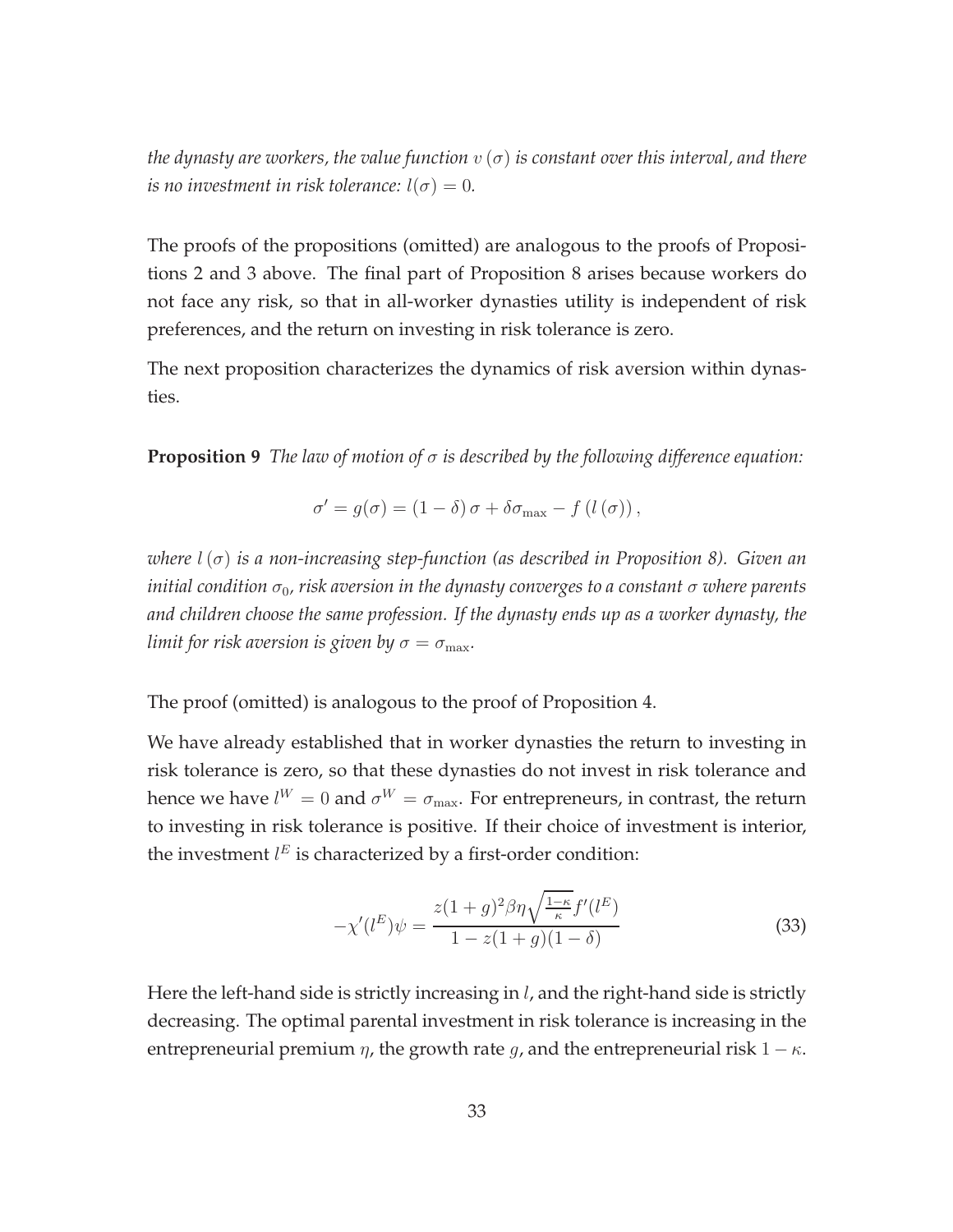Parallel to our analysis of endogenous patience, the gap in risk preferences between workers and entrepreneurs leads to a multiplicity of balanced growth paths. There can be long-run differences in growth rates across countries, where faster-growing countries are characterized by a larger group of entrepreneurial individuals with low risk aversion. As in the discussion of Section 3.4, the multiplicity of balanced growth paths can give rise to path dependence, to persistent effects of institutions and policies that affect risk taking, and (in an openeconomy context) to specialization of certain groups or countries in innovative and risk-taking activities. Also, the development of financial markets once again interacts with endogenous culture and growth, as discussed Section 3.5 for the patience case. For example, for a given distribution of preferences better risksharing institutions (e.g., through insurance markets or tax and transfer policies) can make entrepreneurship more attractive to individuals with high risk aversion, and thereby lead to faster economic growth. However, there is also a downside to the provision of more insurance. In the limit with perfect risk sharing there would be no incentive to invest in risk tolerance, and consequently over time the population would end up more risk averse compared to a country where less insurance is available. Consider now the arrival of a new technology that involves some uninsurable idiosyncratic risk. The population in the well-insured country would be less likely to pick up such new opportunities, and thus might fall back over time compared to a less well-insured, but more risk tolerant and innovative country.

## **5 Paternalistic Motives for Preference Transmission**

Up to this point, in our model of preference transmission parents are motivated solely by altruism, i.e., they evaluate the welfare of the children using the same utility function that drives the children's choices. However, preference transmission could be driven also by paternalistic motives. This is the case when there are potential disagreements between parents and children about optimal choices, and parents use preference transmission as a tool to influence their children's choices.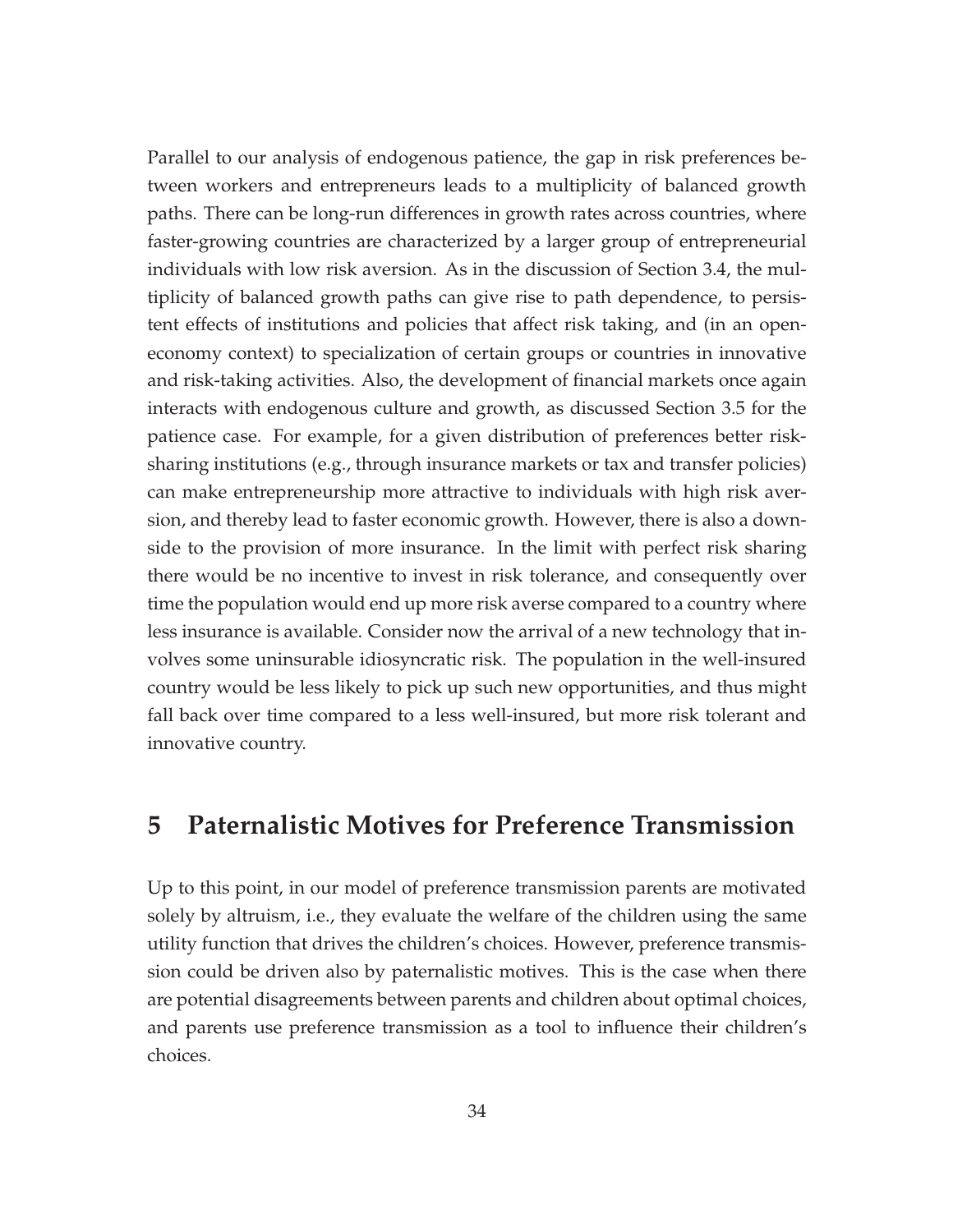The paternalistic motive is especially salient in the relationship between parents and adolescent children. It is common for parents to desire to control the tendency of adolescents to take risks parents disapprove of, such as reckless driving, the use of drugs or alcohol, or risky sexual behavior.<sup>12</sup>

#### **5.1 Allowing for Conflict between Parents and Children**

To analyze how paternalistic motives affect preference transmission, we extend the model by allowing children to make an additional choice in young age, denoted by  $x$ , that depends on risk preferences. For simplicity, we assume this choice to be orthogonal to the adult occupational choice, i.e.,  $x$  does not affect the relative return of the adult occupations or the child's ability to enter either occupation. The environment is a simplified version of Doepke and Zilibotti (2012), where we propose a general theory of parenting style related to paternalism.

Children choose from a set of feasible lotteries so as to maximize the felicity function  $U_{\nu}(x,\sigma)$ , whereas their parents evaluate the choice with a different felicity function,  $U(x, \sigma)$ , where  $\sigma$  denotes the adult's risk aversion parameter. As a concrete example, let the choice of the lottery  $x$  result in a random consumption process  $c(x)$ , and consider parental preferences given by:

$$
U(x, \sigma) = E(c(x)) - \sigma \sqrt{Var(c(x))}
$$

as in (27), whereas the child's preferences are given by:

$$
U_y(x, \sigma) = E(c(x)) - (\sigma - \xi)\sqrt{Var(c(x))}.
$$

That is, children have intrinsically lower risk aversion (which is consistent with empirical evidence), where  $\xi > 0$  captures the gap in risk aversion between the young and the old. For a given  $\sigma$ , children would choose riskier lotteries x than what their parents would prefer.

<sup>&</sup>lt;sup>12</sup>There is well-documented evidence that children are especially prone to risk-taking. For instance, in a series of laboratory experiments carried out in New Mexico, Harbaugh, Krause, and Vesterlund (2002) find that 70-75% of children in age 5–8 chose fair gambles with varying odds over a certain outcome, while only 43-53% of the adults did.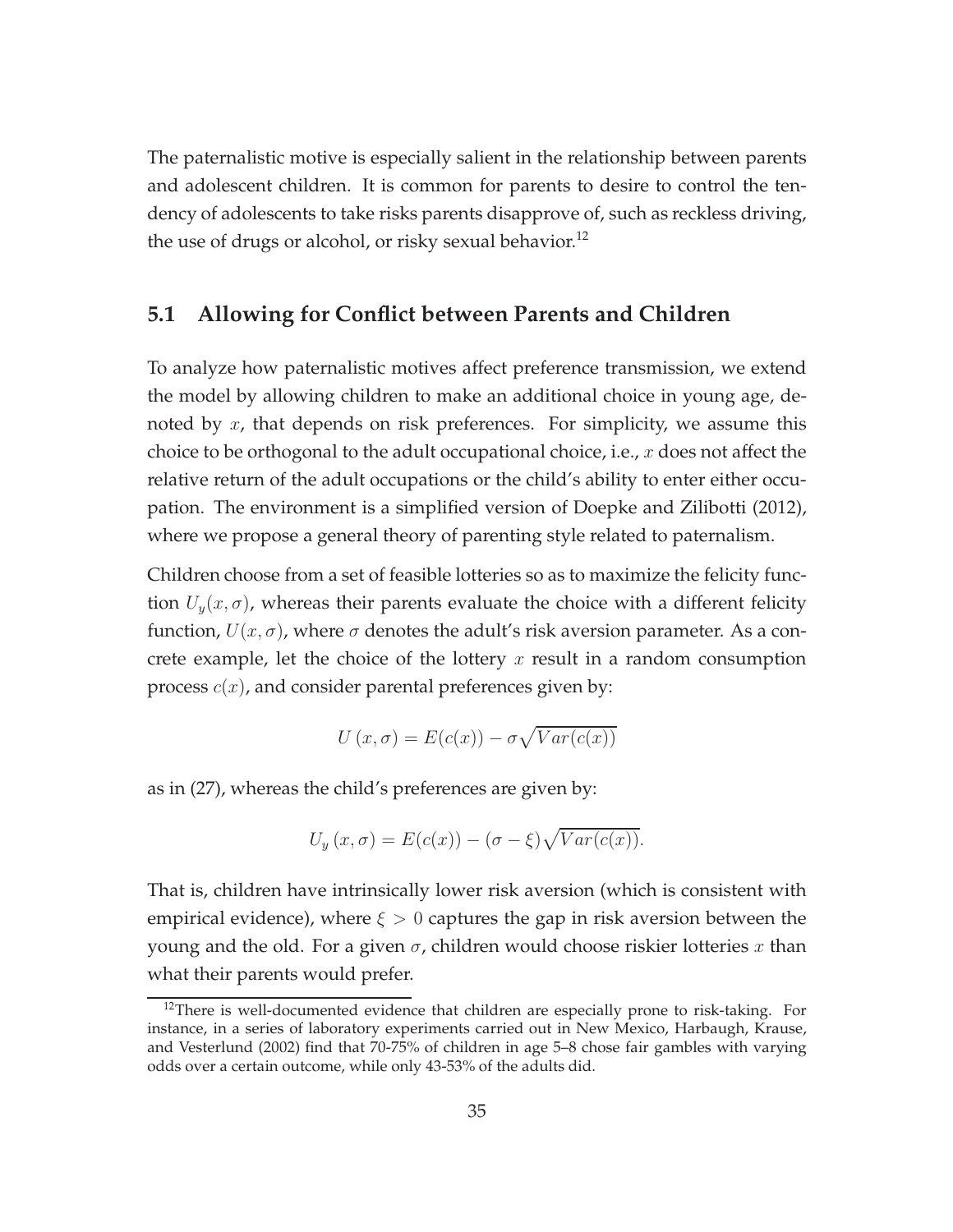We denote by  $x(\sigma)$  optimal choice from the children's standpoint. This choice is given by:

$$
x(\sigma) = \operatorname*{argmax}_{x} \left\{ U_y(x, \sigma) \right\}.
$$

This choice is static, because the choice of  $x$  does not have dynamic consequences. Assuming the choice set to be continuous and differentiable implies:

$$
\partial U_y(x(\sigma), \sigma)/\partial x = 0.
$$

We now turn to the parents' decision problem. The utility of adult workers and entrepreneurs can be written as:

$$
v^{W}(\sigma) = \max_{0 \le l \le 1} \left\{ \chi(l) + \beta (1 + g) + z (1 + g) W(\sigma', \sigma) \right\},
$$
  

$$
v^{E}(\sigma) = \max_{0 \le l \le 1} \left\{ \chi(l)\psi + \beta (1 + g) \eta \left( 1 - \sigma \sqrt{\frac{1 - \kappa}{\kappa}} \right) + z (1 + g) W(\sigma', \sigma) \right\},
$$

where  $W(\sigma', \sigma)$  captures the utility that the parents derive from their children. This function is given by: $13$ 

$$
W(\sigma', \sigma) = U(x(\sigma'), \sigma) + \beta \max \{v^W(\sigma'), v^E(\sigma')\}.
$$

Notice that  $x(\sigma')$  is written as a function of  $\sigma'$ . This is because the parent cannot control  $x$  directly, but must take as given the child's decision based on the child's preference parameter  $\sigma'$ . The choice  $\sigma'$  is constrained by the law of motion:

$$
\sigma' = (1 - \delta)\sigma + \delta\sigma_{\text{max}} - f(l).
$$

$$
W(\sigma', \sigma) = qU_y(x(\sigma'), \sigma') + (1-q)U(x(\sigma'), \sigma) + \beta \max \{v^{W}(\sigma'^{E}(\sigma')\}.
$$

 $13$ In Doepke and Zilibotti (2012), we consider a formulation with partial paternalism, where the  $W$  function takes the form: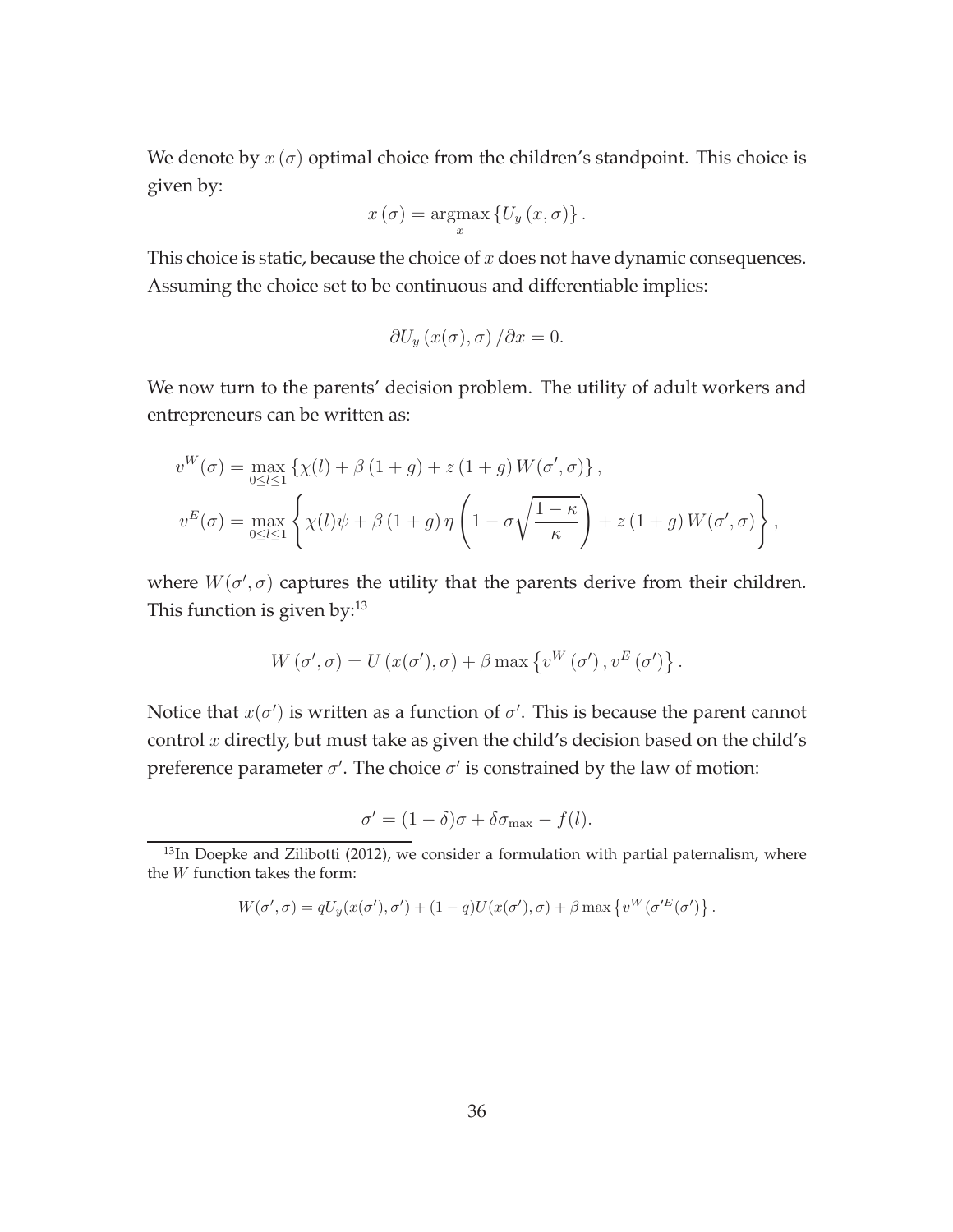#### **5.2 Optimal Preference Transmission with Paternalistic Motives**

Consider a parent who anticipates her child to become an entrepreneur, and assume, for simplicity,  $\delta = 1$ . If the optimal l is interior, the following first-order condition obtains:

$$
\chi'\left(l^{E}\right)\psi = z\left(1+g\right)\left(\underbrace{\frac{\partial U\left(x(\sigma'),\sigma\right)}{\partial x}\frac{\partial x}{\partial \sigma'}}_{\text{potentialistic motive}} + \beta \frac{\partial v^{E}}{\partial \sigma}\right)f'\left(l^{E}\right).
$$

Relative to the model of Section 4, a new term appears in the first-order condition which captures the paternalistic motive. This terms vanishes whenever there is no disagreement between parents and children, i.e., when  $U = U_y$  and  $\sigma = \sigma'$ , because in this case we have:

$$
\frac{\partial U\left(x(\sigma'),\sigma\right)}{\partial x}=0,
$$

i.e., the envelope theorem applies. Likewise, the paternalistic motive would also be mute if a fixed choice of x were imposed on the child, because this would imply  $\partial x/\partial \sigma' = 0$ . In contrast, paternalism does affect the parent's decision problem whenever three conditions all are satisfied: There is disagreement between parent and child regarding the choice of  $x$ ; the child is free to choose  $x$ ; and the child's choice depends on the endogenous preference parameter  $\sigma'$ . In this case, it is valuable for the parent to distort the child's preferences in order to induce the child to choose an  $x$  that is more to the parent's liking. Alternatively, if the option were available, the parent would impose restrictions on the ability of the child to choose freely. When forming a child's preferences, parents realize that reducing the child's risk tolerance comes at the expense of the child's future utility, implying a tradeoff for the altruistic parents. Thus, in general the parent will strike a compromise, and accept that the child chooses an  $x$  that is different from the parents' most preferred option.

The discussion above assumes that the parental choice of  $\sigma'$  (via l) does not affect the child's occupational choice. However, if the paternalistic motive is sufficiently strong, the occupational choice of the child may be affected. More formally, if  $\hat{\sigma}$  denotes the risk aversion parameter such that  $v^W\left(\hat{\sigma}\right) = v^E\left(\hat{\sigma}\right)$ , it is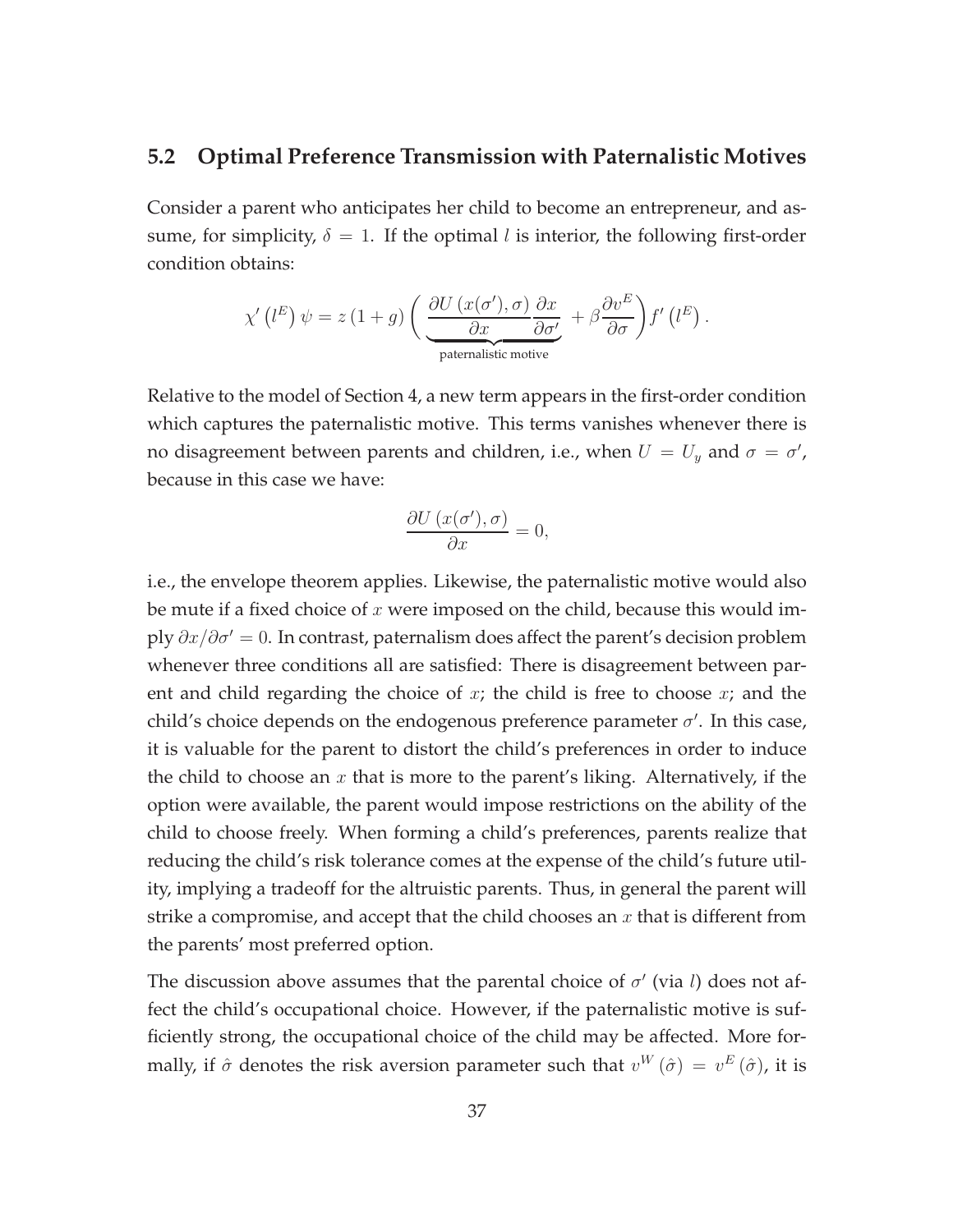possible that absent the paternalistic motive the parent would choose  $\sigma' < \hat{\sigma}$ , inducing the child to become an entrepreneur, whereas the paternalistic motive induces a choice  $\sigma' > \hat{\sigma}$ , implying that the child will choose to be a worker. This scenario is more likely if  $\xi$  (i.e., the child's intrinsic risk-loving bias) is large, and if the set of feasible lotteries  $x$  among which the child can choose includes choices the parent would strongly disapprove of. In practice, this choice set would depend on various features of the environment in which the adolescent grows up. For instance, adolescents living in areas infested by juvenile gangs are more exposed to risky choices than are children in safe middle-class neighborhoods, where risky choices are limited to more innocuous transgressions. An implication of this analysis, which we explore in more detail in Doepke and Zilibotti (2012), is that families living in areas exposed to acute juvenile risk will emphasize values that are less conducive to an entrepreneurial spirit. When integrated into the general equilibrium model of Section 2.1, the theory bears the prediction that countries where juvenile risk is more severe will have a smaller equilibrium proportion of entrepreneurs as well as larger risk premia.

### **6 Literature Review**

## **6.1 Cultural Transmission, Human Capital, and Non-cognitive Skills**

The theory presented in the previous sections provides a two-way link between the economic environment and preferences. A pioneering contribution to this literature is Becker and Mulligan (1997), which formalizes a model where people choose their own preferences rather than those of their children. In Mulligan (1997) parents choose their own level of altruism towards their children. Along similar lines, in Haaparanta and Puhakka (2004) agents invest in their own patience and in health. Doepke and Zilibotti (2008) (discussed in more detail below) provides the first theory where altruistic parents shape their children's preferences in order to "best prepare" them for the economic environment in which they will operate.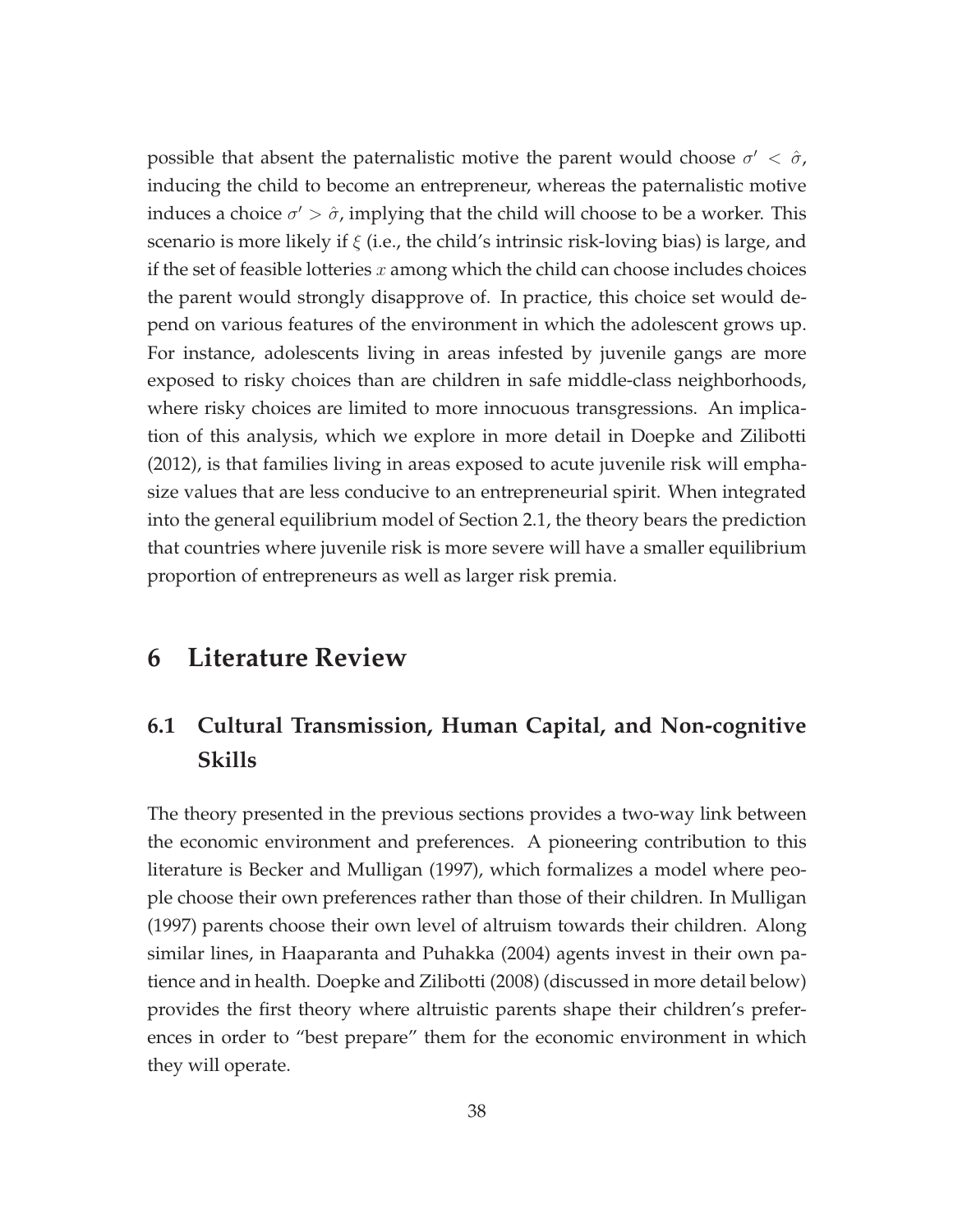In these studies, as in our model above (except in the extension of Section 5), parents evaluate their children's wellbeing using their children's preferences. Namely, parents choose their investments in preference optimally by maximizing their children's utility. There is no explicit desire of parents to preserve their own culture or to instill values that they regard as intrinsically good or moral. In particular, parents may choose to teach their children preferences that differ from their own. In contrast, a number of recent studies postulate that cultural transmission hinges on a form of "imperfect empathy" (see Bisin and Verdier 2001, Hauk and Saez-Marti 2002, Gradstein 2007, Klasing 2012, Saez-Marti and Sjoegren 2008, Tabellini 2008, and Saez-Marti and Zenou 2011). According to this approach, parents use their own preferences to evaluate the children's utility, and are driven by a desire to make the children's values similar to their own. The two approaches and their differences are reviewed in more detail by Saez-Marti and Zilibotti (2008).<sup>14</sup>

In the Beckerian approach, parents transmit traits to their children that are supposed to make them fit for success. Thus, investment in preference transmission resembles a standard human capital investment. From this perspective, preferences are closely related to what the recent labor literature has labeled "noncognitive skills". These skills determine how well people can focus on long-term tasks, behave in social interactions, and exert self-restraint, and include patience, perseverance, and self-discipline, among others. Recent empirical studies emphasize the importance of such human assets for economic success (see Heckman, Stixrud, and Urzua 2006 and Segal 2013).

Within the realm of non-cognitive skills, we emphasize the role of patience and of the propensity to take risks. The importance of patience for economic success has been documented by experimental studies. A longitudinal study by Mischel, Shoda, and Rodriguez (1992) finds that individuals who were more patient as children were subsequently more likely to acquire formal education, to choose market-oriented occupations, and to earn higher income. More recently, Sutter et al. (2013) find that measures of time preferences of young people aged 10–

<sup>&</sup>lt;sup>14</sup>Our analysis in Section 5.2 and in Doepke and Zilibotti (2012) provides a bridge between these two approaches. Our analysis proposes an explicit microfoundation of the child-adult preference conflict, whereas in the existing literature imperfect empathy is postulated as a primitive.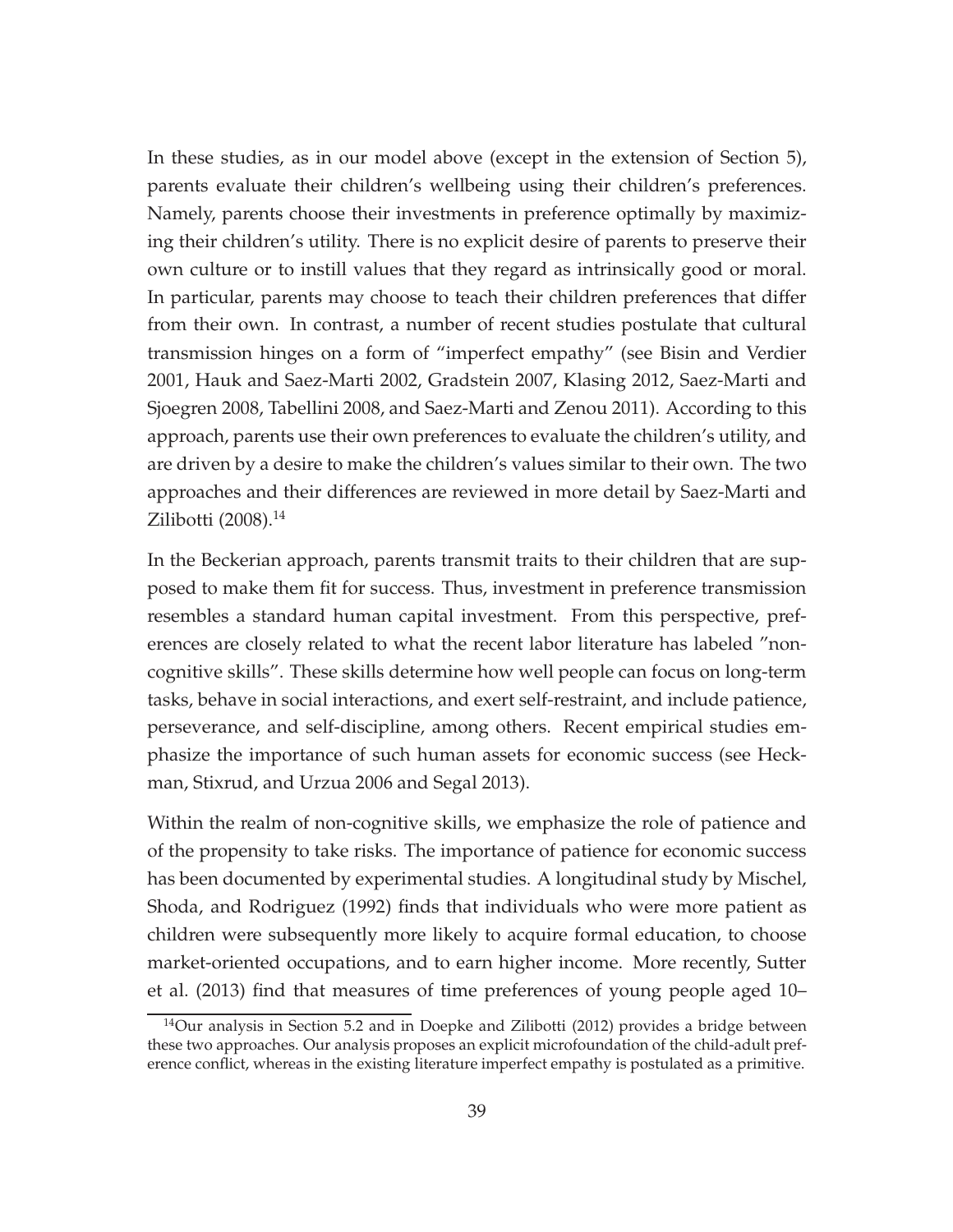18 elicited through experiments predict saving behavior, smoking and alcohol abuse, BMI, and conduct at school. Reyes-Garcia et al. (2007) studies the effect of patience on economic outcomes among the Tsimanes, an Amazonian tribal society that only recently transitioned from self-sufficiency to a market economy. They find that individuals who were already more patient in the pre-market environment (when patience was a latent attribute with no effect on individual success) acquired on average more education and engaged more often in entrepreneurial activity when the society introduced markets.<sup>15</sup>

The importance of the propensity to take risk for entrepreneurship has been emphasized, among others, by Kihlstrom and Laffont (1979). Several studies point to robust evidence that risk tolerant people are more likely to become entrepreneurs; see, e.g., van Praag and Cramer (2001), Cramer et al. (2002), and Kan and Tsai (2006).

The evidence discussed above leaves open the extent to which extent patience and risk tolerance hinge on parental effort or on the influence of the environment, as opposed to being genetically inherited. The long-standing debate among anthropologists and population geneticists on the role of nature versus nurture has reached no clear conclusion.<sup>16</sup> Both genes and culture appear to be important, likely in a non-linear interactive fashion. The recent economic literature has explored, in different contexts, both the evolutionary selection and the cultural transmission mechanisms. For instance, recent studies focusing on economic development from a very long-run perspective have emphasized the importance of Darwinian evolution of preferences and of genetic diversity for the process of development (see, e.g., Galor and Michalopoulos 2012 and Ashraf and Galor 2013). We view the selection and investment in preference approaches to endogenous preference formation as complementary, because they operate on different time horizons.<sup>17</sup>

<sup>&</sup>lt;sup>15</sup>These results are consistent with other studies on developing countries.

<sup>&</sup>lt;sup>16</sup>See, e.g., Cavalli-Sforza and Feldman (1981), Bowles and Gintis (2002) and Richerson and Boyd (2005).

 $17$ Earlier articles emphasizing the evolutionary selection of preferences include Galor and Moav (2002) and Clark and Hamilton (2006). A recent paper by Baudin (2010) incorporates the interaction of evolutionary forces and cultural transmission in a Beckerian model of endogenous fertility.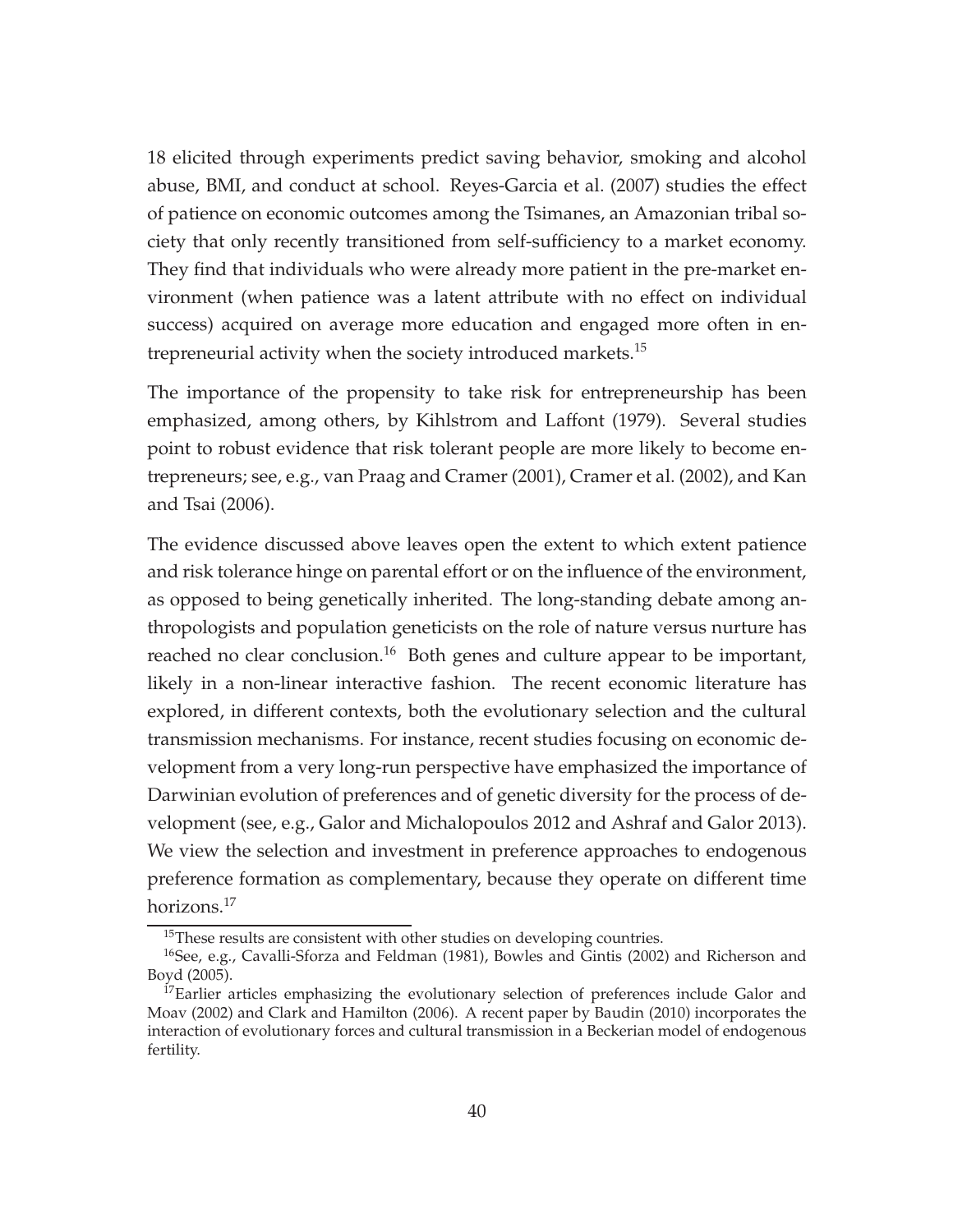There is direct evidence that non-cognitive skills are influenced by social factors and family upbringing at a shorter time horizon. Heckman (2000) and Carneiro and Heckman (2003) review the evidence from a large number of programs targeting disadvantaged children. They show that most programs were successful in permanently raising the treated children's non-cognitive skills. These children were more motivated to learn, less likely to engage in crime, and altogether more future-oriented than children of non-treated families. Similar conclusions are reached by studies in child development psychology such as Shonkoff and Philips (2000) and Taylor, McGue, and Iacono (2000).

Some studies focus explicitly on preference parameters of economic models. For example, Knowles and Postlewaite (2004) provide evidence of cultural transmission of patience. Using the PSID, they find that parental savings behavior is highly correlated with the education and savings choices of their children's households, after controlling for standard individual characteristics. Moreover, the correlation is stronger between mothers and children than between fathers and children. Since mothers tend to be more actively involved than fathers in the child-rearing process, this observation suggests that there is cultural transmission in patience and propensities to save. In the same vein, Dohmen et al. (2012) document that trust and risk attitudes are strongly correlated between parents and children in the German Socio-Economic Panel. Using the same data set, Zumbuehl, Dohmen, and Pfann (2013) find that parents who invest more in child-rearing efforts are more similar to their children in terms of attitudes towards risk. All these studies concur on the importance of the transmission of non-cognitive skills within families.

#### **6.2 Investments in Patience and the Spirit of Capitalism**

Doepke and Zilibotti (2008) is closely related to the model discussed in this chapter. The authors propose a dynamic dynastic model rooted in the Beckerian tradition where parents invest in their children's patience and work ethic (modeled as the inverse of the marginal utility of leisure).<sup>18</sup> Preferences are treated as a

 $18$ Doepke and Zilibotti (2005) develops a simplified model that focuses only on patience.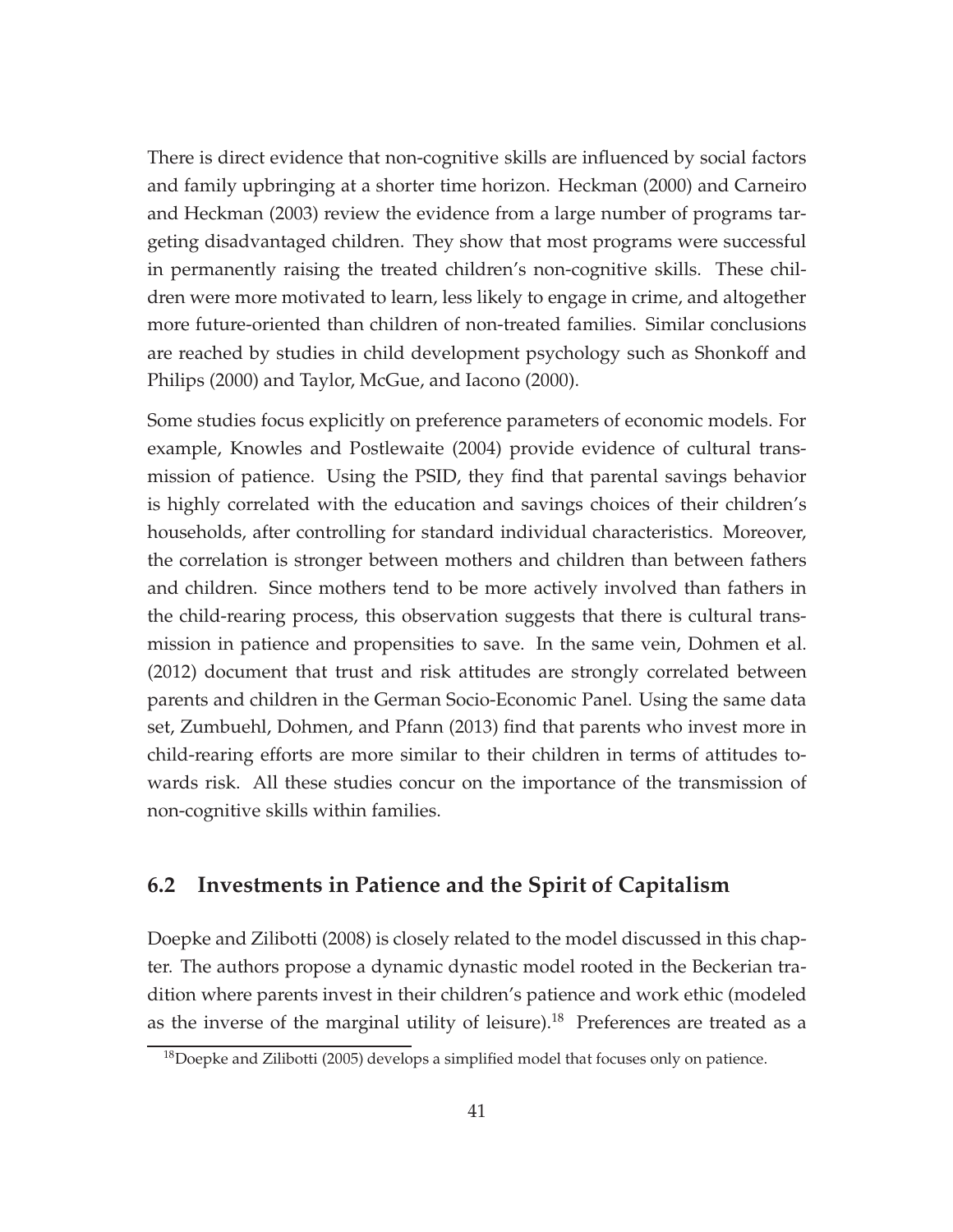human-capital-like state variable: parents take their own preferences as given, but can invest in those of their children. The focus of the theory is on the interaction of this accumulation process with the choice of an occupation and savings.

The authors show that the endogenous accumulation of "patience capital" can lead to the stratification of a society into social classes, characterized by different preferences and occupational choices. This occurs even if all individuals initially are identical. In the presence of such endogenous differences in preferences, episodes of technological change can trigger drastic changes in the income distribution, including the leapfrogging of a lower class over the existing elite. The theory is applied to the changes in the distribution of income and wealth that occurred during and after the Industrial Revolution in Britain. Before the onset of industrialization, wealth and political power were associated with the possession of land. Over the nineteenth century, a new class of entrepreneurs and businessmen emerged as the economic elite, replacing the landed elite.

From a theoretical standpoint, the focal point of Doepke and Zilibotti (2008) is an association between occupations and consumption profiles, similar to the model presented in this chapter. In some professions, lifetime earnings are relatively flat, while in others, in particular those requiring the acquisition of skills, high returns are achieved only late in life. These differences affect the incentive of altruistic parents for investing in their children's patience capital: the steeper the consumption profile faced by their children, the stronger the incentive for parents to teach them to be patient. The converse is also true: patient agents have a higher propensity to choose professions entailing steep earnings and consumption profiles.

In the historical application they consider, the pre-industrial middle class had accumulated patience capital, and consequently was better prepared to exploit the new economic opportunities than was the existing elite. The differences in patience, in turn, had their roots in the nature of pre-industrial professions. For centuries, artisans, craftsmen, and merchants were used to sacrificing consumption and leisure in their youth to acquire skills. Consequently, middle-class parents had the strongest incentive to instill into their children patience and work ethic, that is, a "spirit of capitalism" in Weberian terms. In contrast, the landed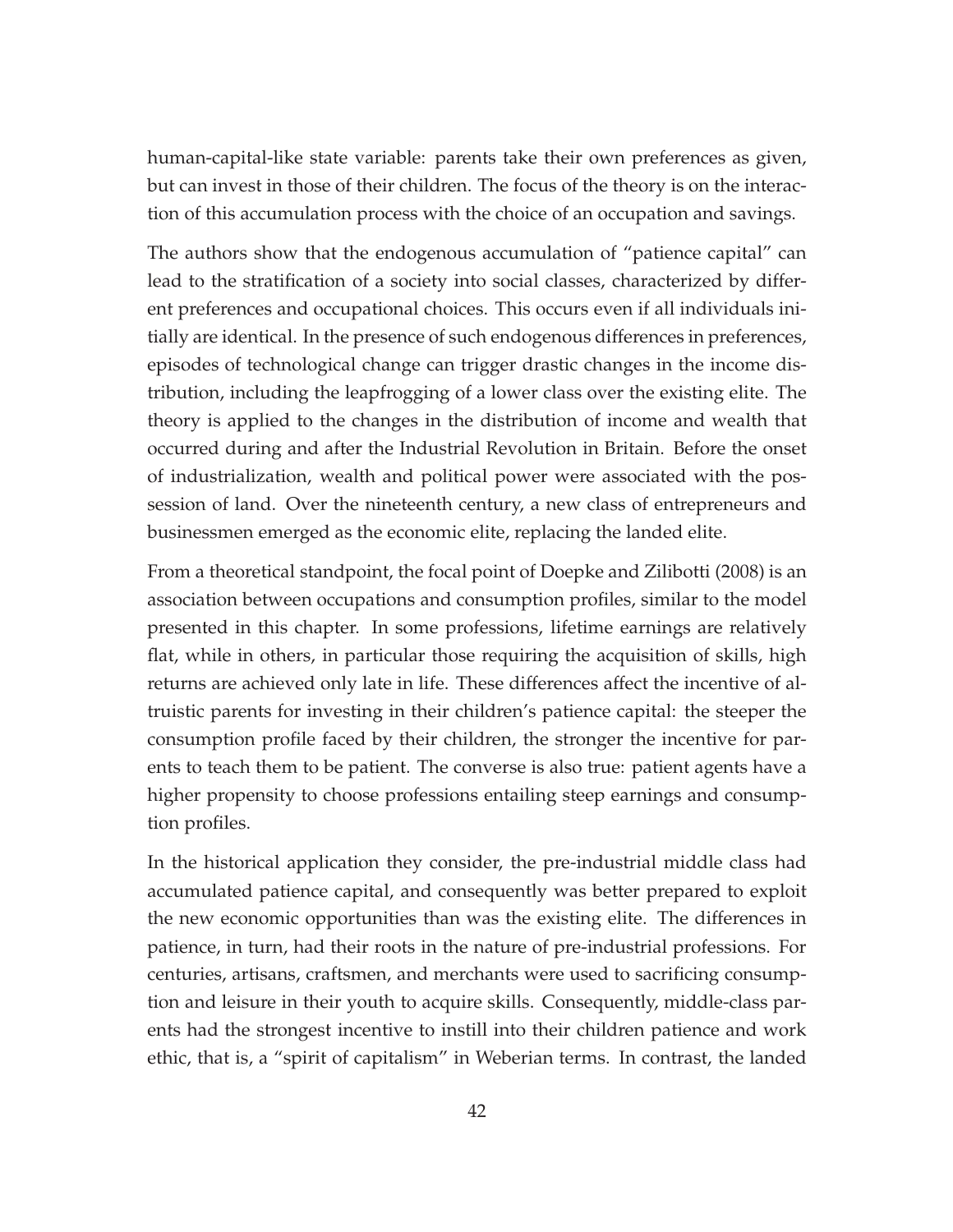elite had accumulated little patience, but a strong appreciation for leisure. The preference profile of the elite arises because the traditional aristocratic sources of income were mostly rents, which neither grew steeply over time, nor hinged on labor effort.

Doepke and Zilibotti (2008) differs from the model presented in this chapter insofar as it abstracts from innovation. In that model, cultural differences that were formed in pre-industrial times explain why different classes responded differently to the new technological opportunities arising at the outset of the Industrial Revolution. However, technology is exogenous, whereas in this chapter cultural transmission is linked explicitly to a theory of endogenous technical change.<sup>19</sup> The theory discussed in this chapter rationalizes why some individuals become entrepreneurs and innovators, and how this affects the speed of technical change and long-run growth. $20$ 

An implication shared by both Doepke and Zilibotti (2008) and the model presented in this chapter is that cultural transmission makes dynasties facing steeper income profiles more patient. This prediction is consistent with the evidence from a field experiment conducted on Danish households by Harrison, Lau, and Williams (2002). Using monetary rewards, they show that highly educated adults have time discount rates (which are inversely related to the discount factor) as low as two-thirds of those of less educated agents. Since spending time on education typically steepens people's income profile, this finding is in line with the prediction of the theory. A positive correlation between steep income profiles and patience has also been documented at the macro level (see Carroll and Summers 1991 and Becker and Mulligan 1997). The former documents that in both Japan and the United States consumption-age profiles are steeper when economic growth is high. The latter paper shows that consumption grows faster for richer families and adult consumption grows faster for children of the rich.

 $19$ In addition, the model discussed here considers the cultural transmission of risk aversion as well as the possibility of paternalism. Neither feature is covered in Doepke and Zilibotti (2008). Conversely, in that paper we consider the interaction between patience and work ethic, a dimension from which we abstract here.

 $^{20}$ In this regard, our analysis is related to Klasing (2012). However, she uses a different growth model (related to Acemoglu, Aghion, and Zilibotti 2006) and a different cultural transmission mechanism (related to Bisin and Verdier 2001).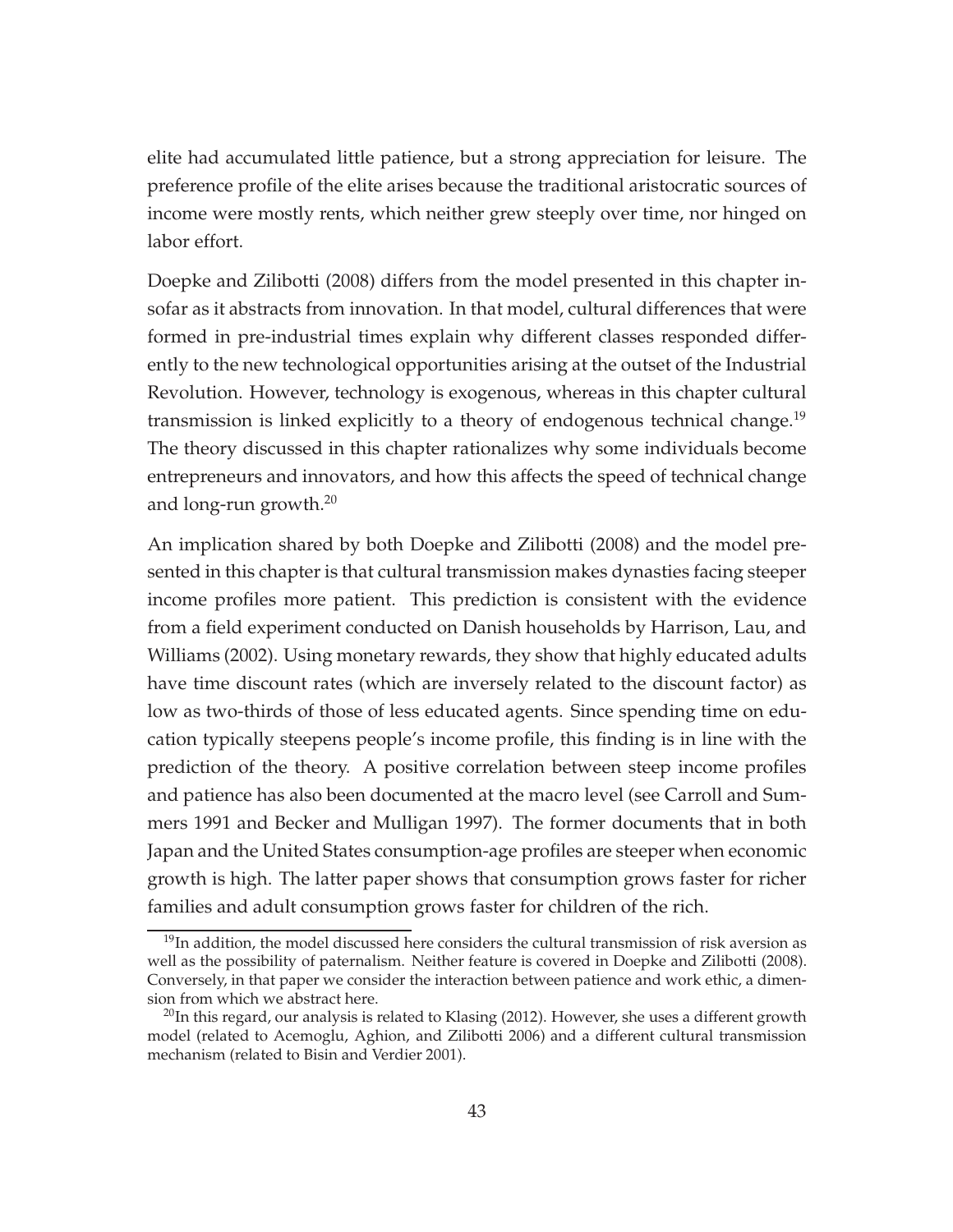#### **6.3 Religious Beliefs and Human Capital**

Another set of papers studies culture as a system of beliefs affecting people's choices, and ultimately economic development. Significant attention has been paid to religion. Barro and McCleary (2003) shows that economic growth is higher in countries with a more widespread belief in hell and heaven. Guiso, Sapienza, and Zingales (2003) comes to similar conclusions. Cavalcanti, Parente, and Zhao (2007) develops a theoretical model with the possibility of beliefs in rewards in afterlife. They argue that the model can quantitatively explain crosscountry differences in the takeoff from pre-industrial stagnation to growth.

Some influential recent studies point to a close connection between the transmission of religious beliefs and human capital investment. In particular, Botticini and Eckstein (2005, 2006, and 2007) examine the cultural roots of the economic success of the Jewish population through a theory of specialization in traderelated activities. They conclude that the key factor was not the system of beliefs of the Jewish religion per se. Rather, it is the extent to which religious beliefs led to human capital accumulation. They document that a religious reform introduced in the second century B.C. caused an increase in literacy rates among Jewish farmers, which, in turn, led to increasing specialization into occupations with a high return to literacy, such as artisanship, trade, and finance. High literacy also led to increased migration into towns, where occupations that reward literacy are concentrated. In a similar vein, Becker and Woessmann (2009) documents that in nineteenth-century Prussia, Protestant counties were more prosperous than Catholic ones, but the effect was entirely due to differences in literacy and education. They conclude that the main channel of the effect of religion on economic performance is human capital.<sup>21</sup>

 $21$ The finding that the main channel through which Protestantism led to higher economic prosperity was higher literacy and human capital is interpreted by Becker and Woessmann (2009) as evidence against Max Weber's hypothesis that Protestant work ethic had a causal effect of economic success. The distinction is, to some extent, semantic. Their findings are consistent with the broader interpretation of Weber provided by Doepke and Zilibotti (2008) who abstract from religion, but argue that the cultural transmission of patience induces the middle class to undertake human capital investments. In this perspective, one can interpret religious beliefs (e.g., Protestantism) as a complementary driver of patience and work ethic. To the extent to which patience is a constituent of the spirit of capitalism, the evidence of Becker and Woessmann (2009) would be actually consistent with a broad interpretation of Max Weber's theory.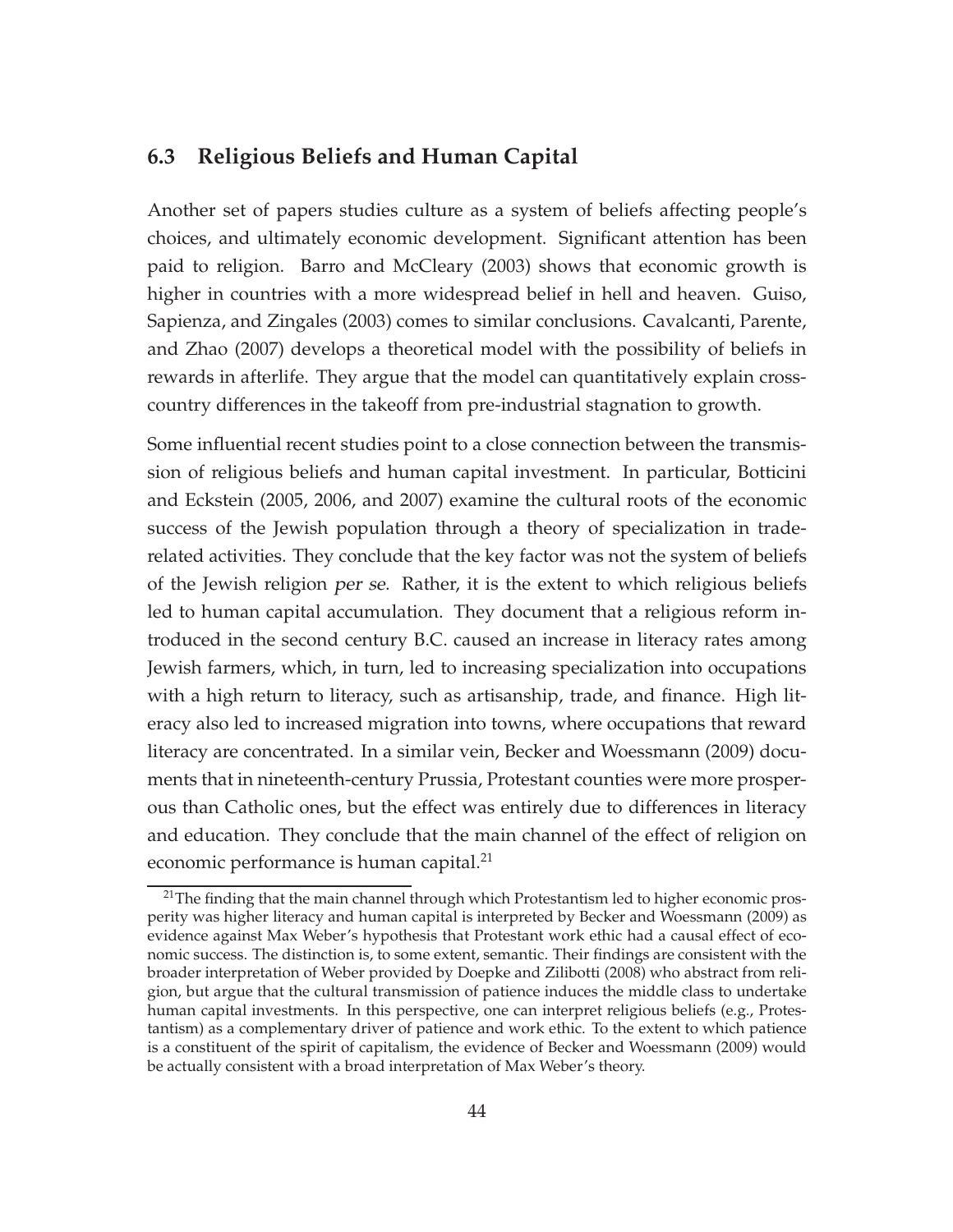In the literature discussed so far, religious beliefs are exogenous. In contrast, in Fernández-Villaverde, Greenwood, and Guner (2013) social norms and beliefs mediated by religious institutions are instead endogenous. They construct a theory where altruistic parents socialize children about sex, instilling a stigma against pre-marital sex in order to reduce the risk of out-of-wedlock births. Religious beliefs and institutions operate as enforcement mechanisms. Similar to Doepke and Zilibotti (2008), cultural transmission responds to changes in the underlying environment. In particular, when modern contraceptives reduce the risk associated with pre-marital sex, they reduce the need for altruistic parents and religious authorities to inculcate sexual mores. The equilibrium effect of technology on culture yields the surprising implication that the number of outof-wedlock births initially grows significantly in response to new contraceptive technology, due to the higher cultural tolerance for pre-marital sex.

While Doepke and Zilibotti (2008) and Fernández-Villaverde, Greenwood, and Guner (2013) emphasize the process of cultural transmission, Fernández (2013) and Fogli and Veldkamp (2011) describe culture as a process of Bayesian learning from public and private signals. Those papers explain the sharp increase in female labor supply during the twentieth century.<sup>22</sup> Doepke and Tertilt  $(2009)$ focuses an an earlier period and provides a theory of the expansion of women's rights in the nineteenth century. The authors argue that rising demand for human capital changed cultural attitudes regarding the proper role of women in society, and ultimately triggered political reform.<sup>23</sup>

<sup>&</sup>lt;sup>22</sup>The learning process can be related to the observation of different family models. Fernández, Fogli, and Olivetti (2004) show that the increase in female labor force participation over time was associated with a growing share of men who grew up in families where mothers worked. They test their hypothesis using differences in mobilization rates of men across states during World War II as a source of variation in female labor supply. They show that higher male mobilization rates led to a higher fraction of women working not only for the generation directly affected by the war, but also for the next generation.

 $23$ Doepke, Tertilt, and Voena (2012) provides a more extensive discussion of the relationship between cultural and economic explanations for the historical expansion of women's rights.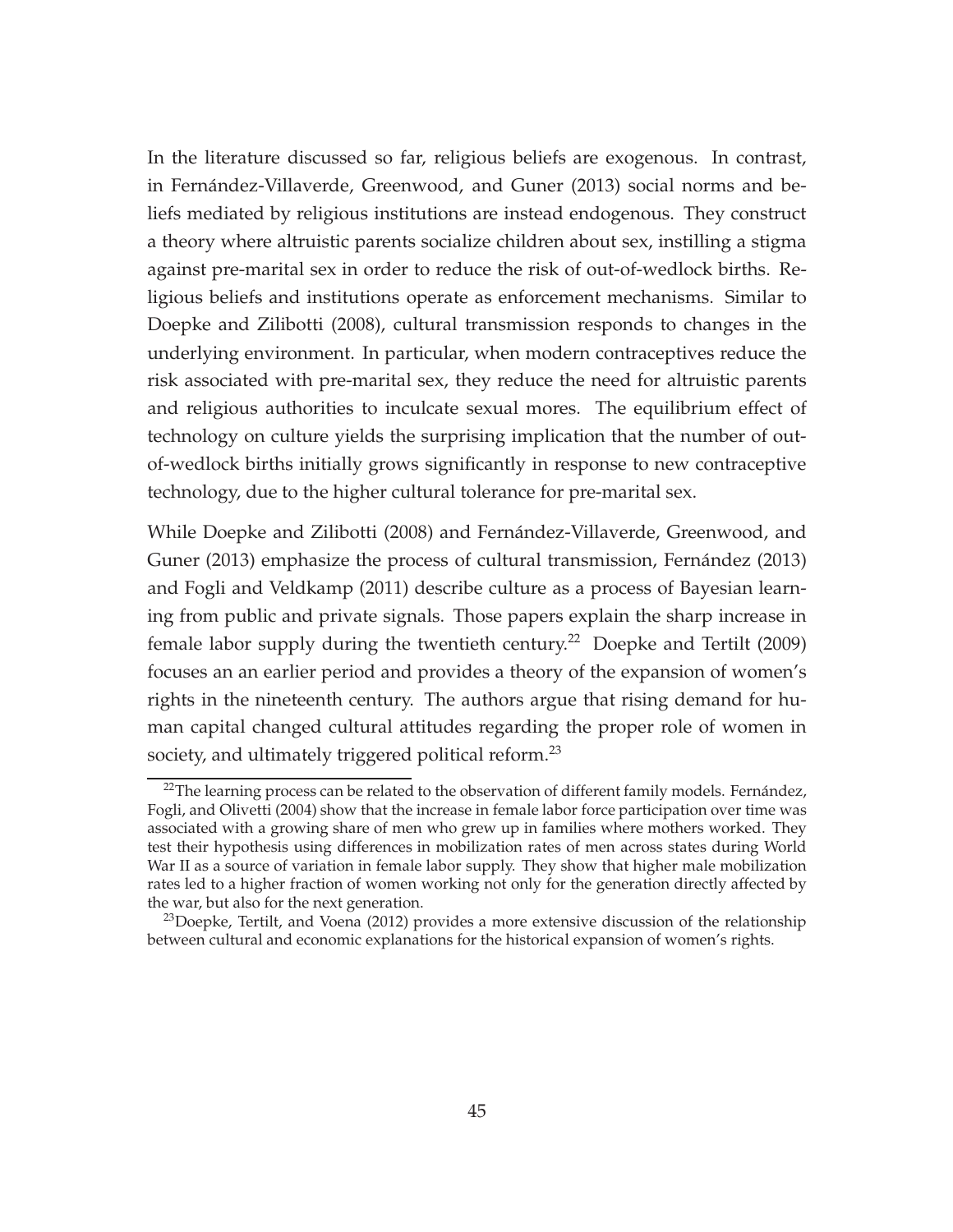#### **6.4 Beliefs and Social Norms**

Many recent studies link culture and beliefs with the process of development through the effects these have on institutions. For instance, Aghion et al. (2010) and Aghion, Algan, and Cahuc (2011) argue that trust determines the demand for regulation, especially in labor markets.<sup>24</sup> Heterogenous beliefs about the effect of redistributive policies are the focus of Piketty (1995). A number of papers also consider the feedback effect from institutions to culture. For instance, Hassler et al. (2005) argue that a generous unemployment benefits system induces low geographic mobility of workers in response to labor market shocks. Low mobility, in turn, increases over time the attachment of workers to their location (modeled as a preference trait), sustaining a high demand of social insurance. A similar argument is developed by Michau (2013), who incorporates his theory in a model of cultural transmission. Lindbeck and Nyberg (2006) argue that public transfers weaken parents' incentives to instill a work ethic in their children. The relationship between trust, efficiency and size of the welfare state is emphasized by Algan, Cahuc, and Sangnier  $(2013).^{25}$ 

Culture, trust and beliefs have also been argued to have first-order effects on institutional stability and on the ability of societies to foster economic cooperation among its citizens. Rohner, Thoenig, and Zilibotti (2013) constructs a theory where persistent civil conflicts are driven by the endogenous dynamics of interethnic trade and inter-ethnic beliefs about the nature and intentions of other ethnic groups. Inter-ethnic trade hinges on reciprocal trust. The theory predicts that civil wars are persistent (as in Acemoglu, Ticchi, and Vindigni 2010), and that societies can plunge into a vicious cycle of recurrent conflicts, low trust, and scant inter-ethnic trade (a "war trap") even though there are no fundamental reasons for the lack of cooperation. Long-run outcomes are path dependent: economies with identical fundamentals may end up in either good or bad equilibria de-

 $24$ For a recent survey of the relationship between trust and economic performance, see Algan and Cahuc (2013).

<sup>&</sup>lt;sup>25</sup>A related argument is provided by the politico-economic theory of Song, Storesletten, and Zilibotti (2012) arguing that in countries characterized by inefficient public provision voters are more prone to support high public debt. Although debt crowds out future public expenditure, this is a smaller concern to (young) voters in countries whose governments are inefficient.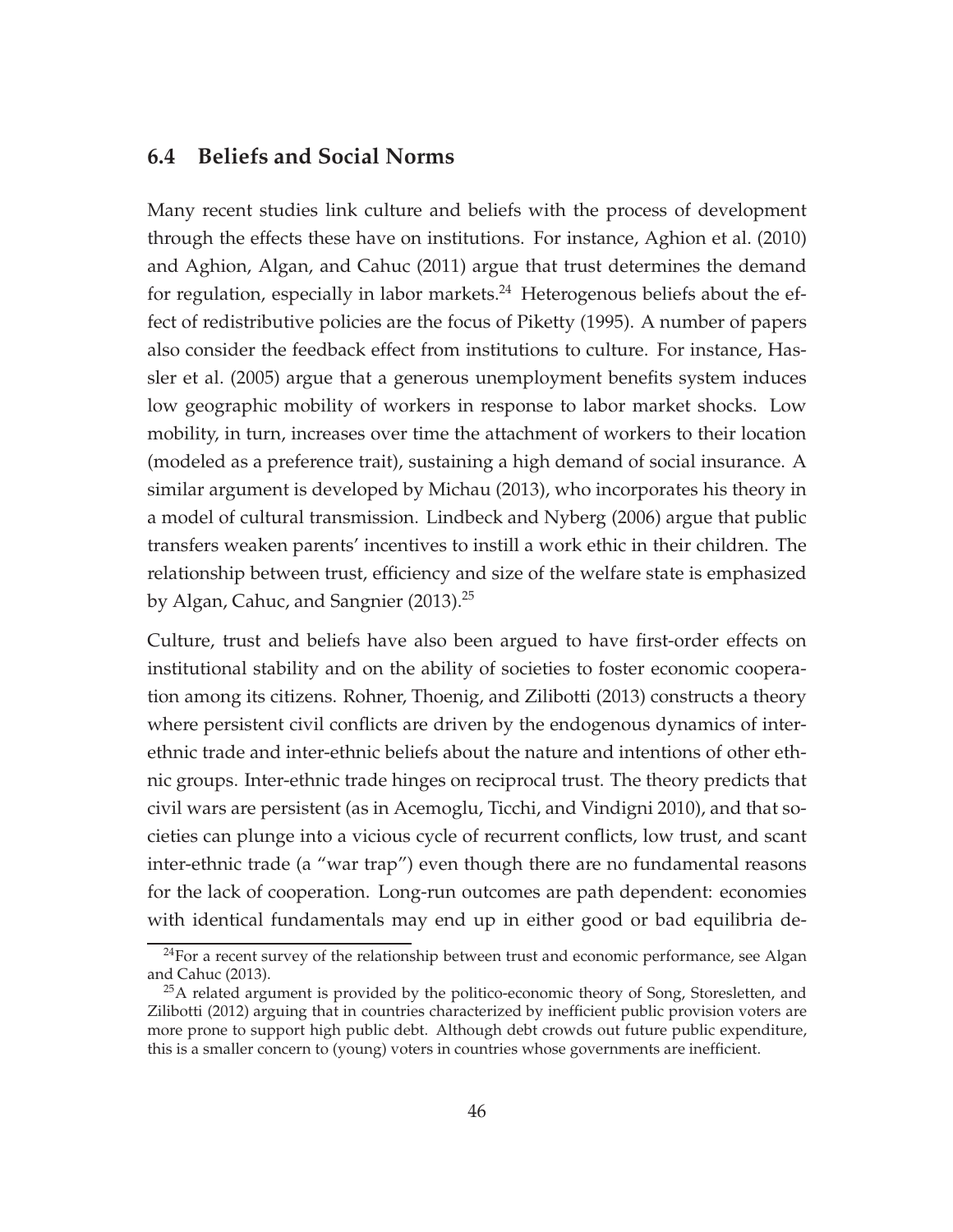pending on the realization of stochastic shocks that cement or undermine cohesion and inter-group cooperation.<sup>26</sup> Rohner, Thoenig, and Zilibotti (2013) also provides evidence that the onset and incidence of civil wars are affected significantly by a lagged measure of trust from the World Values Survey. There is also evidence of the opposite channel, i.e., exposure to civil conflict affecting preferences and trust. Using data from a field experiment in rural Burundi, Voors et al. (2012) documents that exposure to violence encourages risk-taking but reduces patience, hence depressing saving and investments. Rohner, Thoenig, and Zilibotti (2012) documents survey evidence from the civil conflicts in Uganda that war destroys trust, strengthens ethnic identity, and harms future growth in ethnically divided communities.

In the empirical literature beliefs and social norms are often difficult to disentangle from the effects of the local economic and institutional environment. Studying the behavior of immigrants and expatriates has proven useful to achieve identification. A noteworthy example is Giuliano (2007), which shows that secondgeneration southern European male immigrants in the United States behave similarly to their counterparts in their country of origin, and live with their parents much longer than young Americans do. Similarly, Fernández and Fogli (2006, 2009) document that the country of origin explains fertility and work behavior of second-generation American women. Fisman and Miguel (2007) finds that diplomats from more corrupted countries tend to incur significantly more parking violations in the United States (diplomats are generally immune, so fines are not enforced). Bruegger, Lalive, and Zweimueller (2009) compares unemployment across Swiss communities with different languages (French versus German). The language border separates cultural groups, but not labor markets or political jurisdictions. They find that cultural differences (identified by language differences) can explain differences in unemployment duration of about 20 percent.

A number of papers have emphasized the persistence of cultural factors. Culture may respond to changes in the institutional environment, but cultural shifts may take time. This is consistent with the view that adults' preferences are by and large fixed, as opposed to those of children, whose beliefs, non-cognitive

 $^{26}$ In a related paper, Acemoglu and Wolitzky (2012) proposes a theory where mistaken signals can trigger belief-driven conflict between two groups.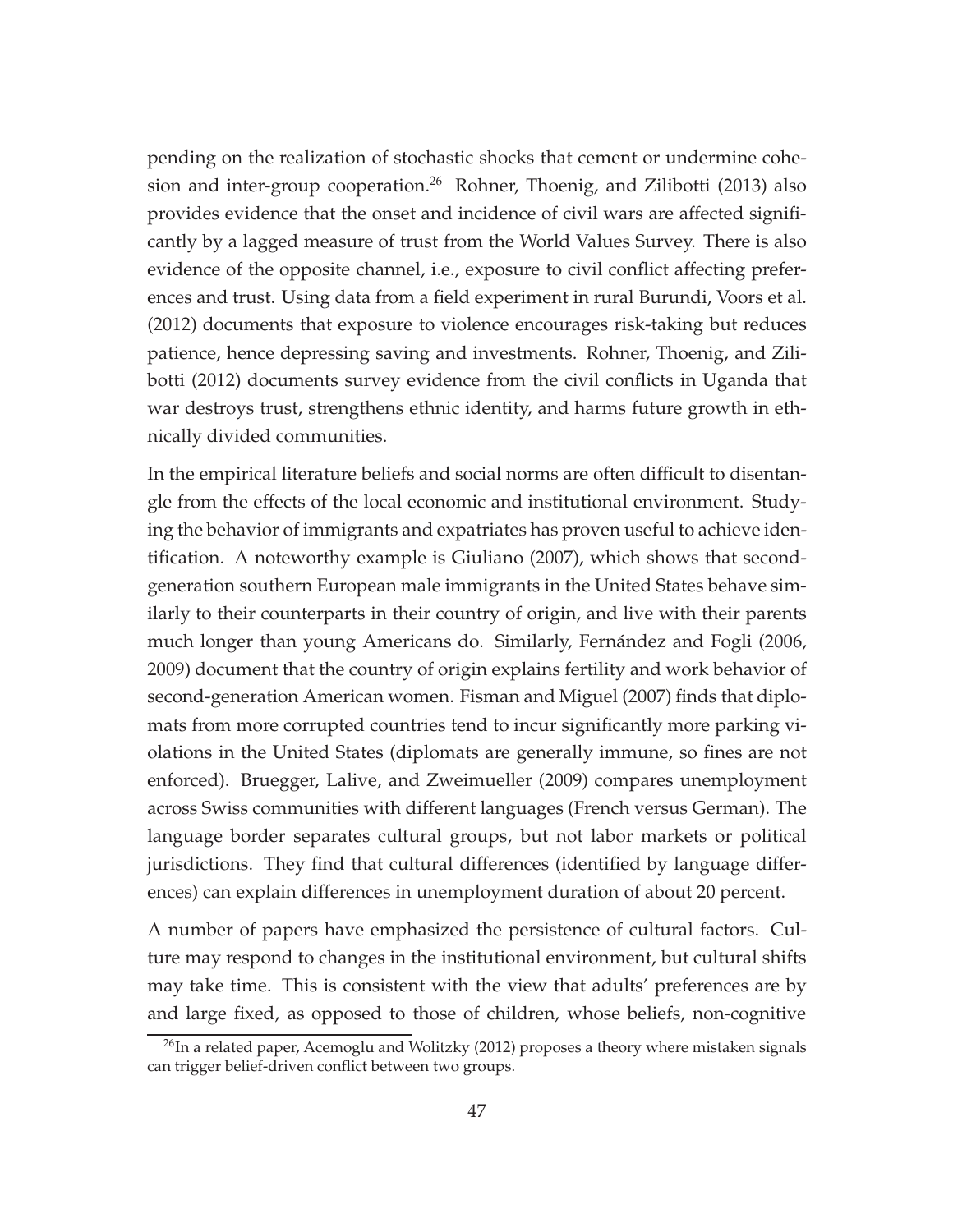skills, and preferences can be shaped by cultural transmission and the surrounding environment. Even with these influences, cultural changes can take several generations to reach a new steady state after institutions have changed. Alesina and Fuchs-Schuendeln (2007) focuses on the fall of the Berlin Wall. After the end of communism, East Germans became subject to the same institutions as West Germans, but carried with them the cultural heritage of the communist experience. Their study documents that several years after unification, East Germans (compared to West Germans) are more supportive of redistribution and believe that social conditions are a more important determinant of individual success. Voigtlaender and Voth (2012) goes much further and documents evidence that a particular form of cultural trait, namely anti-Semitism in German local communities, has persisted for more than 600 years.<sup>27</sup>

Finally, exogenous sources of variation for culture can be found in historical data. Using data for European regions, Tabellini (2010) finds evidence that culture has a significant causal effect on economic development. The identification relies on two historical variables, the literacy rate and past political institutions.

## **7 Outlook and Conclusions**

Explaining the vast variation in rates of economic growth and living standards around the world remains one of the main challenges in economics. Growththeoretic explanations for these observations have focused on variation in factor endowments, technology, or institutions as explanatory variables, while abstracting from the potential role of differences in culture, values, and preferences. In contrast, in this chapter we have developed a theory in which culture (modeled as endogenous preferences) and economic growth are endogenous and affect each other. Economic growth feeds back into the preference formation and transmission process of families, and conversely the existing distribution of preferences in the population determines the potential for economic growth. The the-

 $27$ They document that cities where Jews were victims of medieval pogroms during the plague era were also very likely to experience anti-Semitic violence in the twentieth century, before and during the Nazi rule.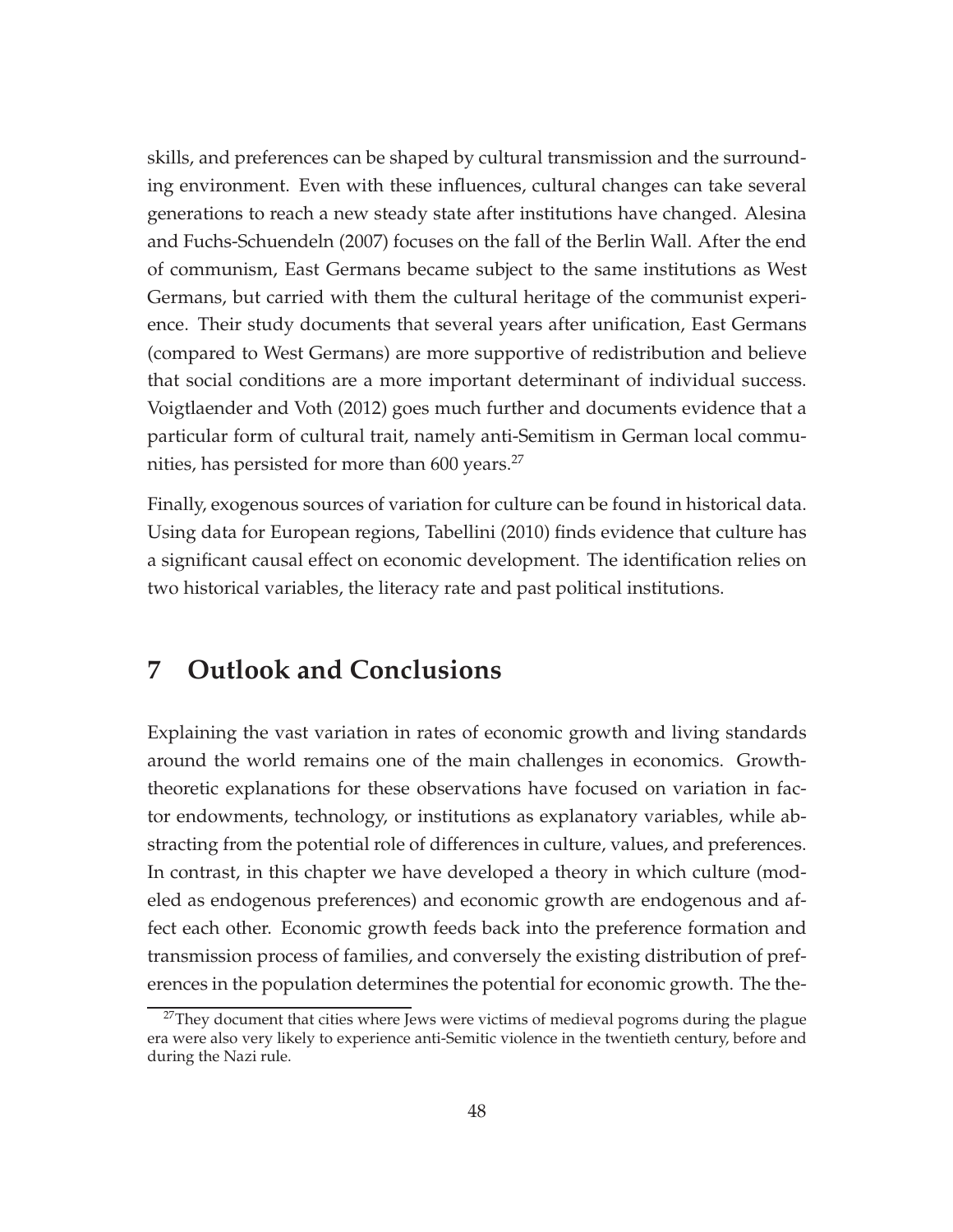ory predicts that countries can reach different balanced growth paths, in which some countries grow fast and others more slowly. Fast-growing countries are the ones with larger shares of the population exhibiting a "spirit of capitalism" (i.e., preferences conducive to innovative activities). Institutions, the development of financial markets, and government policies affecting risk sharing all feed back into preferences and culture, giving rise to long-term changes in economic development that can long outlast the underlying institutions and policies.

In the past, economists generally have shied away from explaining economic phenomena with variation in culture or preferences. A common concern is that such explanations put little discipline on the data. However, this criticism does not apply to explicit models of intergenerational preference transmission that generate specific testable implications, which is the route that we have taken here. In this sense, this chapter is in the spirit of Stigler and Becker (1977), which also analyzes phenomena that at first sight suggest an important role for variation in preferences (such as addiction, customs and tradition, and fashion and advertising).

Of course, for testable implications to be meaningful, researchers need data allowing them to evaluate the restrictions imposed by the theory in practice. From this perspective, an important change in recent years is the increased availability of data sets that permit empirical analyses of the transmission of preference traits from parents to children as well as the mutual interaction between cultural preferences and the economic environment (we review a number of such studies in Section 6 above). We expect that combining these new empirical insights with theoretical analyses of the interaction of culture, entrepreneurship, and growth of the kind developed in this chapter will, over time, greatly enhance our understanding of the development process.

### **A Proofs of Propositions and Lemmas**

**Proof of Proposition 1:** Given equation (14), the zero growth ( $\lambda = 0$ ) steady state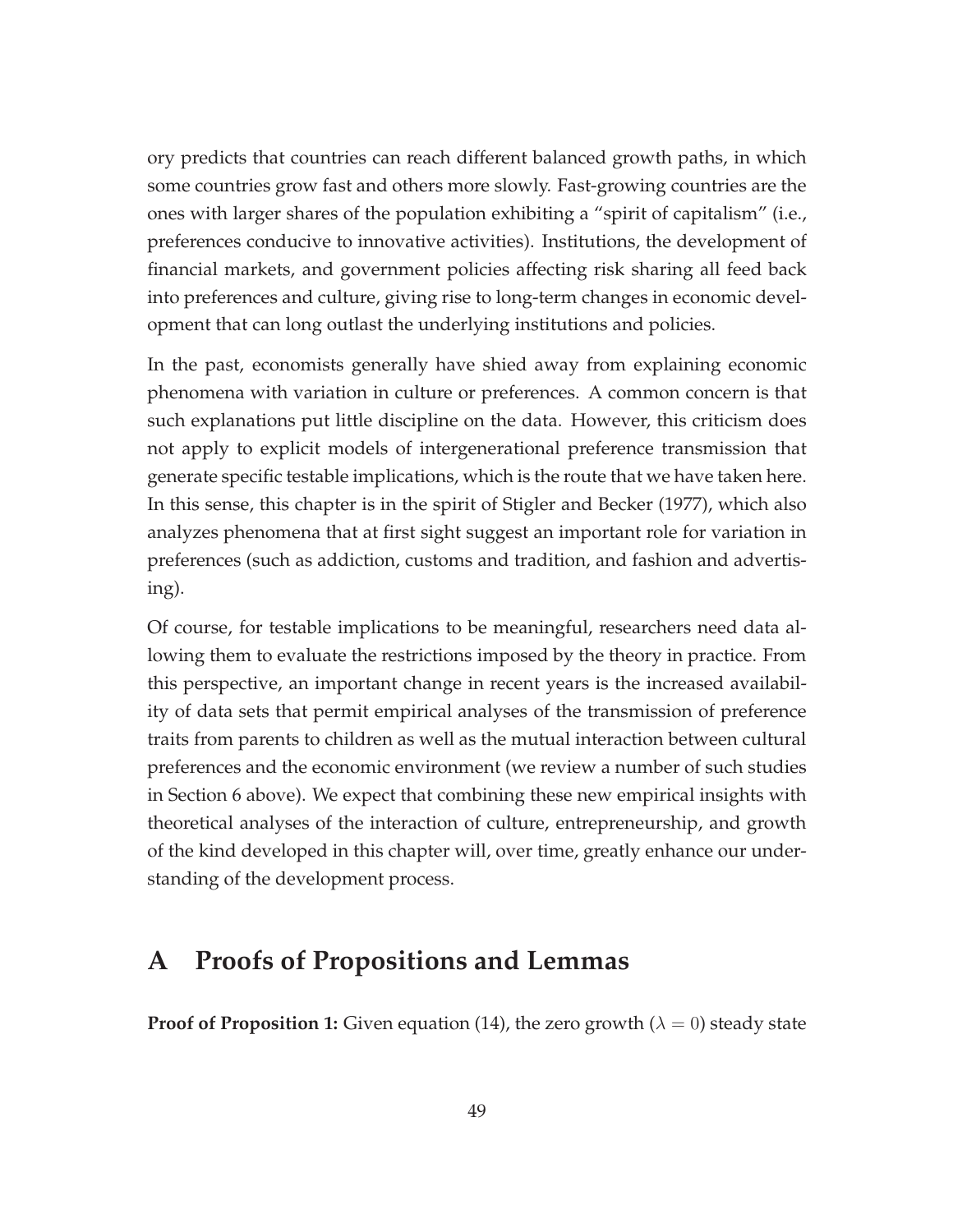exists if and only if:

$$
\chi\left(1-(\psi)^{1-\sigma}\right) \geq \beta\left(\left(2\left(1-\alpha\right)\alpha^{\frac{\alpha}{1-\alpha}}\xi\right)^{1-\sigma}-1\right).
$$

Conversely, the balanced growth path features  $\lambda = 1$  if and only if:

$$
\chi\left(1-(\psi)^{1-\sigma}\right) \leq \beta(1+\xi)^{1-\sigma}\left(\left(\frac{(1-\alpha)\alpha^{\frac{\alpha}{1-\alpha}}\xi\psi}{1+\alpha^{\frac{1}{1-\alpha}}\xi}\right)^{1-\sigma}-1\right).
$$

An interior balanced growth path with positive fractions of workers and entrepreneurs exists if (14) is satisfied as an equality for some  $\lambda$  with  $0 < \lambda < 1$ . A steady state has to exist (either corner or interior) because (14) is continuous in  $\lambda$ . The first inequality in Assumption 1 guarantees that the right-hand side of (14) is positive for  $\lambda = 0$ . The second inequality guarantees that the right-hand side of (14) reaches zero for a  $\lambda$  with  $0 < \lambda < 1$ . This also implies that the right-hand side of (14) is strictly decreasing in  $\lambda$  for  $\lambda \leq \tilde{\lambda}$  sufficiently close to  $\tilde{\lambda}$ . Let  $\tilde{\lambda}$  denote the lower bound of the monotonic region. The right-hand side of (14) is bounded strictly away from zero for  $0 \leq \lambda \leq \lambda$ . By choosing  $\chi$  sufficiently small, we can guarantee that (14) is not satisfied for a  $\lambda$  in this region. This implies that (14) is satisfied for a  $\lambda$  that lies in this monotonic region, which then has to be unique, resulting in a unique, interior balanced growth path.  $\Box$ 

**Proof of Proposition 2:** The system of Bellman equations (16)–(18) defines a mapping T on the space of bounded continuous functions on the interval  $[0, \beta_{\text{max}}]$ , endowed with the sup norm, where the mapping is given by:

$$
Tv(\beta) = \max_{I \in \{0,1\}, 0 \le l \le 1} \left\{ (1-I) \left[ \chi(l) + \beta (1+g)^{1-\sigma} \right] + I \left[ \chi(l)\psi^{1-\sigma} + \beta ((1+g)\eta)^{1-\sigma} \right] + z (1+g)^{1-\sigma} v(\beta') \right\}, \quad (34)
$$

where the maximization is subject to

$$
\beta' = (1 - \delta)\beta + f(l),
$$

*I* is an indicator variable for the occupational choice, and  $\beta_{\text{max}} = f(1)/\delta$ . Since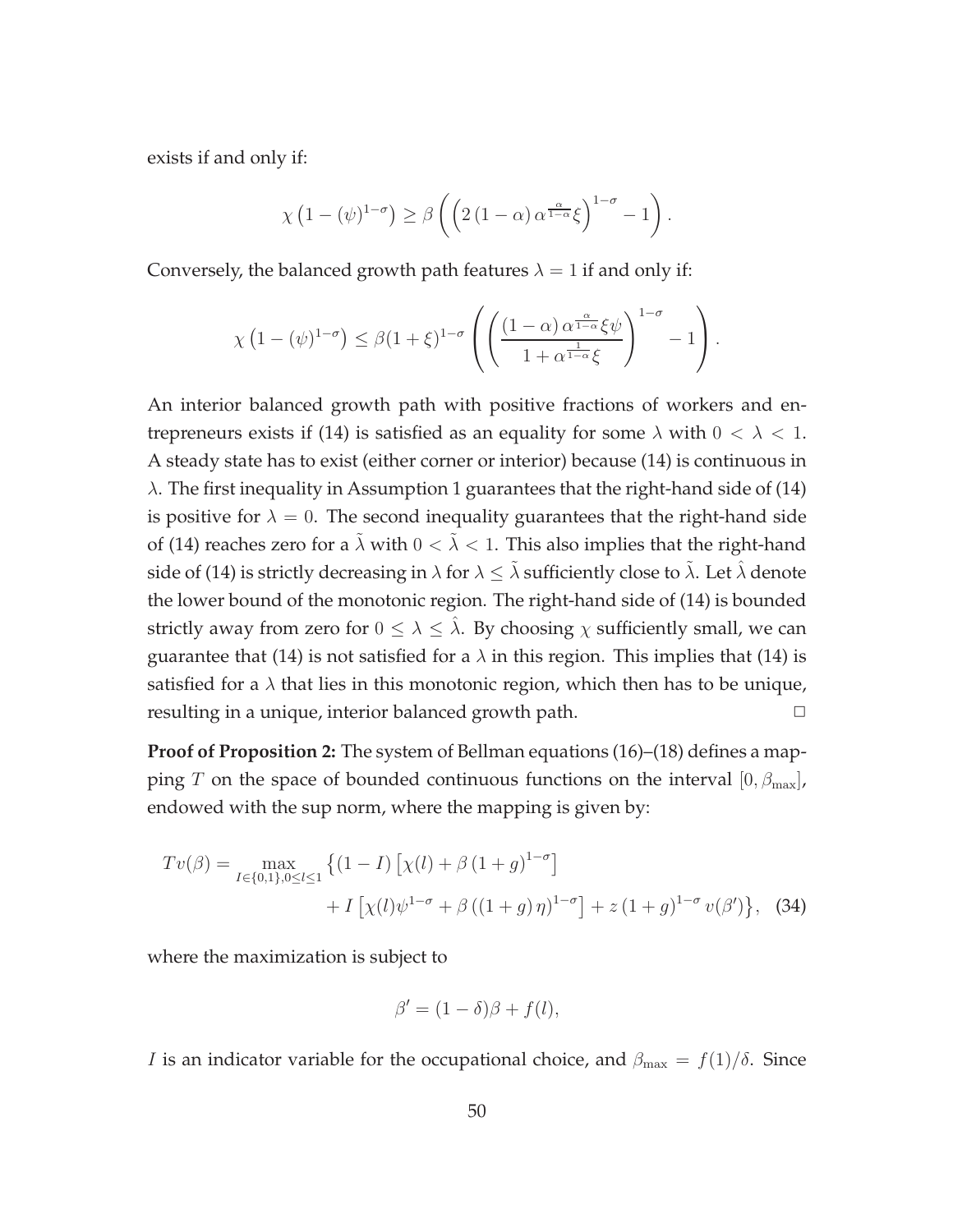we imposed assumptions that guarantee  $0 < z(1 + g)^{1-\sigma} < 1$ , this mapping is a contraction by Blackwell's sufficient conditions, and it therefore has a unique fixed point by the Contraction Mapping Theorem. This proves the first part of the proposition.

The proof that the value function is increasing and convex is an application of Corollary 1 to Theorem 3.2 in Stokey and Lucas (1989). Using this result, we can establish the result by establishing that the operator  $T$  preserves these properties. To establish that the value function is increasing, let  $v$  be a non-decreasing bounded continuous function. We need to show that  $Tv$  is a strictly increasing function. To do this, choose  $\overline{\beta} > \beta$ . We now need to establish that  $Tv(\overline{\beta}) > Tv(\beta)$ . Since the right-hand side of (34) is the maximization of a continuous function over a compact set, the maximum is attained. Let  $\underline{l}$  and  $\underline{l}$  be choices attaining the maximum for  $\underline{B}$ . We then have:

$$
Tv(\overline{\beta}) \ge (1 - \underline{I}) \left[ \chi(\underline{l}) + \overline{\beta} (1 + g)^{1-\sigma} \right] + \underline{I} \left[ \chi(\underline{l}) \psi^{1-\sigma} + \overline{\beta} ((1 + g) \eta)^{1-\sigma} \right] + z (1 + g)^{1-\sigma} v ((1 - \delta) \overline{\beta} + f(\underline{l})) > (1 - \underline{I}) \left[ \chi(\underline{l}) + \underline{\beta} (1 + g)^{1-\sigma} \right] + \underline{I} \left[ \chi(\underline{l}) \psi^{1-\sigma} + \underline{\beta} ((1 + g) \eta)^{1-\sigma} \right] + z (1 + g)^{1-\sigma} v ((1 - \delta) \underline{\beta} + f(\underline{l})) = Tv(\underline{\beta}),
$$

which is the desired result. Here the weak inequality follows because the choices <u>l, I</u> may not be maximizing at  $\overline{\beta}$ , and the strict inequality follows because v is assumed to be increasing, and we have that  $\overline{\beta} > \beta$  and  $\eta > 0$ .

To establish convexity of the value function, let  $v$  be a (weakly) convex bounded continuous function. We need to establish that  $Tv$  is also a convex function. To show this, choose a number  $\theta$  such that  $0 < \theta < 1$ , let  $\overline{\beta} > \beta$ , and let  $\beta =$  $\theta \overline{\beta} + (1 - \theta) \underline{\beta}$ . We now need to show that  $\theta T v(\overline{\beta}) + (1 - \theta) T v(\beta) \geq T v(\beta)$ . Let l and I be choices attaining the maximum for  $\beta$ . Since these are feasible, but not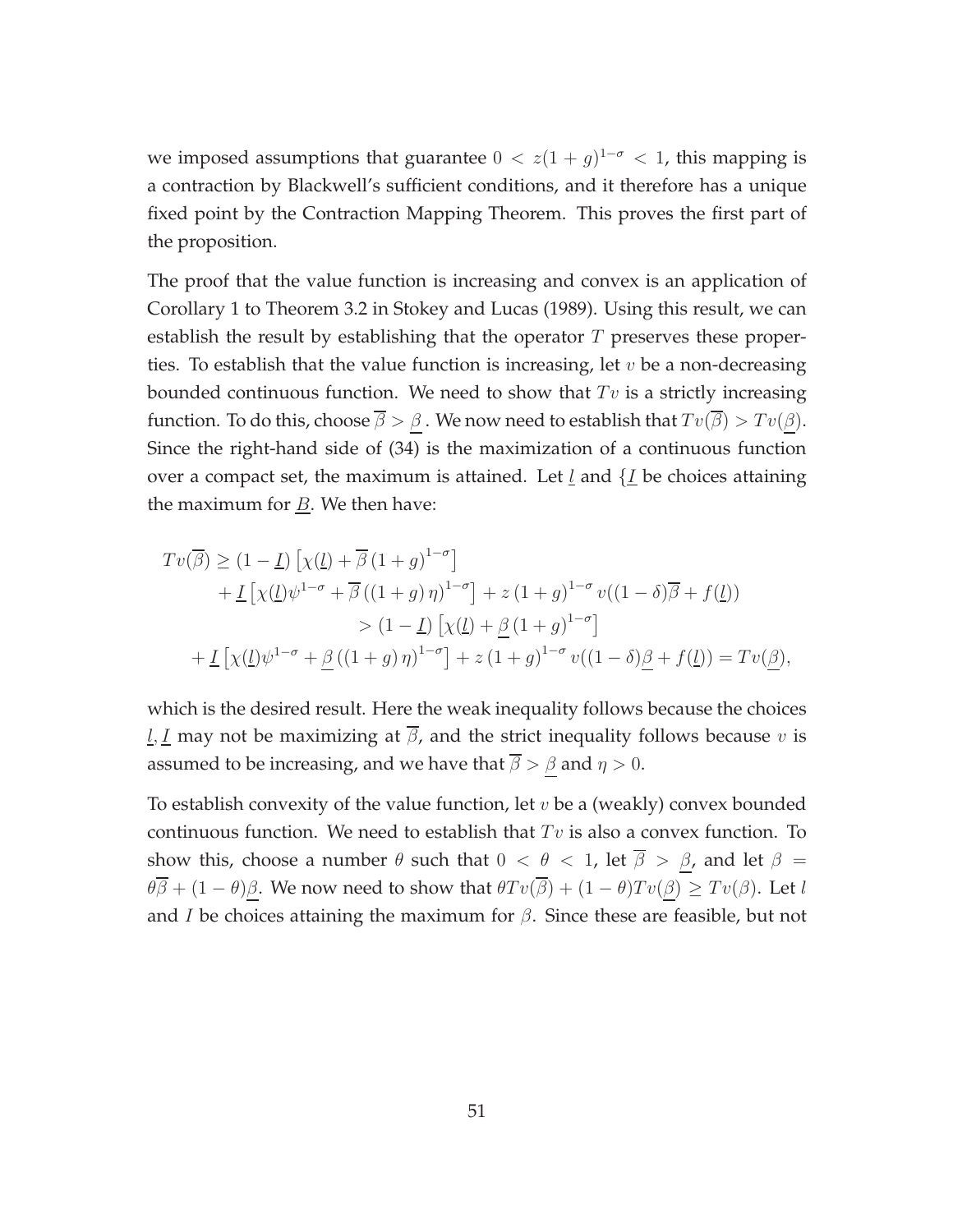necessarily optimal choices at  $\overline{\beta}$  and  $\beta$ , we have:

$$
Tv(\overline{\beta}) \ge (1-I) \left[ \chi(l) + \overline{\beta} (1+g)^{1-\sigma} \right] + I \left[ \chi(l)\psi^{1-\sigma} + \overline{\beta} ((1+g)\eta)^{1-\sigma} \right] + z (1+g)^{1-\sigma} v((1-\delta)\overline{\beta} + f(l)),
$$
  

$$
Tv(\underline{\beta}) \ge (1-I) \left[ \chi(l) + \underline{\beta} (1+g)^{1-\sigma} \right] + I \left[ \chi(l)\psi^{1-\sigma} + \underline{\beta} ((1+g)\eta)^{1-\sigma} \right] + z (1+g)^{1-\sigma} v((1-\delta)\underline{\beta} + f(l)).
$$

Working towards the desired condition, we therefore have:

$$
\theta Tv(\overline{\beta}) + (1 - \theta) Tv(\underline{\beta}) \ge
$$
\n
$$
(1 - I) \left[ \chi(l) + \beta (1 + g)^{1 - \sigma} \right] + I \left[ \chi(l) \psi^{1 - \sigma} + \beta ((1 + g) \eta)^{1 - \sigma} \right]
$$
\n
$$
+ z (1 + g)^{1 - \sigma} \left[ \theta v((1 - \delta)\overline{\beta} + f(l)) + (1 - \theta)v((1 - \delta)\underline{\beta} + f(l)) \right]
$$
\n
$$
\geq (1 - I) \left[ \chi(l) + \beta (1 + g)^{1 - \sigma} \right] + I \left[ \chi(l) \psi^{1 - \sigma} + \beta ((1 + g) \eta)^{1 - \sigma} \right]
$$
\n
$$
+ z (1 + g)^{1 - \sigma} v((1 - \delta)\beta + f(l)) = Tv(\beta),
$$

which is the required condition. Here, the last inequality follows from the assumed convexity of  $v$ . The operator  $T$  therefore preserves convexity, and thus the fixed point must also be convex. Notice that linearity is key to this result: the discount factor enters utility linearly, and the parental discount factor has a linear effect on the discount factor of the child.

Regarding the optimal occupational choice, the difference between the utility of being a worker and an entrepreneur for given  $\beta$  and l is given by:

$$
\chi(l)\left(1-\psi^{1-\sigma}\right)-\beta\left(1+g\right)^{1-\sigma}\left(\eta^{1-\sigma}-1\right),\,
$$

where the first term is always positive, and the second term is negative as long as  $\eta > 1$ . Given that the second term is weighted by  $\beta$ , it follows that being a worker is always optimal for  $\beta$  sufficiently close to zero. Since the utility derived from entrepreneurship relative to being a worker is strictly increasing in  $\beta$ , there is either a cutoff  $\beta$  such that entrepreneurship is chosen for  $\beta \geq \beta$ , or being a worker is always the preferred choice (when the required cutoff would be larger than  $\beta_{\text{max}}$ ).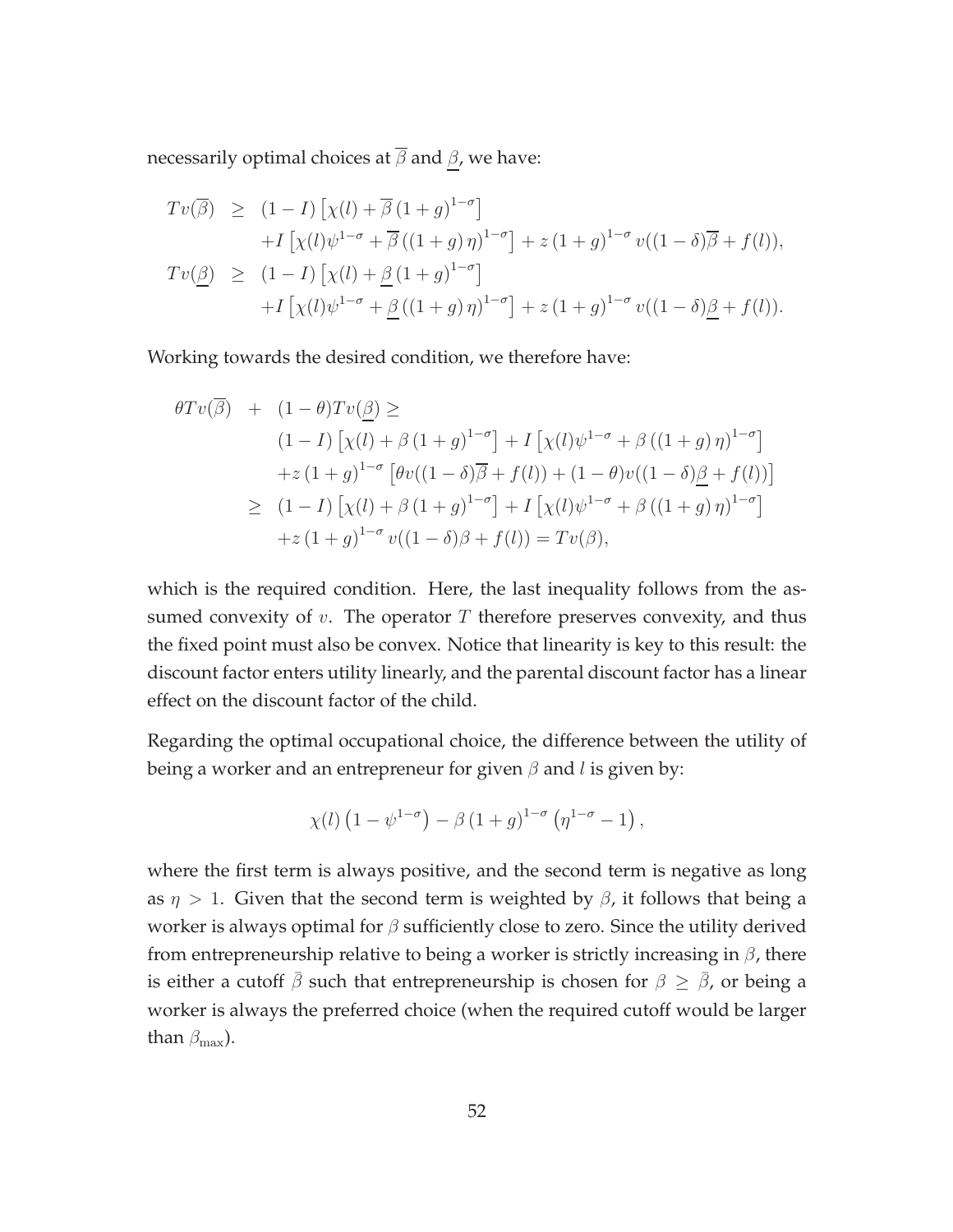As the last step, we would like to show that the optimal investment in patience  $l = l(\beta)$  is non-decreasing in  $\beta$ . Fix two discount factors  $\beta < \overline{\beta}$ . Let  $\underline{u}_1 = 1$  if at  $\beta$ the optimal choice is to be a worker, and  $\underline{u}_1 = \psi^{1-\sigma}$  otherwise. Similarly, for the second period we define  $\underline{u}_2 = (1+g)^{1-\sigma}$  for workers and  $\underline{u}_2 = ((1+g)\eta)^{1-\sigma}$  for entrepreneurs.  $\overline{u}_1$  and  $\overline{u}_2$  are defined in the same way. Now let *l* and *l* denote the optimal investments in patience at  $\beta$  and  $\overline{\beta}$ . The optimal choice of l the implies the following inequalities:

$$
\chi(\underline{l})\underline{u}_1 + \underline{\beta}\underline{u}_2 + z(1+g)^{1-\sigma}v((1-\delta)\underline{\beta} + f(\underline{l}))
$$
  
\n
$$
\geq \chi(\overline{l})\underline{u}_1 + \underline{\beta}\underline{u}_2 + z(1+g)^{1-\sigma}v((1-\delta)\underline{\beta} + f(\overline{l}))
$$
  
\n
$$
\chi(\underline{l})\overline{u}_1 + \overline{\beta}\overline{u}_2 + z(1+g)^{1-\sigma}v((1-\delta)\overline{\beta} + f(\underline{l}))
$$
  
\n
$$
\leq \chi(\overline{l})\overline{u}_1 + \overline{\beta}\overline{u}_2 + z(1+g)^{1-\sigma}v((1-\delta)\overline{\beta} + f(\overline{l})).
$$

Subtracting the two inequalities yields:

$$
\chi(\underline{l})\left(\underline{u}_1-\overline{u}_1\right)+z(1+g)^{1-\sigma}\left(v((1-\delta)\overline{\beta}+f(\overline{l}))-v((1-\delta)\underline{\beta}+f(\overline{l}))\right) \geq \chi(\overline{l})\left(\underline{u}_1-\overline{u}_1\right)+z(1+g)^{1-\sigma}\left(v((1-\delta)\overline{\beta}+f(\underline{l}))-v((1-\delta)\underline{\beta}+f(\underline{l}))\right).
$$

Now there are two possibilities. If the optimal occupational choices at  $\beta$  and  $\overline{\beta}$ are the same, we have  $\underline{u}_1 = \overline{u}_1$  and the inequality reads:

$$
v((1 - \delta)\overline{\beta} + f(\overline{l})) - v((1 - \delta)\underline{\beta} + f(\overline{l}))
$$
  
\n
$$
\geq v((1 - \delta)\overline{\beta} + f(\underline{l})) - v((1 - \delta)\underline{\beta} + f(\underline{l})).
$$

Since we have already shown that v is convex, this implies  $\overline{l} \geq \underline{l}$ . The second possibility is that at  $\beta$  it is optimal to be a worker, and at  $\overline{\beta}$  it is optimal to be an entrepreneur, so that we have  $\underline{u}_1 - \overline{u}_1 > 0$ . Rearranging the expression gives:

$$
\left(\chi(\underline{l}) - \chi(\overline{l})\right) \left(\underline{u}_1 - \overline{u}_1\right) \geq +z(1+g)^{1-\sigma} \left[v((1-\delta)\overline{\beta} + f(\underline{l})) - v((1-\delta)\underline{\beta} + f(\underline{l})) - \left(v((1-\delta)\overline{\beta} + f(\overline{l})) - v((1-\delta)\beta + f(\overline{l}))\right)\right].
$$

Due to the convexity of v, if we have  $l > \overline{l}$ , the left-hand side would be negative and the right-hand side positive; we therefore must have  $l \leq \overline{l}$ , which completes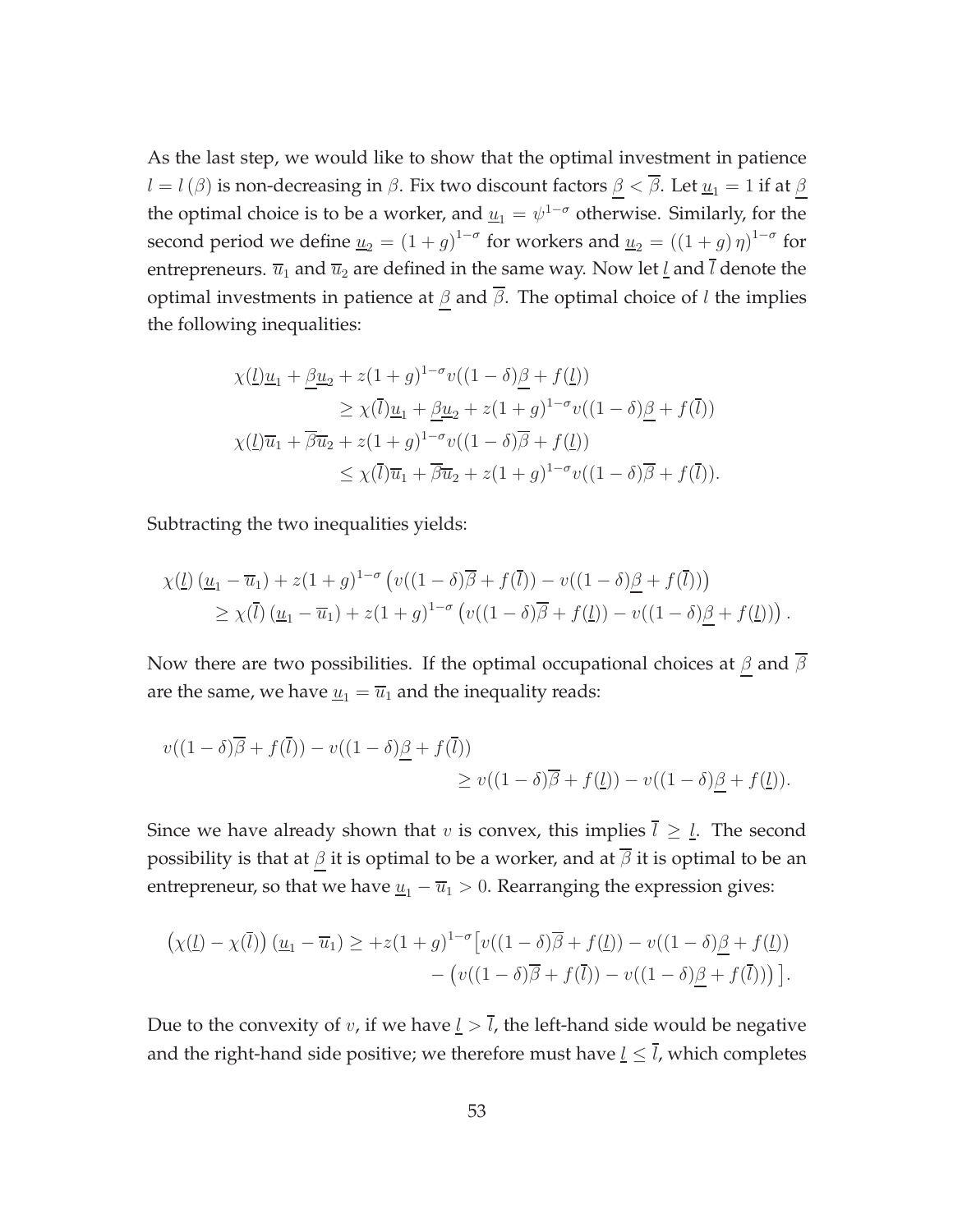the proof.  $\Box$ 

**Proof of Proposition 3:** In Proposition 2, we can subdivide the state space  $[0, \beta_{\text{max}}]$ into ( at most) two closed intervals (they are closed because of our continuity assumptions), where each interval corresponds to the choice of a given occupation (worker or entrepreneur). The agent is just indifferent between the occupations at the boundary between the intervals, and strictly prefers a given occupation in the interior of an interval. The intervals can be further subdivided according to the occupational choice of the child. Since  $l(\beta)$  may not be single-valued, there may be multiple optimal  $\beta'$  corresponding to a given  $\beta$  today. Nevertheless, since the  $\beta'$  are strictly increasing in  $\beta$  (because of Proposition 3 and  $\delta$  < 1) and given that there are only two occupations, we can once again subdivide today's state space into at most two closed intervals, each one corresponding to a specific occupational choice of the child. Continuing this way, the state space  $[0, \beta_{\text{max}}]$  can be divided into a countable number of closed intervals (there are two possible occupations in each of the countably many future generations), where each interval corresponds to a specific occupational choice of each generation. Let  $[\beta, \beta]$ be such an interval. We want to establish that the value function is linear over this interval, and that the optimal choice of patience  $l(\beta)$  is single-valued and constant over the interior of this interval.

It is useful to consider the sequential formulation of the decision problem. Taking the present and future occupational choices as given and writing the resulting first and second period utilities net of cost of investing in patience as  $u_{1,t}$  and  $u_{2,t}$ , we can substitute for  $\beta_t$  and write the remaining decision problem over the  $l_t$  on the interval  $[\beta, \overline{\beta}]$  as:

$$
v(\beta) = \max \left\{ \chi(l_0)u_{1,0} + \beta u_{2,0} + \sum_{t=1}^{\infty} z^t \left[ \chi(l_t)u_{1,t} + \left( (1-\delta)^t \beta + \sum_{s=0}^t (1-\delta)^{t-s-1} f(l_s) \right) u_{2,t} \right] \right\}.
$$
 (35)

For given current and future occupations, (35) is strictly concave in  $l_t$  for all t, since  $\chi$  is convex and f is strictly concave. Moreover, the discount factor  $\beta$  and all expressions involving  $l_t$  appear in separate terms in the sum. Therefore, it follows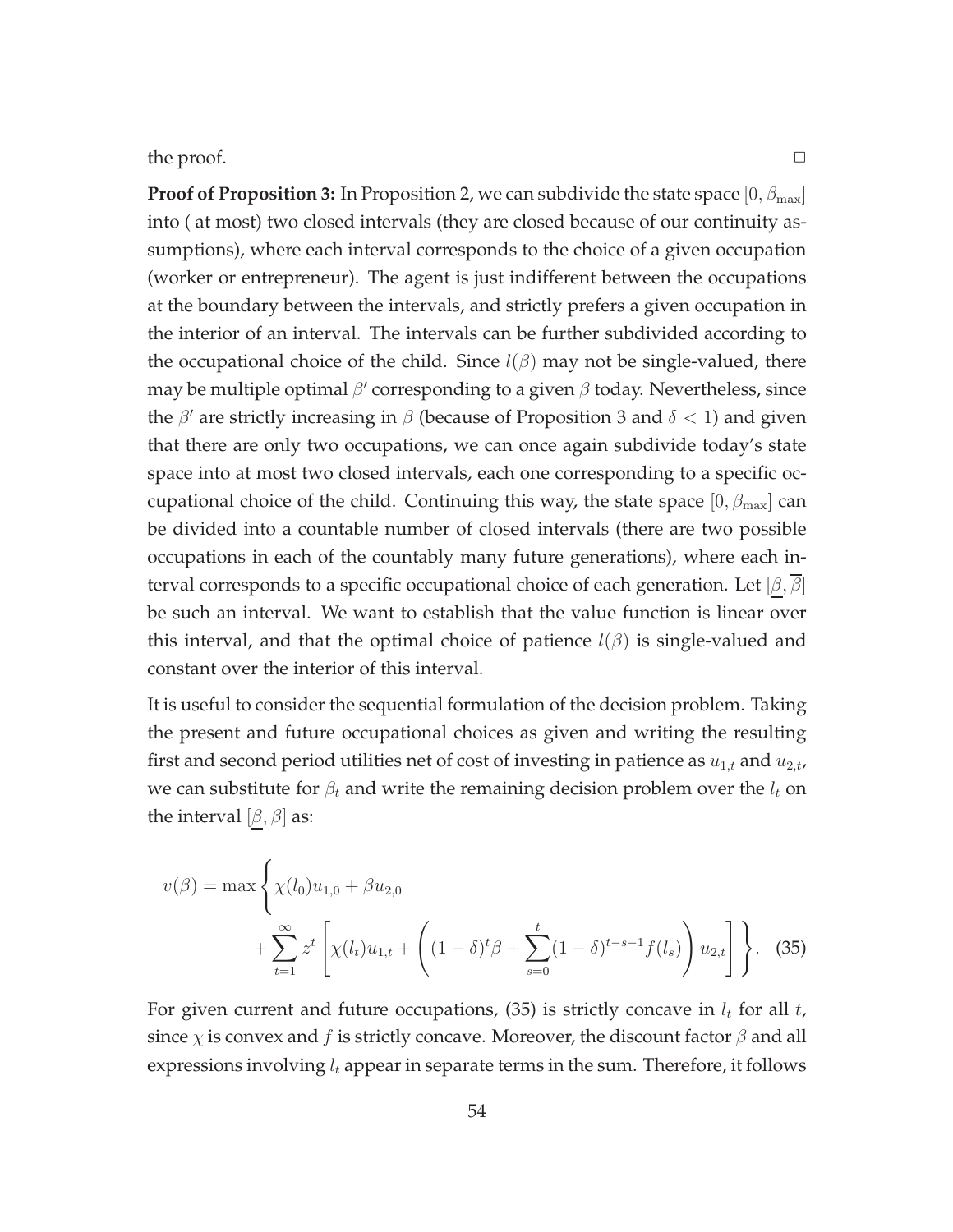that, given the optimal income profiles, for all  $t$  the optimal  $l_t$  is unique, and independent of  $\beta$ . Since on the interior of  $[\beta, \overline{\beta}]$ , the current and future optimal occupations are unique, the optimal policy correspondence  $l(\beta)$  is single-valued. By construction of the intervals, at the boundary between the two intervals both occupations are optimal choices for at least one generation, hence  $l(\beta)$  may take on more than one optimal value, one corresponding to each optimal set of income profiles.

The optimal value function v over the interval  $[\beta, \overline{\beta}]$  is given by (35) with occupations and investment in patience  $l_t$  fixed at their optimal (and constant) values. (35) is linear in  $\beta$ ; it therefore follows that the value function is piecewise linear, with each kink corresponding to the boundary between two of the intervals.  $\Box$ 

**Proof of Proposition 4:** Since f is an increasing function and we assume that  $\delta$  < 1, the law of motion is strictly increasing in  $\beta$ . Notice that  $l(\beta)$  may not be single-valued for all  $\beta$ . Strictly increasing here means that  $\overline{\beta} < \beta$  implies  $\overline{\beta}' < \beta'$ for all optimal  $\overline{\beta}'\in g(\overline{\beta})$  and  $\beta'\in g(\beta)$ , even if  $g(\overline{\beta})$  or  $g(\beta)$  is a set. For a given  $\beta_0$ , the law of motion  $g$  defines (potentially multiple) optimal sequences of discount factors  $\{\beta_t\}_{t=0}^{\infty}$ . Any such sequence is a monotone sequence on the compact set  $[0, \beta_{\text{max}}]$ , and must therefore converge. Notice, however, that since  $l(\beta)$  is not single-valued everywhere, different steady states can be reached even from the same initial  $\beta_0$ .

**Proof of Lemma 1:** Assume that (23) holds with equality:

$$
v^{E} = \chi(l^{EW})\psi^{1-\sigma} + \beta^{E}((1+g)\eta)^{1-\sigma} + z(1+g)^{1-\sigma}(\chi(l^{W}) + \beta^{EW}(1+g)^{1-\sigma}) + z^{2}(1+g)^{2(1-\sigma)}v^{W}.
$$
 (36)

Now replacing  $l^{EW}$  and  $\beta^{EW}$  on the right-hand side with  $l^E$  and  $\beta^E$  lowers utility, because these are not the optimal choices given the chosen occupations. We therefore have:

$$
\chi(l^{E})\psi^{1-\sigma} + \beta^{E} ((1+g)\eta)^{1-\sigma} + z(1+g)^{1-\sigma}v^{E}
$$
  
> 
$$
\chi(l^{E})\psi^{1-\sigma} + \beta^{E} ((1+g)\eta)^{1-\sigma} + z(1+g)^{1-\sigma} (\chi(l^{W}) + \beta^{E} (1+g)^{1-\sigma})
$$
  
+ 
$$
z^{2}(1+g)^{2(1-\sigma)}v^{W},
$$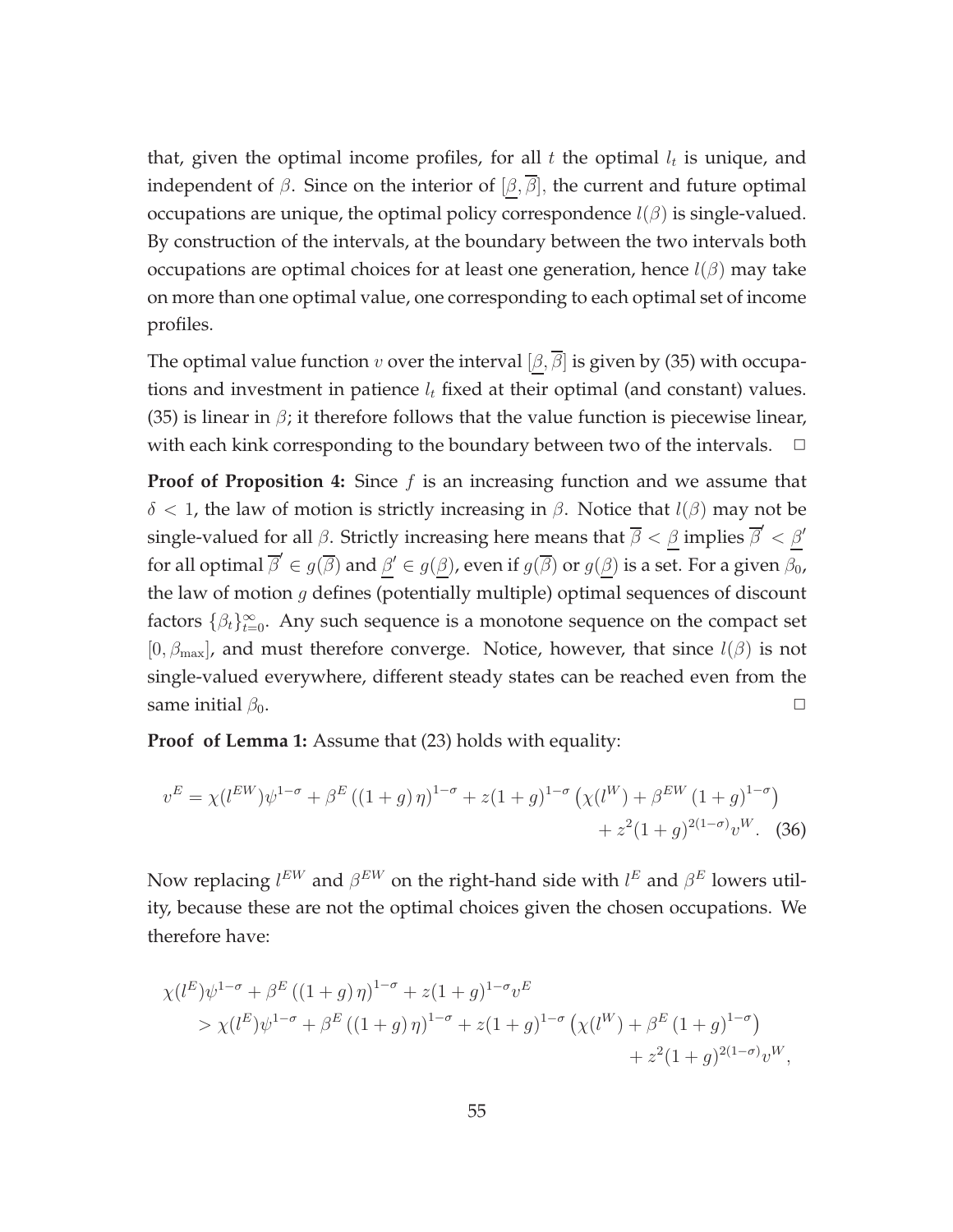where we also rewrote the left-hand side to explicitly show the first-generation utility. Now subtracting the (identical) first-generation terms on both sides and dividing by  $z(1+g)^{1-\sigma}$  we get:

$$
v^{E} > (\chi(l^{W}) + \beta^{E} (1+g)^{1-\sigma}) + z(1+g)^{1-\sigma} v^{W},
$$

which is (22) as a strict inequality.

Moving on, replacing the  $\beta^E$  of the initial generation on both sides of (36) with  $\beta^W$  leaves the equality intact, because the discount factor enters both sides in the same way:

$$
\chi(l^{E})\psi^{1-\sigma} + \beta^{W} ((1+g)\eta)^{1-\sigma} + z(1+g)^{1-\sigma}v^{E}
$$
  
=  $\chi(l^{EW})\psi^{1-\sigma} + \beta^{W} ((1+g)\eta)^{1-\sigma} + z(1+g)^{1-\sigma} (\chi(l^{W}) + \beta^{EW} (1+g)^{1-\sigma})$   
+  $z^{2}(1+g)^{2(1-\sigma)}v^{W}$ . (37)

Now switching the first-generation occupational choice from entrepreneurship to work yields the following strict inequality:

$$
\chi(l^{WE}) + \beta^{W} (1+g)^{1-\sigma} + z(1+g)^{1-\sigma} \left( \chi(l^{E}) \psi^{1-\sigma} + \beta^{WE} \left( (1+g)\eta \right)^{1-\sigma} \right) + z^{2} (1+g)^{2(1-\sigma)} v^{E} < v^{W}.
$$

The strict inequality arises because  $l^{EW} < l^{E}$ , implying that the increase in the first-period utility from being a worker is larger on the right-hand side. This still applies after investment in patience is reoptimized (to  $l^{WE}$  on the left-hand side and  $l^W$  on the right-hand side) due to the envelope theorem. The resulting inequality is a strict version of (25).

Finally, again starting with (37), replacing the initial investment in patience with  $l^{EW}$  (and plugging in the corresponding discount factor in the next generation)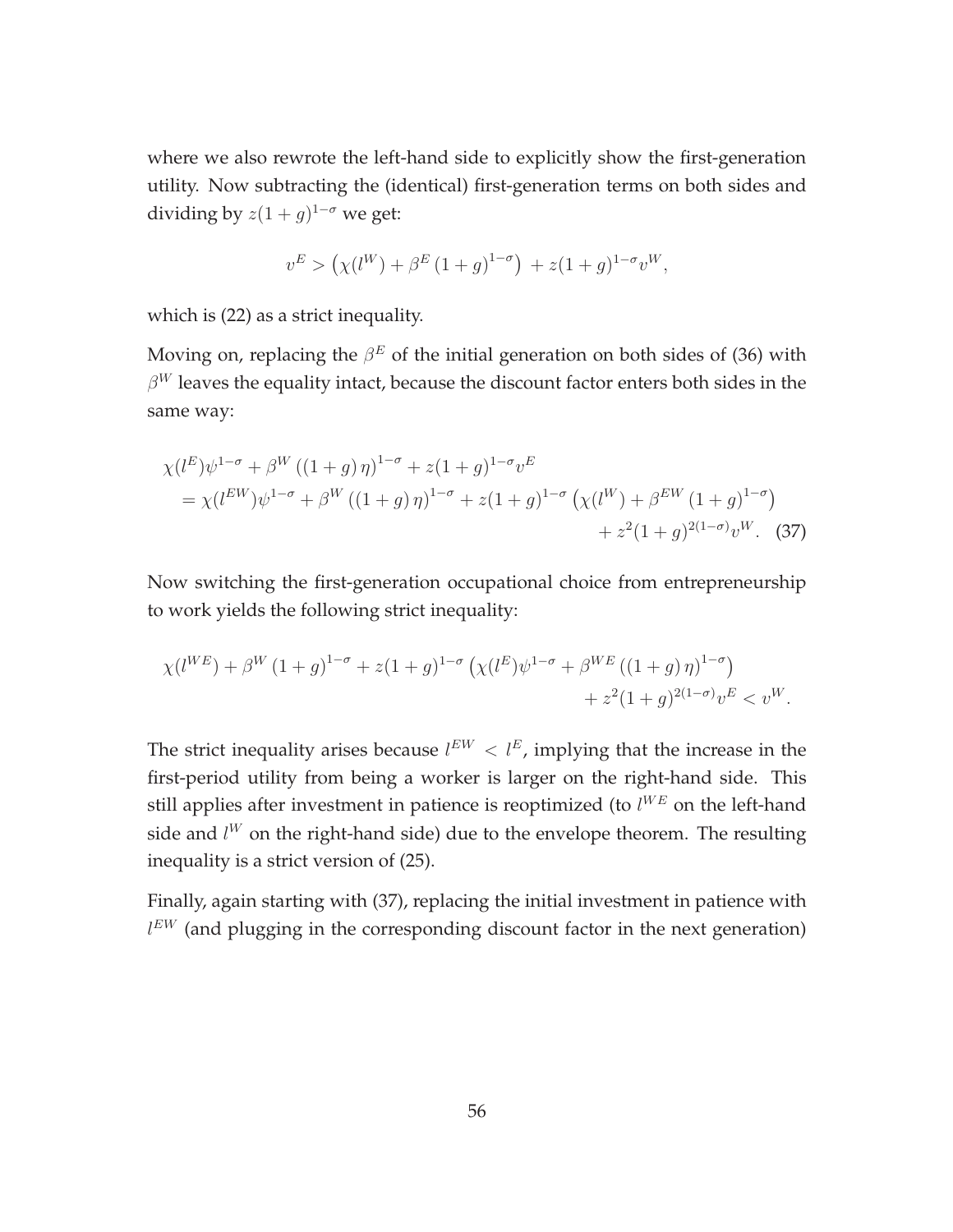lowers utility on the left-hand side, so that we have:

$$
\chi(l^{EW})\psi^{1-\sigma} + \beta^{W} ((1+g)\eta)^{1-\sigma} + z(1+g)^{1-\sigma} \left(\chi(l^{E})\psi + \beta^{EW} ((1+g)\eta)^{1-\sigma}\right) \n+ z^{2}(1+g)^{2(1-\sigma)}v^{E} \n< \chi(l^{EW})\psi^{1-\sigma} + \beta^{W} ((1+g)\eta)^{1-\sigma} + z(1+g)^{1-\sigma} \left(\chi(l^{W}) + \beta^{EW} (1+g)^{1-\sigma}\right) \n+ z^{2}(1+g)^{2(1-\sigma)}v^{W}.
$$

Subtracting the identical first-generation terms and dividing by  $z(1+g)^{1-\sigma}$  yields:

$$
\chi(l^{E})\psi + \beta^{EW} ((1+g)\eta)^{1-\sigma} + z(1+g)^{1-\sigma}v^{E}
$$
  

$$
< \chi(l^{W}) + \beta^{EW} (1+g)^{1-\sigma} + z(1+g)^{1-\sigma}v^{W}.
$$

Now changing the initial discount factor from  $\beta^{EW}$  to  $\beta^{W}<\beta^{EW}$  lowers the lefthand side yet again more than the right-hand side (because  $\eta > 1$ ), so that the inequality stays intact:

$$
\chi(l^{E})\psi + \beta^{W} ((1+g)\eta)^{1-\sigma} + z(1+g)^{1-\sigma}v^{E} < v^{W},
$$

which is a strict version of  $(24)$ .

**Proof of Proposition 5:** The fraction of entrepreneurs  $\lambda$  in the balanced growth path can be mapped into an entrepreneurial premium  $\eta$  and a growth rate g given the analysis in Section 2.3 above. The entrepreneurial premium is continuous in  $\lambda$ . Hence, if there exists a fraction of entrepreneurs  $\lambda$  that satisfies  $0 < \lambda < 1$  and such that conditions (22)–(25) hold as strict inequalities, there has to be a range of  $\lambda$  and associated  $\eta$  and g such that the conditions continue to hold. If at the initial  $\lambda$  condition (23) holds with equality, then given Lemma 1 we know that the remaining constraints hold as strict inequalities. Given continuity it is then possible to raise  $\eta$  (by changing  $\lambda$ ) within some range and have all conditions hold as strict inequalities, implying that a continuum of balanced growth paths exists. The same argument can be applied reversely to the point where (25) holds as an equality. The highest entrepreneurial return that is consistent with balanced growth is characterized by  $(25)$  holding as an equality.  $\Box$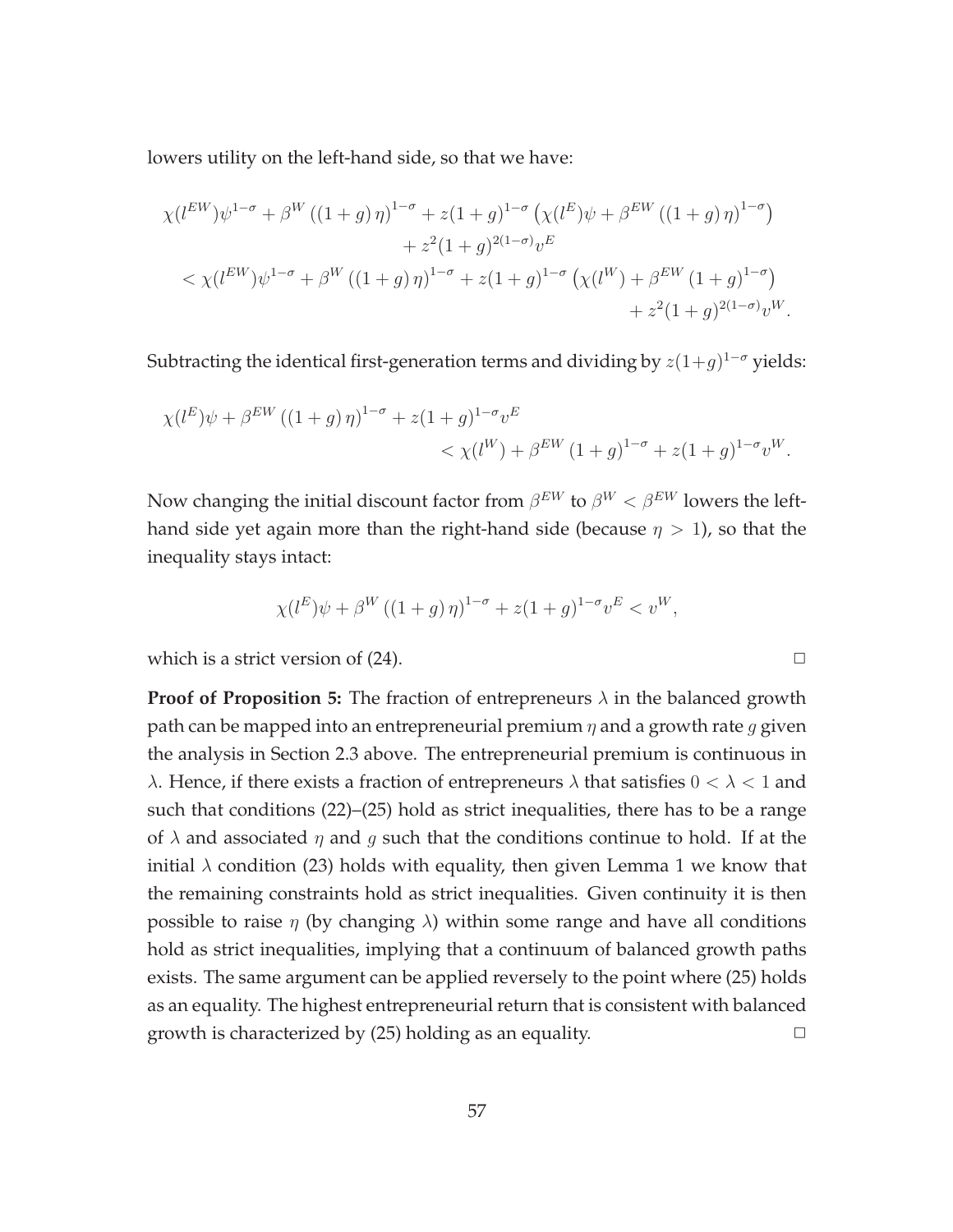**Proof of Proposition 6:** Since the financial market allows for an arbitrary allocation of consumption across the two periods, an occupation that is dominated in terms of the present value of income is also dominated in terms of consumption, and therefore is never chosen. Hence, the set of optimal occupations is independent of patience  $\beta$ , because the present value of income in the two occupations does not depend on  $\beta$ . When both occupations yield the same present value of income, they also lead to the same consumption profile. The cost of investing in patience depends only on first-period consumption, which therefore does not depend on the chosen occupation. Likewise, the return to investing in patience is independent of the occupation of the current generation. Investment in patience therefore does not depend on which occupation is chosen.  $\Box$ 

## **References**

- Acemoglu, Daron, Philippe Aghion, and Fabrizio Zilibotti. 2006. "Distance to Frontier, Selection and Economic Growth." *Journal of the European Economic Association* 4 (1): 37–74.
- Acemoglu, Daron, Davide Ticchi, and Andrea Vindigni. 2010. "Persistence of Civil Wars." *Journal of the European Economic Association* 8 (4): 664–76.
- Acemoglu, Daron, and Alexander Wolitzky. 2012. "Cycles of Distrust: An Economic Model." NBER Working Paper 18257.
- Aghion, Philippe, and Peter Howitt. 1992. "A Model of Growth through Creative Destruction." *Econometrica* 60 (2): 323–51.
- Aghion, Phillipe, Yann Algan, and Pierre Cahuc. 2011. "Civil Society and the State: The Interplay Between Cooperation and Minimum Wage Regulation." *Journal of the European Economic Association* 9 (1): 3–42.
- Aghion, Phillipe, Yann Algan, Pierre Cahuc, and Andrei Shleifer. 2010. "Regulation and Distrust." *Quarterly Journal of Economics* 125 (3): 1015–49.
- Alesina, Alberto, and Nicola Fuchs-Schuendeln. 2007. "Good Bye Lenin (or Not?): The Effect of Communism on People's Preferences." *American Economic Review* 97 (4): 1507–28.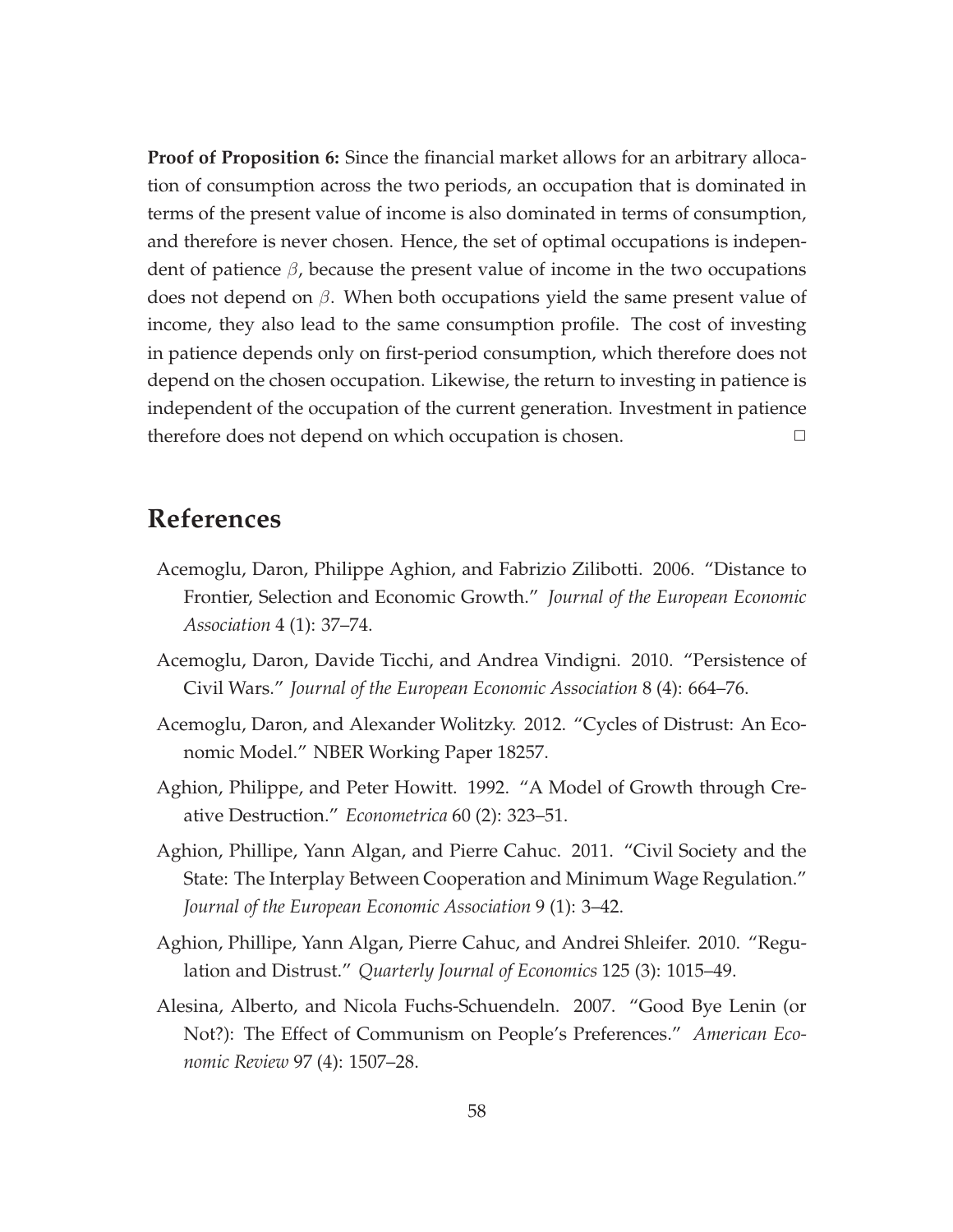- Alesina, Alberto, and Paola Giuliano. 2009. "Preferences for Redistribution." NBER Working Paper 14825.
- Alesina, Alberto, and Edward Glaeser. 2004. *Fighting Poverty in the U.S. and Europe*. Oxford, UK: Oxford University Press.
- Algan, Yann, and Pierre Cahuc. 2013. "Trust and Growth." Forthcoming, Annual Review of Economics 5(1).
- Algan, Yann, Pierre Cahuc, and Marc Sangnier. 2013. "Efficient and Inefficient Welfare States." Unpublished Manuscript, Sciences Po, Paris.
- Ashraf, Quamrul, and Oded Galor. 2013. "The 'Out of Africa' Hypothesis, Human Genetic Diversity, and Comparative Economic Development." *American Economic Review* 103 (1): 1–46.
- Barro, Robert J., and Rachel M. McCleary. 2003. "Religion and Economic Growth across Countries." *Americal Sociological Review* 68 (5): 760–81.
- Baudin, Thomas. 2010. "A Role for Cultural Transmission in Fertility Transitions." *Macroeconomic Dynamics* 14 (4): 454–81.
- Beauchamp, Jonathan, David Cesarini, and Magnus Johannesson. 2011. "The Psychometric Properties of Measures of Economic Risk Preferences." Unpublished Manuscript, Harvard University.
- Becker, Gary S., and Casey B. Mulligan. 1997. "The Endogenous Determination of Time Preference." *Quarterly Journal of Economics* 112 (3): 729–58.
- Becker, Sascha, and Ludger Woessmann. 2009. "Was Weber Wrong? A Human Capital Theory of Protestant Economic History." *Quarterly Journal of Economics* 124 (2): 531–96.
- Bisin, Alberto, and Thierry Verdier. 2001. "The Economics of Cultural Transmission and the Dynamics of Preferences." *Journal of Economic Theory* 97 (2): 298–319.
- Botticini, Maristella, and Zvi Eckstein. 2005. "Jewish Occupational Selection: Education, Restrictions, or Minorities?" *Journal of Economic History* 65 (4): 922–48.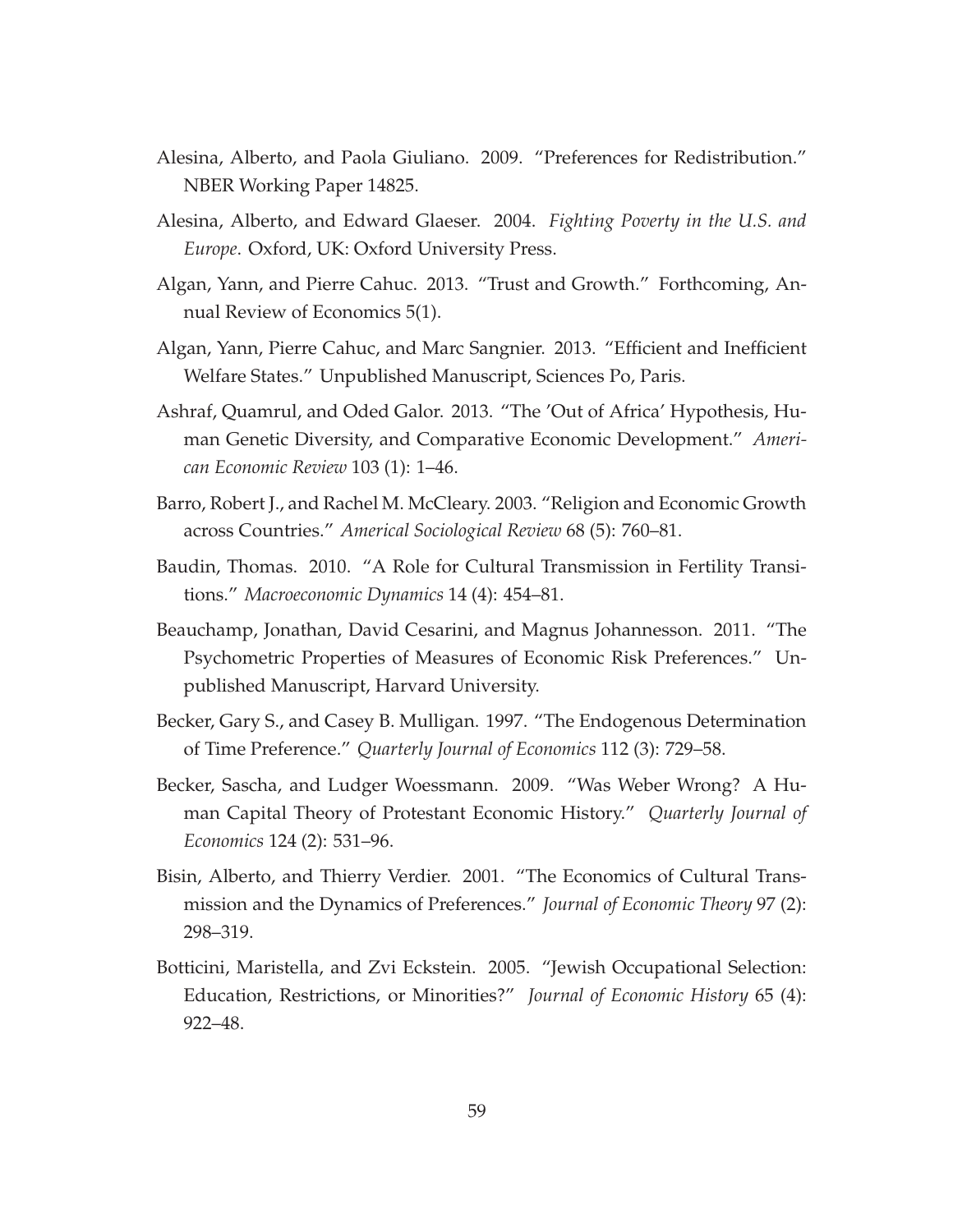- . 2006. *Path Dependence and Occupations*. New Palgrave Dictionary of Economics, edited by Steven N. Durlauf and Lawrence Blume.
- . 2007. "From Farmers to Merchants, Voluntary Conversions and Diaspora: A Human Capital Interpretation of Jewish History." *Journal of the European Economic Association* 5 (5): 885–26. Journal of the European Economic Association.
- Bowles, Samuel, and Howard Gintis. 2002. "The Inheritence of Inequality." *Journal of Economic Perspectives* 16 (3): 3–30.
- Bruegger, Beatrice, Rafael Lalive, and Josef Zweimueller. 2009. "Does Culture Affect Unemployment? Evidence from the Roestigraben." CESifo Working Paper Series No. 2714.
- Carneiro, Pedro, and James J. Heckman. 2003. "Human Capital Policy." In *Inequality in America: What Role for Human Capital Policies*, edited by James J. Heckman and Alan B. Krueger, 77–240. Cambridge: MIT Press.
- Carroll, Christopher D., and Lawrence H. Summers. 1991. "Consumption Growth Parallels Income Growth: Some New Evidence." In *National Saving and Economic Performance*, edited by B. Douglas Bernheim and John B. Shaven, 305–43. Chicago: University of Chicago Press.
- Cavalcanti, Tiago V., Stephen L. Parente, and Rui Zhao. 2007. "Religion in Macroeconomics: A Quantitative Analysis of Weber's Thesis." *Economic Theory* 32 (1): 105–23.
- Cavalli-Sforza, Luigi Luca, and Marcus W. Feldman. 1981. *Cultural Transmission and Evolution: A Quantitative Approach*. Princeton University Press.
- Clark, Gregory, and Gillian Hamilton. 2006. "Survival of the Richest: The Malthusian Mechanism in Pre-Industrial England." *Journal of Economic History* 66 (3): 707–36.
- Coen-Pirani, Daniele. 2004. "Effects of Differences in Risk Aversion on the Distribution of Wealth ." *Macroeconomic Dynamics* 8 (5): 617–32.
- Cozzi, Marco. 2011. "Risk Aversion Heterogeneity, Risky Jobs and Wealth Inequality." Unpublished Manuscript, Queen's University.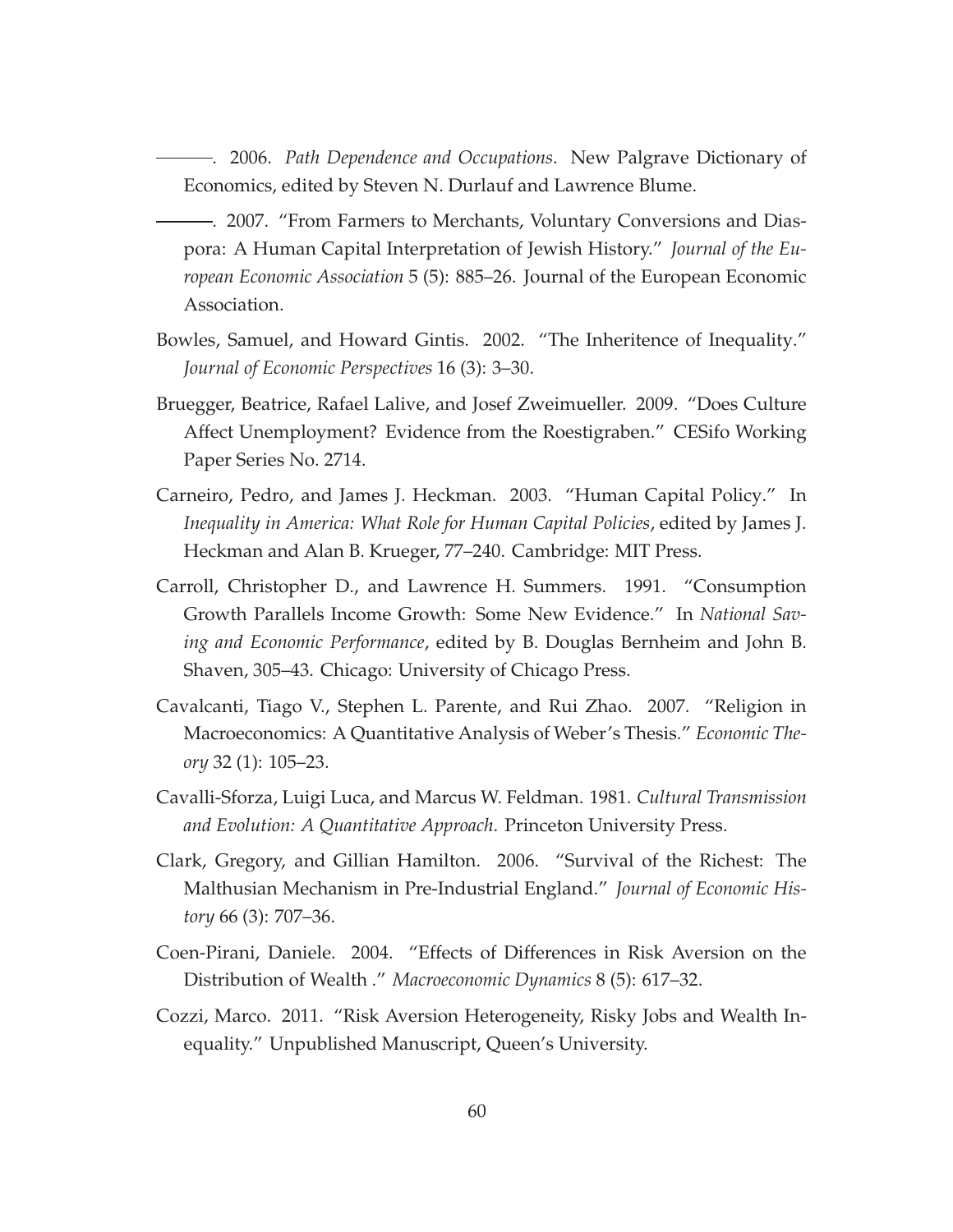- Cramer, J. S., Joop Hartog, Nicole Jonker, and C.M. van Praag. 2002. "Low Risk Aversion Encourages the Choice for Entrepreneurship: An Empirical Test of a Truism." *Journal of Economic Behavior and Organization* 48 (1): 29–36.
- De Nardi, Mariacristina. 2004. "Wealth Inequality and Intergenerational Links." *Review of Economic Studies* 71 (3): 743–68.
- Doepke, Matthias, and Michèle Tertilt. 2009. "Women's Liberation: What's in It for Men?" *Quarterly Journal of Economics* 124 (4): 1541–91.
- Doepke, Matthias, Michèle Tertilt, and Alessandra Voena. 2012. "The Economics and Politics of Women's Rights." *Annual Review of Economics* 4:339–72.
- Doepke, Matthias, and Fabrizio Zilibotti. 2005. "Social Class and the Spirit of Capitalism." *Journal of the European Economic Association* 3 (2-3): 516–24.
- . 2008. "Occupational Choice and the Spirit of Capitalism." *Quarterly Journal of Economics* 123 (2): 747–93.
- . 2012. "Parenting with Style: Altruism and Paternalism in Intergenerational Preference Transmission." IZA Discussion Paper 7108.
- Dohmen, Thomas, Armin Falk, David Huffman, and Uwe Sunde. 2012. "The Intergenerational Transmission of Risk and Trust Attitudes." *Review of Economic Studies* 79 (2): 645–77.
- Fehr, Ernst, and Karla Hoff. 2011. "Introduction: Tastes, Castes and Culture: the Influence of Society on Preferences." *The Economic Journal* 121 (556): F396F412.
- Fernández, Raquel. 2013. "Cultural Change as Learning: The Evolution of Female Labor Force Participation over a Century." *American Economic Review* 103 (1): 472–500.
- Fernández, Raquel, and Alessandra Fogli. 2006. "Fertility: The Role of Culture and Family Experience." *Journal of the European Economic Association* 4 (2-3): 552–61.
	- . 2009. "Culture: An Empirical Investigation of Beliefs, Work, and Fertility." *American Economic Journal: Macroeconomics* 1 (1): 147–77.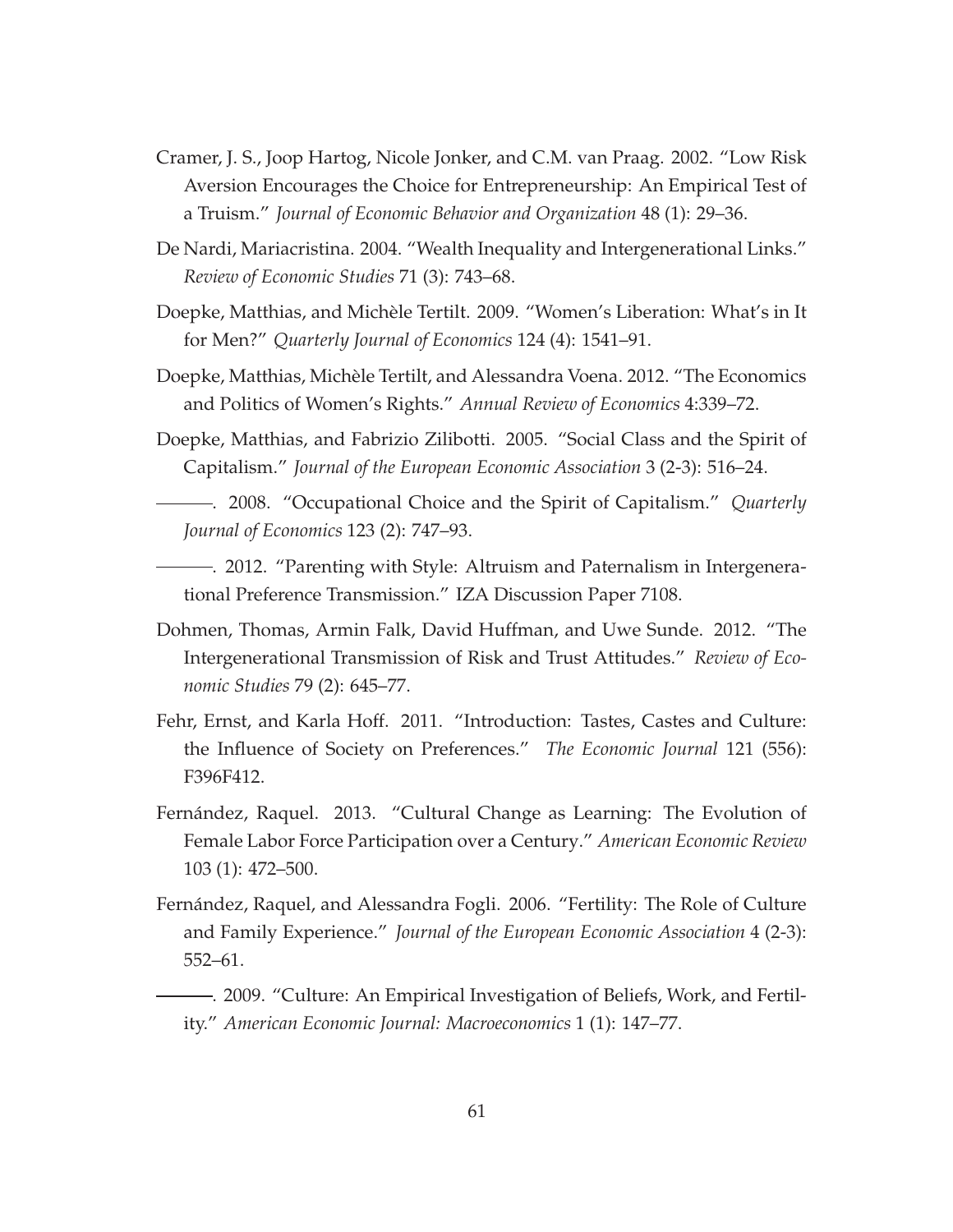- Fernández, Raquel, Alessandra Fogli, and Claudia Olivetti. 2004. "Mothers and Sons: Preference Formation and Female Labor Force Dynamics." *Quarterly Journal of Economics* 119 (4): 1249–99.
- Fernández-Villaverde, Jesús, Jeremy Greenwood, and Nezih Guner. 2013. "From Shame to Game in One Hundred Years: An Economic Model of the Rise in Premarital Sex and its De-Stigmatization." *Journal of the European Economic Association*, vol. 11 (Forthcoming).
- Fisman, Raymond, and Edward Miguel. 2007. "Corruption, Norms and Legal Enforcement: Evidence from Diplomatic Parking Tickets." *Journal of Political Economy* 115 (6): 1020–48.
- Fogli, Alessandra, and Laura Veldkamp. 2011. "Nature or Nurture? Learning and the Geography of Female Labor Force Participation." *Econometrica* 79 (4): 1103–38.
- Galor, Oded, and Stelios Michalopoulos. 2012. "Evolution and the Growth Process: Natural Selection of Entrepreneurial Traits." *Journal of Economic Theory* 147 (2): 759–80.
- Galor, Oded, and Omer Moav. 2002. "Natural Selection and the Origin of Economic Growth." *Quarterly Journal of Economics* 117 (4): 1133–91.
- Giuliano, Paola. 2007. "Living Arrangements in Western Europe: Does Cultural Origin Matter?" *Journal of the European Economic Association* 5 (5): 927–52.
- Gradstein, Mark. 2007. "Endogenous Reversals of Fortune." Unpublished Manuscript, Ben Gurion University.
- Greif, Avner. 1994. "Cultural Beliefs and the Organization of Society: A Historical and Theoretical Reflection on Collectivist and Individualist Societies." *Journal of Political Economy* 102 (5): 912–50.
- Guiso, Luigi, and Monica Paiella. 2008. "Risk Aversion, Wealth, and Background Risk." *Journal of the European Economic Association* 6 (6): 1109–50.
- Guiso, Luigi, Paola Sapienza, and Luigi Zingales. 2003. "People's Opium? Religion and Economic Attitudes." *Journal of Monetary Economics* 50 (1): 225–82.
- . 2006. "Does Culture Affect Economic Outcomes?" *Journal of Economic Perspectives* 20 (2): 23–49.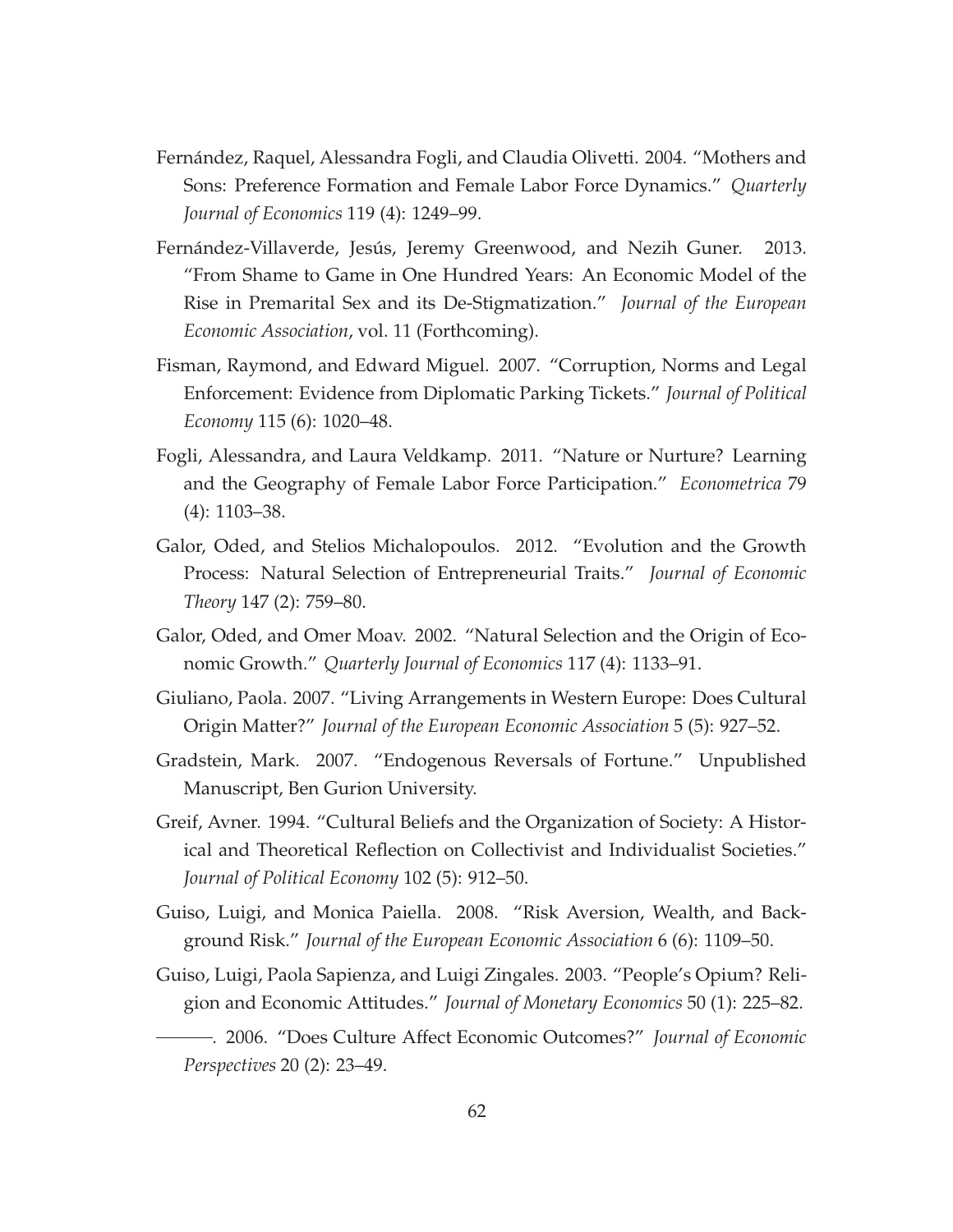- Guvenen, Fatih. 2006. "Reconciling Conflicting Evidence on the Elasticity of Intertemporal Substitution: A Macroeconomic Perspective ." *Journal of Monetary Economics* 53 (7): 1451–72.
- Haaparanta, Pertti, and Mikko Puhakka. 2004. "Endogenous Time Preference, Investment and Development Traps." BOFIT Discussion Paper No. 4/2004, Bank of Finland.
- Harbaugh, William T., Kate Krause, and Lise Vesterlund. 2002. "Risk Attitudes of Children and Adults: Choices Over Small and Large Probability Gains and Losses." *Experimental Economics* 5 (1): 53–84.
- Harrison, Glenn W., Morten I. Lau, and Melonie B. Williams. 2002. "Estimating Individual Discount Rates in Denmark: A Field Experiment." *American Economic Review* 92 (5): 1606–17.
- Hassler, John, Jose V. Rodriguez Mora, Kjetil Storesletten, and Fabrizio Zilibotti. 2005. "A Positive Theory of Geographic Mobility and Social Insurance." *International Economic Review* 46 (1): 263–303.
- Hauk, Esther, and Maria Saez-Marti. 2002. "On the Cultural Transmission of Corruption." *Journal of Economic Theory* 107 (2): 311–35.
- Heckman, James J. 2000. "Policies to Foster Human Capital." *Research in Economics* 54 (1): 3–56.
- Heckman, James J., Jora Stixrud, and Sergio Urzua. 2006. "The Effects of Cognitive and Noncognitive Abilities on Labor Market Outcomes and Social Behavior." *Journal of Labor Economics* 24 (3): 411–82.
- Hendricks, Lutz. 2007. "How Important Is Discount Rate Heterogeneity for Wealth Inequality?" *Journal of Economic Dynamics and Control* 31 (9): 3042–68.
- Inglehart, Ronals, Elena Bashkirova, Miguel Basanez, Hei-yuan Chiu, Juan Diez-Nicolas, Yilmaz Esmer, Loek Halman, Hans-Dieter Klingemann, Elone Nwabuzor, Thorleif Petterson, Renata Siemienska, and Seiko Yamazaki. 2000. "World Values Surveys and European Values Surveys, 1981-1984, 1990- 1993 and 1995-1997." Inter-university Consortium for Political and Social Research ICPSR 2790.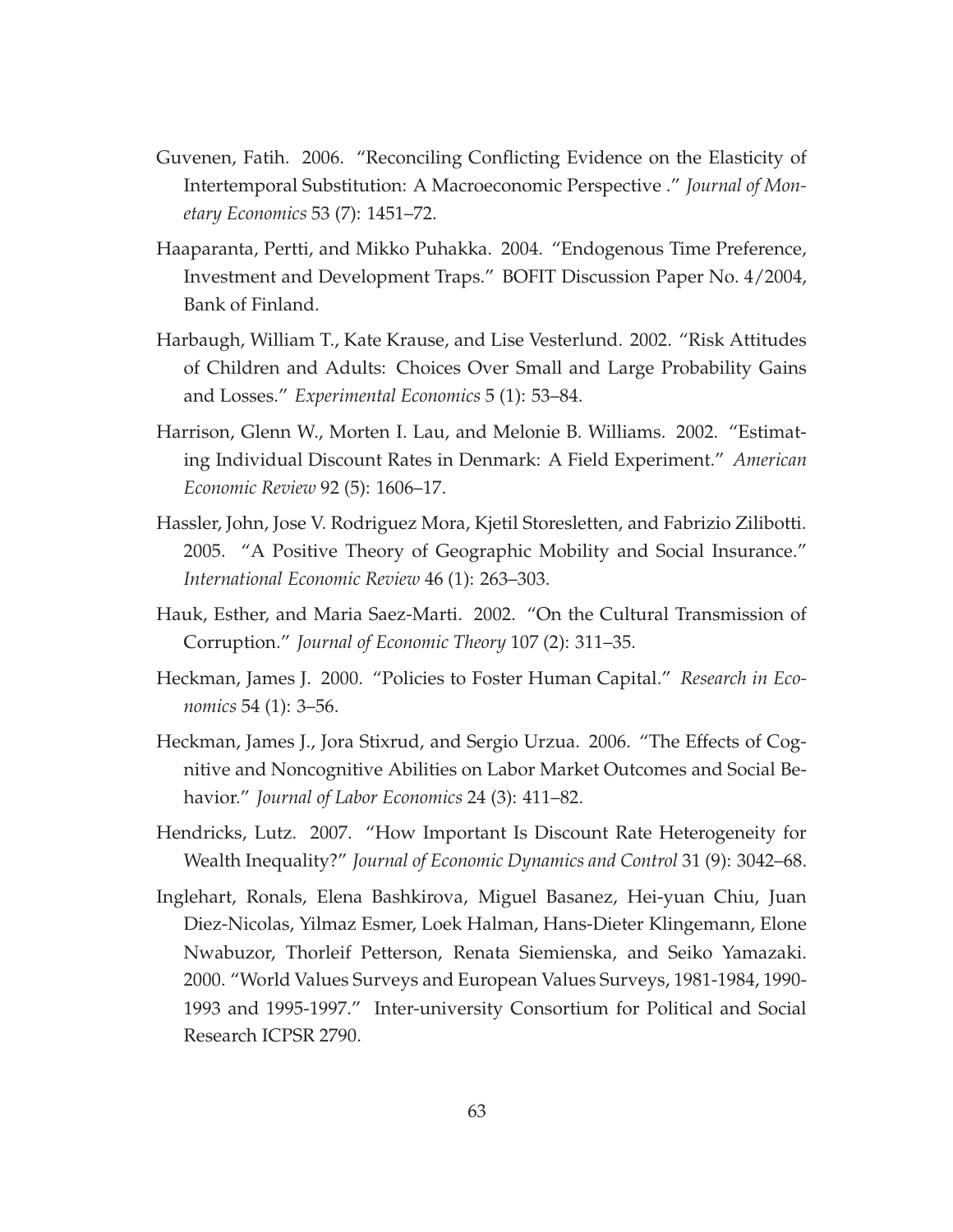- Kan, Kamhon, and Wei-Der Tsai. 2006. "Entrepreneurship and Risk Aversion." *Small Business Economics* 26:465–74.
- Kihlstrom, Richard E., and Jean-Jacques Laffont. 1979. "A General Equilibrium Entrepreneurial Theory of Firm Formation Based on Risk Aversion." *Journal of Political Economy* 87 (4): 719–48.
- Klasing, Mariko J. 2012. "Cultural Change, Risk-Taking Behavior, and the Course of Economic Development." Unpublished Manuscript, Carleton University.
- Knight, Frank H. 1921. *Risk, Uncertainty, and Profit*. Boston and New York: Houghton Mifflin.
- Knowles, John A., and Andrew Postlewaite. 2004. "Do Children Learn to Save from Their Parents?" Unpublished Manuscript, University of Pennsylvania.
- Krusell, Per, and Anthony A. Smith, Jr. 1998. "Income and Wealth Heterogeneity in the Macroeconomy." *Journal of Political Economy* 106 (5): 867–96.
- Lindbeck, Assar, and Sten Nyberg. 2006. "Raising Children to Work Hard: Altruism, Work Norms, and Social Insurance." *Quarterly Journal of Economics* 121 (4): 1473–503.
- Matsuyama, Kiminori. 1999. "Growing Through Cycles." *Econometrica* 67 (2): 335–47.
- Michau, Jean-Baptiste. 2013. "Unemployment Insurance and Cultural Transmission: Theory and Application to European Unemployment." *Journal of the European Economic Association* 11, no. 5.
- Mischel, Walter, Yuichi Shoda, and Monica L. Rodriguez. 1992. "Delay of Gratification in Children." Chapter 6 of *Choice Over Time*, edited by George Loewenstein and Jon Elster. New York: Russell Sage Foundation.
- Mokyr, Joel. 2011. "Cultural Entrepreneurs and Economic Development." Unpublished Manuscript, Ben-Gurion University.
- Mulligan, Casey B. 1997. *Parental Priorities and Economic Inequality*. University of Chicago Press.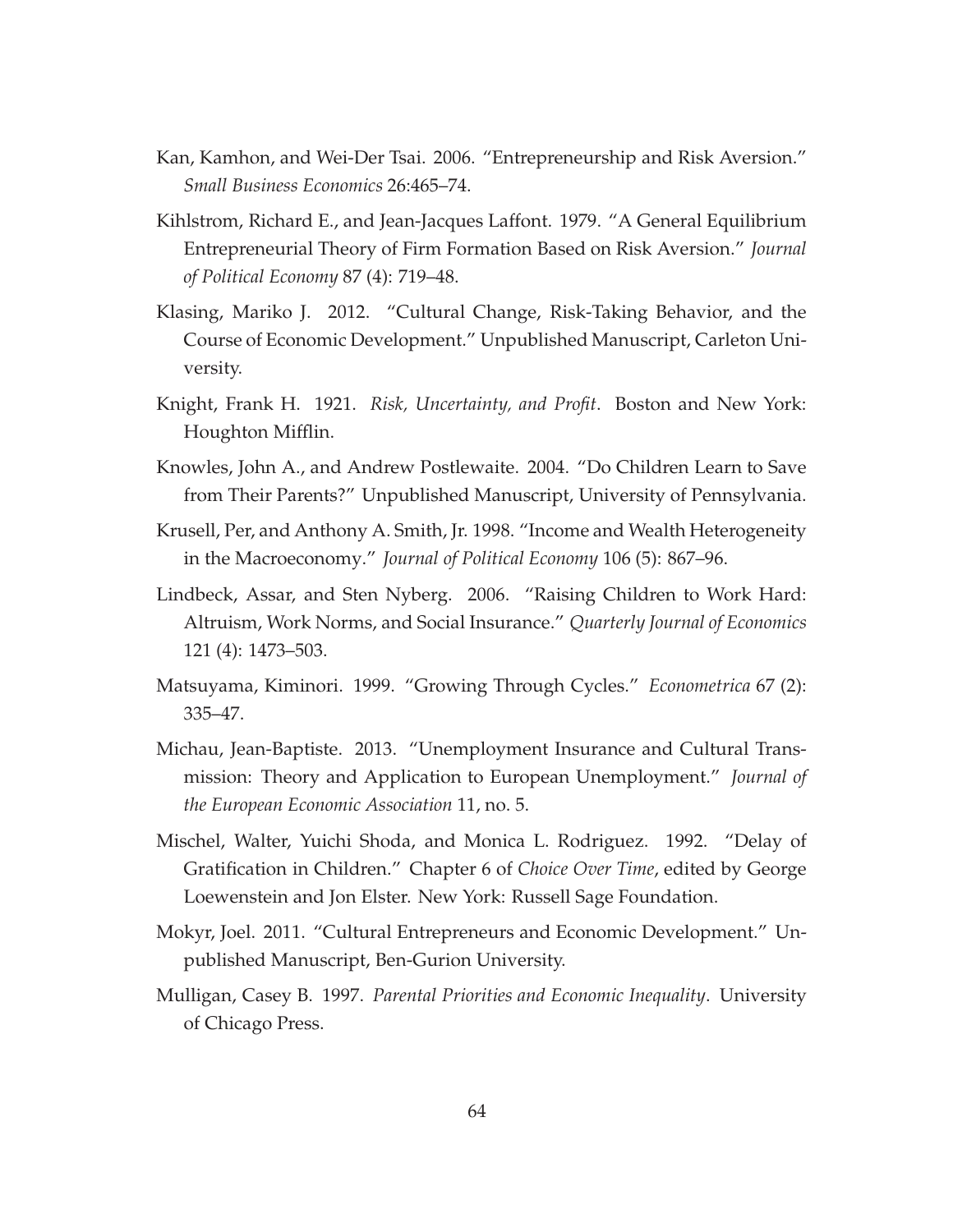- Piketty, Thomas. 1995. "Social Mobility and Redistributive Politics." *Quarterly Journal of Economics* 110:551–84.
- Reyes-Garcia, Victoria, Ricardo Godoy, Tomas Huanca, William R. Leonard, Thomas McDade, Susan Tanner, and Vencent Vadez. 2007. "The Origin of Monetary Income Inequality: Patience, Human Capital, and the Division of Labor." *Evolution and Human Behavior* 28:37–47.
- Richerson, Peter J., and Robert Boyd. 2005. *Not by Genes Alone*. The University of Chicago Press.
- Rohner, Dominic, Mathias Thoenig, and Fabrizio Zilibotti. 2012. "Seeds of Distrust: Conflict in Uganda." CEPR Discussion Paper No. 8741.
- . 2013. "War Signals: A Theory of Trade, Trust and Conflict." *Review of Economic Studies*, vol. 80 (Forthcoming).
- Roland, Gerard, and Yuriy Gorodnichenko. 2010. "Culture, institutions and the wealth of nations." NBER Working Paper 16368.
- Romer, Paul M. 1990. "Endogenous Technological Change." *Journal of Political Economy* 98 (5, Part 2): S71–S102.
- Saez-Marti, Maria, and Anna Sjoegren. 2008. "Peers and Culture." *Scandinavian Journal of Economics* 110:73–92.
- Saez-Marti, Maria, and Yves Zenou. 2011. "Cultural Transmission and Discrimination." *Journal of Urban Economics* 72 (2–3): 137–46.
- Saez-Marti, Maria, and Fabrizio Zilibotti. 2008. "Preferences as Human Capital: Rational Choice Theories of Endogenous Preferences and Socioeconomic Changes." *Finnish Economic Papers* 21 (2): 81–94.
- Schumpeter, Joseph A. 1942. *Capitalism, Socialism, and Democracy*. New York: Harper.
- Segal, Carmit. 2013. "Misbehavior, Education, and Labor Market Outcomes." *Journal of the European Economic Association*, vol. 11 (Forthcoming).
- Shonkoff, Jack, and Deborah Philips, eds. 2000. *From Neurons to Neighborhoods: The Science of Early Childhood Development*. Washington, D.C.: National Academy Press.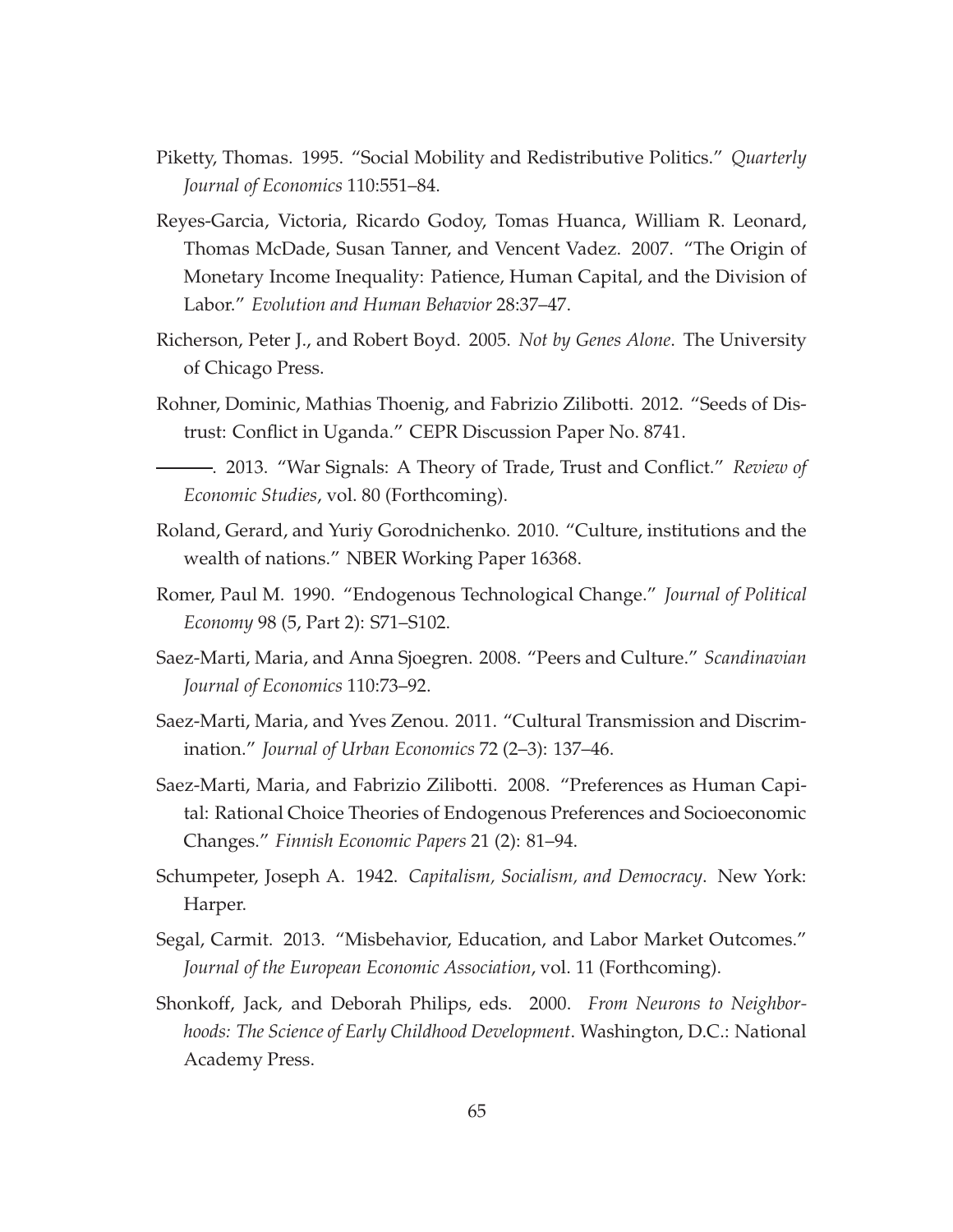- Smith, Adam. 1776. *An Inquiry into the Nature and Causes of the Wealth of Nations*. Edited by Edwin Cannan. The University of Chicago Press, 1976.
- Song, Zheng, Kjetil Storesletten, and Fabrizio Zilibotti. 2012. "Rotten Parents and Disciplined Children: A Politico-Economic Theory of Public Expenditure and Debt." *Econometrica* 80 (6): 2785–803.
- Stigler, George J., and Gary S. Becker. 1977. "De Gustibus Non Est Disputandum." *American Economic Review* 67 (2): 76–90.
- Stokey, Nancy L., and Robert E. Lucas, Jr. 1989. *Recursive Methods in Economic Dynamics*. Cambridge: Harvard University Press.
- Sutter, Matthias, Martin G. Kocher, Daniela Glaetze-Ruetzler, and Stefan T. Trautmann. 2013. "Impatience and Uncertainty: Experimental Decisions Predict Adolescents' Field Behavior." *American Economic Review* 103 (1): 510– 31.
- Tabellini, Guido. 2008. "The Scope of Cooperation: Norms and Incentives." *The Quarterly Journal of Economics* 123 (3): 905–50.
	- . 2010. "Culture and Institutions: Economic Development in the Regions of Europe." *Journal of the European Economic Association* 8 (4): 677–716.
- Taylor, J., M. McGue, and W. G. Iacono. 2000. "Sex Differences, Assortative Mating, and Cultural Transmission Effects on Adolescent Delinquency: A Twin Family Study." *Journal of Child Psychology and Psychiatry* 41 (4): 433–40.
- van Praag, C. M., and J. S. Cramer. 2001. "The Roots of Entrepreneurship and Labour Demand: Individual Ability and Low Risk Aversion." *Economica* 68 (269): 45–62.
- Vereshchagina, Galina, and Hugo A. Hopenhayn. 2009. "Risk Taking by Entrepreneurs." *American Economic Review* 99 (5): 1808–30.
- Voigtlaender, Nico, and Hans-Joachim Voth. 2012. "Persecution Perpetuated: The Medieval Origins of Anti-Semitic Violence in Nazi Germany." *Quarterly Journal of Economics* 127 (2): 1339–92.
- Voors, Maarten J., Eleonora E. M. Nillesen, Philip Verwimp, Erwin H. Bulte, Robert Lensink, and Daan P. Van Soest. 2012. "Violent Conflict and Behavior: A Field Experiment in Burundi." *American Economic Review* 102 (2): 941–64.